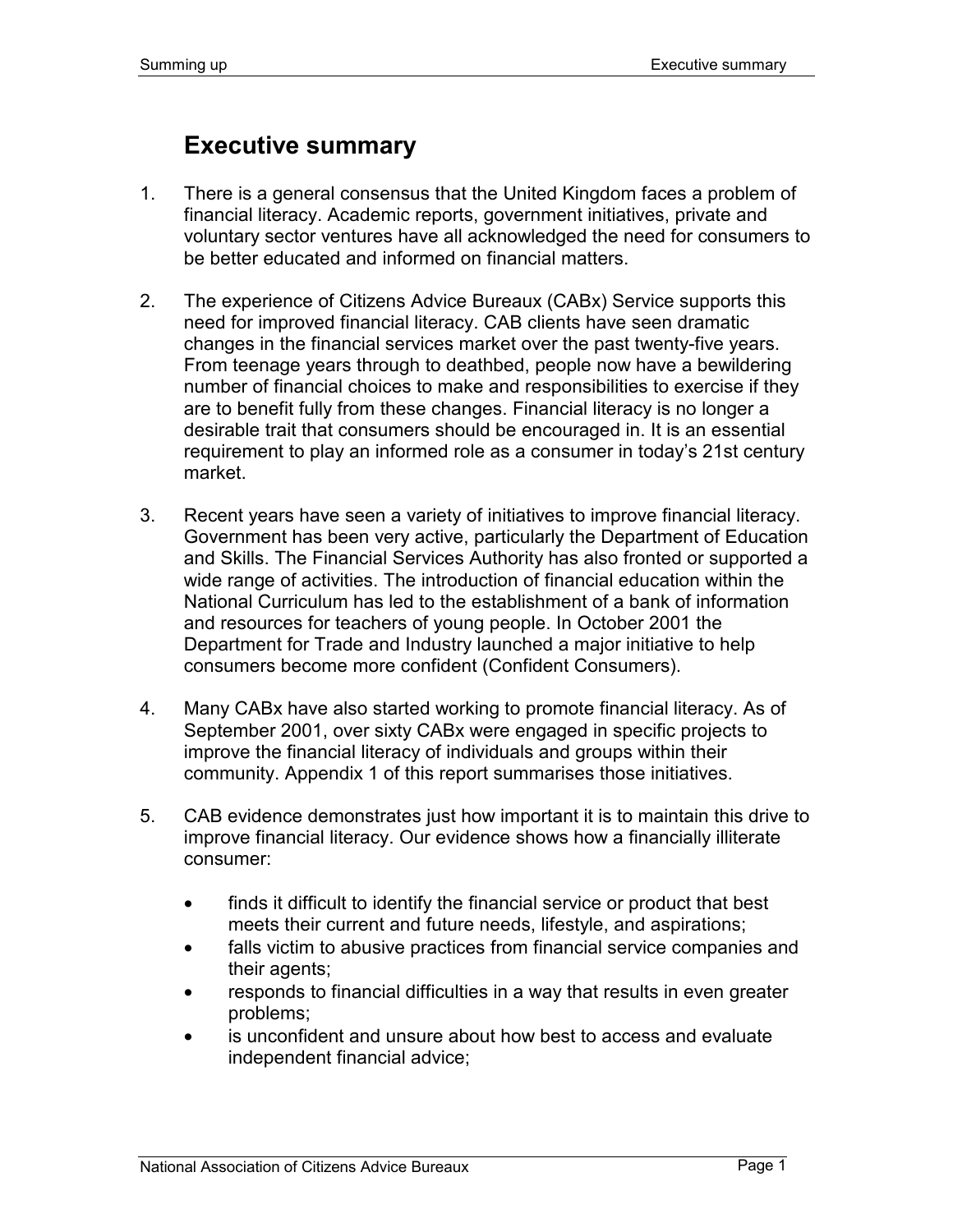- is unable to take full advantage of the payments available within the tax and benefits systems to 'make work pay' and support those unable to work.
- 6. Much of the work undertaken to date has emphasised the link between inadequate education, low income, and consequent poor financial literacy. The debate has therefore tended to concentrate on the needs of poorly educated, low-income groups and the interaction between social exclusion and financial literacy.
- 7. This report argues that the problem of financial literacy encompasses a wider range of issues than simply basic skills. Consumers require additional skills, information, and access to impartial advice if they are to be informed and confident participants in the wide ranging UK personal finance sector.
- 8. The report also argues that the financial literacy target is continually moving. Consumers who are financially literate today may not be so tomorrow.
- 9. The recommendations made by the CAB Service fall into three areas:
	- Improvements in consumer policy and regulation;
	- Improvements in the provision of consumer information and advice;
	- Identification of best practice in the delivery of local initiatives on financial literacy.
- 10. The report's main recommendation is a call for a national strategy to join up and co-ordinate the initiatives to improve financial literacy. This strategy should straddle the work of government and the public, private, and voluntary sectors; identify and promote best practice; ensure good coverage and sustainable initiatives; and promote an approach to improving financial literacy which is not confined to consumers with basic skills or debts.
- 11. To complement the national strategy, the report recommends the 'financial literacy proofing' of all government policy relating to consumer and financial services, welfare benefits and tax credits, and administration of personal taxation. The financial literacy implications of all new policy should be identified. The implementation of the policy should then explicitly address the need to ensure that consumers have sufficient knowledge and skills to take best advantage of new products and services and responsibilities.
- 12. The report also discusses the need for better access to genuinely impartial and trustworthy financial and consumer advice.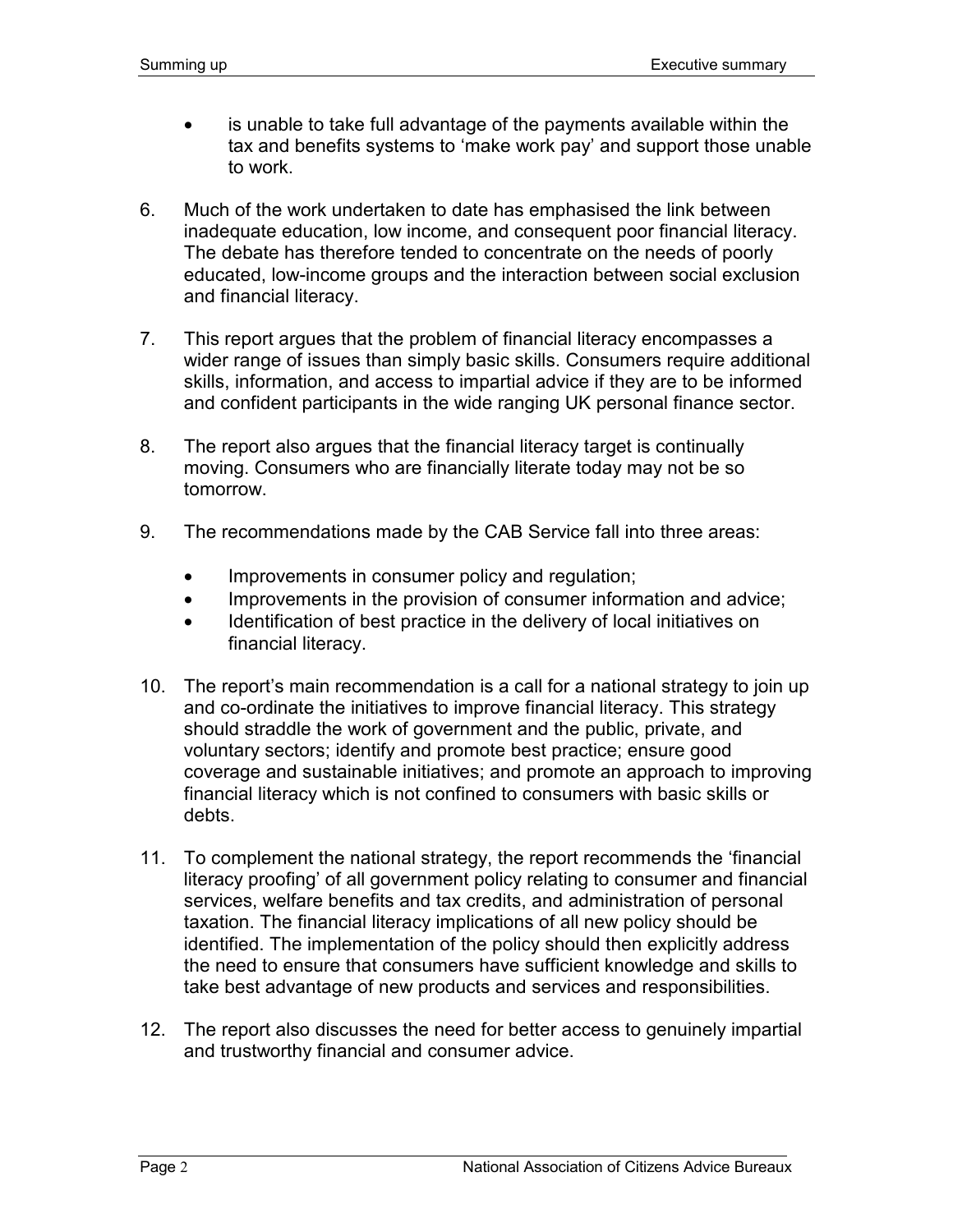13. A number of recommendations are made for specific changes in practice and regulation in the financial services industry covering, amongst others, consumer credit providers, insurance companies, and banking services. A list of all recommendations is provided in appendix 2.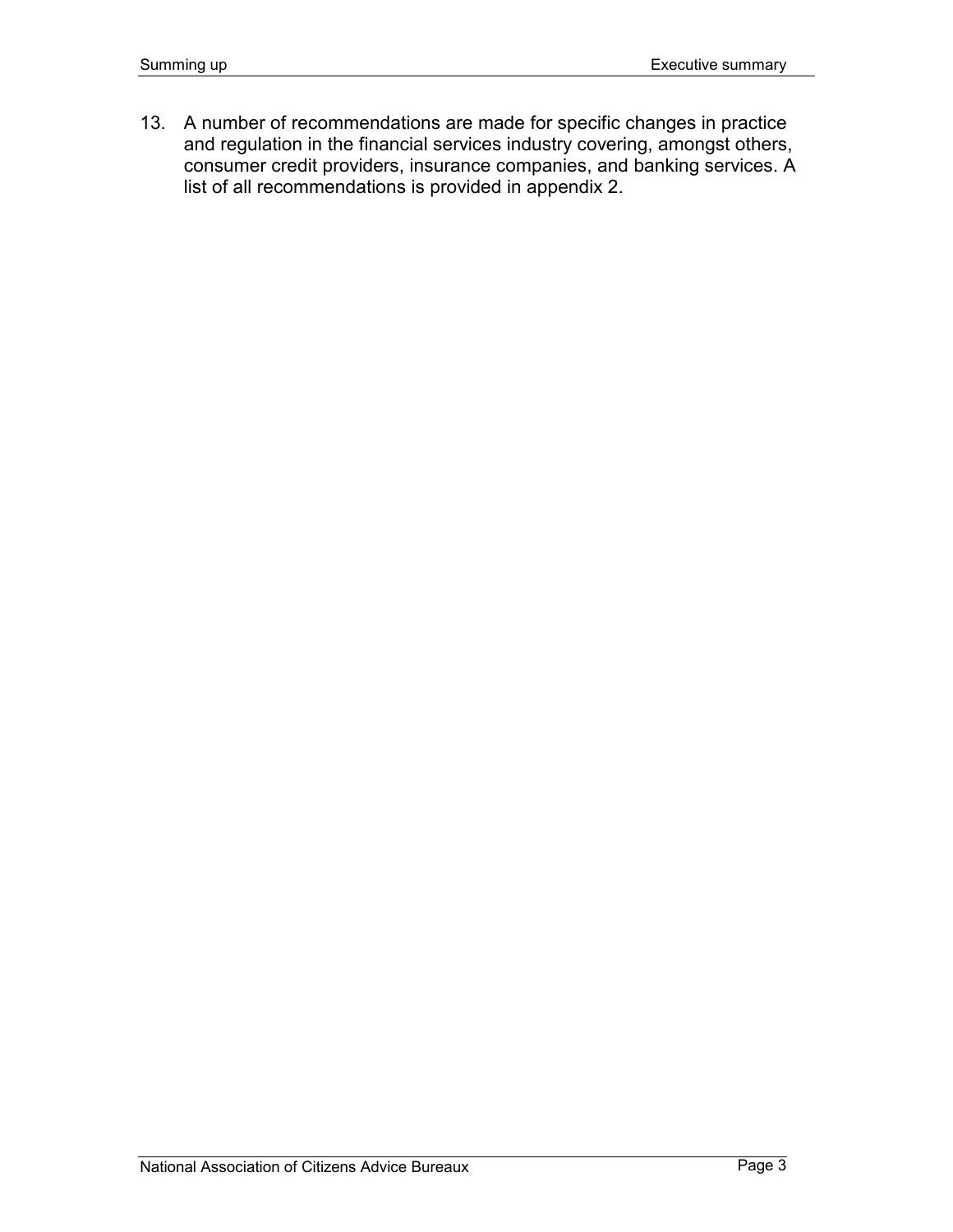# **1. Introduction**

- 1.1 In October 2000, a CAB in the Midlands reported evidence of a client who had sought advice. The CAB client had a low income and was struggling to manage her finances. Amongst other problems the CAB identified:
	- rent arrears as a result of inadequately completed housing benefit forms;
	- benefit overpayments because of incorrectly completed application forms;
	- court action on a credit debt because the client had purchased goods from a home shopping catalogue not realising that this was an expensive way to buy;
	- delay in paying gas arrears because the client did not have a bank account and the gas company would not accept the client's preferred method of postal orders;
	- a high milk bill because the client did not know that it would be cheaper to buy milk in their regular supermarket shop;
	- a worrying series of letters regarding debts because the client was unable to negotiate or explain the financial position by telephone or letter.
- 1.2 In July 2000, a CAB in South Wales reported a case of a client who wanted to buy a new Mercedes car. The cost was £35,000 and the client had more than sufficient savings to pay in cash. However, the car salesman persuaded the client to buy the car through a credit agreement and leave the savings intact. In reality, the interest charges on the finance agreement far exceed the interest received on the client's savings. The result is that the client is significantly worse off by using credit to buy the car.
- 1.3 These two cases provide evidence of two very different consumers who have a common characteristic. In each case the inadequate financial literacy skills of the consumer has combined with a lack of consumer information and advice to result in an outcome that is to the detriment of the individual concerned.
- 1.4 This report outlines the views and experience of the CAB Service on the challenge of improving consumers' financial literacy. The report illustrates how consumers are put at a disadvantage because of a lack of confidence, experience, and understanding when dealing with personal finance matters. We also show how some financial service providers are able to profit from consumers' lack of confidence and inexperience, and how both the private and public sectors sometimes act in ways that perpetuate financial illiteracy.
- 1.5 The report begins with an overview of recent policy developments relating to financial literacy. Chapter three reports CAB evidence on the consumer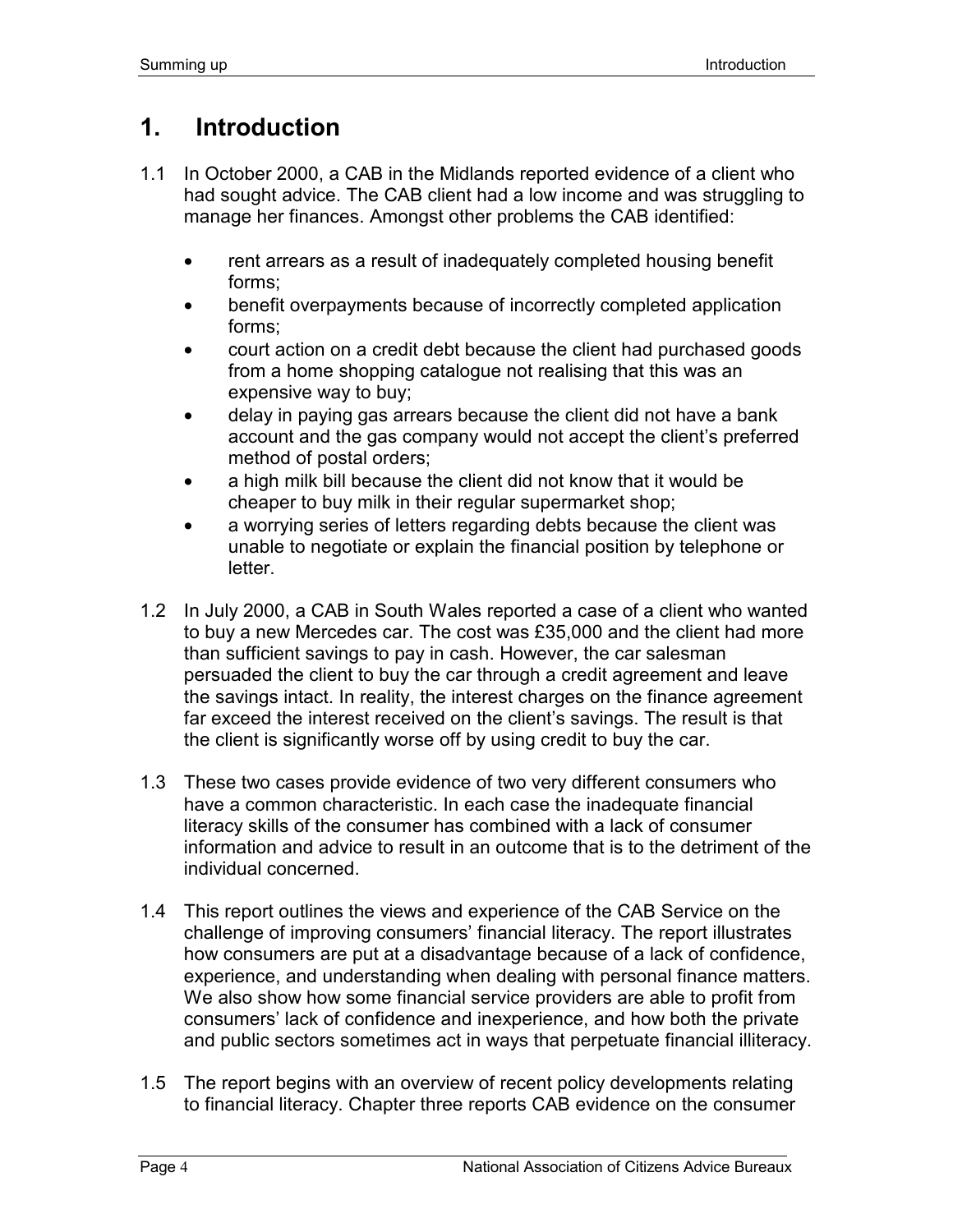detriment caused by financial illiteracy. Chapter four identifies the key aspects to tackling the problem of financial literacy. The last three chapters contain the recommendations of the CAB Service on tackling the problem of financial literacy. Chapter five discusses recommendations on policy and regulation issues; chapter six discusses recommendations relating to information and advice; and chapter seven discusses the lesson learnt by the CAB Service on what makes financial literacy initiatives succeed. Finally, we illustrate how CABx in England and Wales are responding in practical ways to the need for greater local financial literacy.

1.6 This report uses evidence provided by 731 CABx in England and Wales during the period April 2000 to March 2001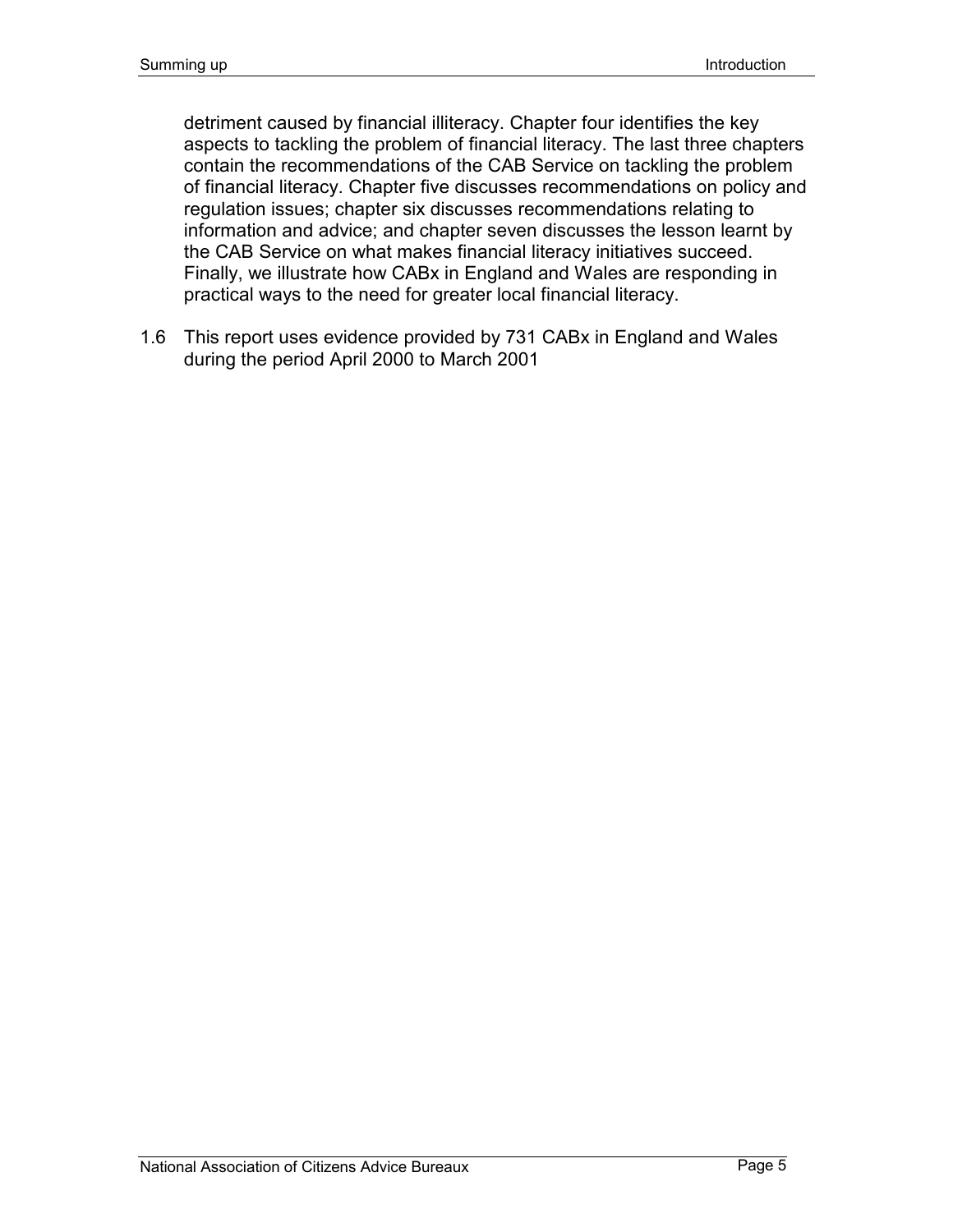# **2. Policy context**

- 2.1 Recent years have seen greatly increased interest in the subject of financial literacy. Government, politicians from all major parties, the financial services industry, consumer advice groups, and academic researchers have all supported the need for new initiatives.
- 2.2 The experience of the CAB Service is that there is a real need for improved financial literacy. There have been dramatic changes in the financial services market over the past twenty-five years. From teenage years through to deathbed, consumers now have a bewildering number of financial choices to make and responsibilities to exercise if they are to benefit fully from these changes. Financial literacy is no longer a desirable trait that consumers should be encouraged in, it is an essential requirement to play an informed consumer role today.
- 2.3 The social and economic factors that have influenced the heightened requirement for financial literacy include the following:
	- a vastly extended range of consumer credit products as a consequence of financial deregulation, industry innovation, and consumer take-up;
	- successive governments have encouraged consumers to take greater individual responsibility for personal pension and insurance provision;
	- increasing consumer willingness to use credit and debt to finance current consumption;
	- an extended range and choice of mortgage products as increased competition amongst lenders has combined with the growth in home ownership and extension of right to buy;
	- the development and extension of the second charge mortgage market;
	- more 'middle' income consumers needing to consider the effects of inheritance tax to reflect increased property prices;
	- the introduction of choice into the consumer utilities sector;
	- increased graduate debt following the introduction of student loans;
	- a more complex interaction between the social security and income tax systems;
	- increased demand for travel insurance products as an ancillary requirement to foreign travel;
	- higher demand for residential care reflecting increased life expectancy
	- introduction of telephone and internet banking;
	- taxpayers being required to take a far more active role in the calculation of tax liability following self-assessment;
	- the development of e-commerce.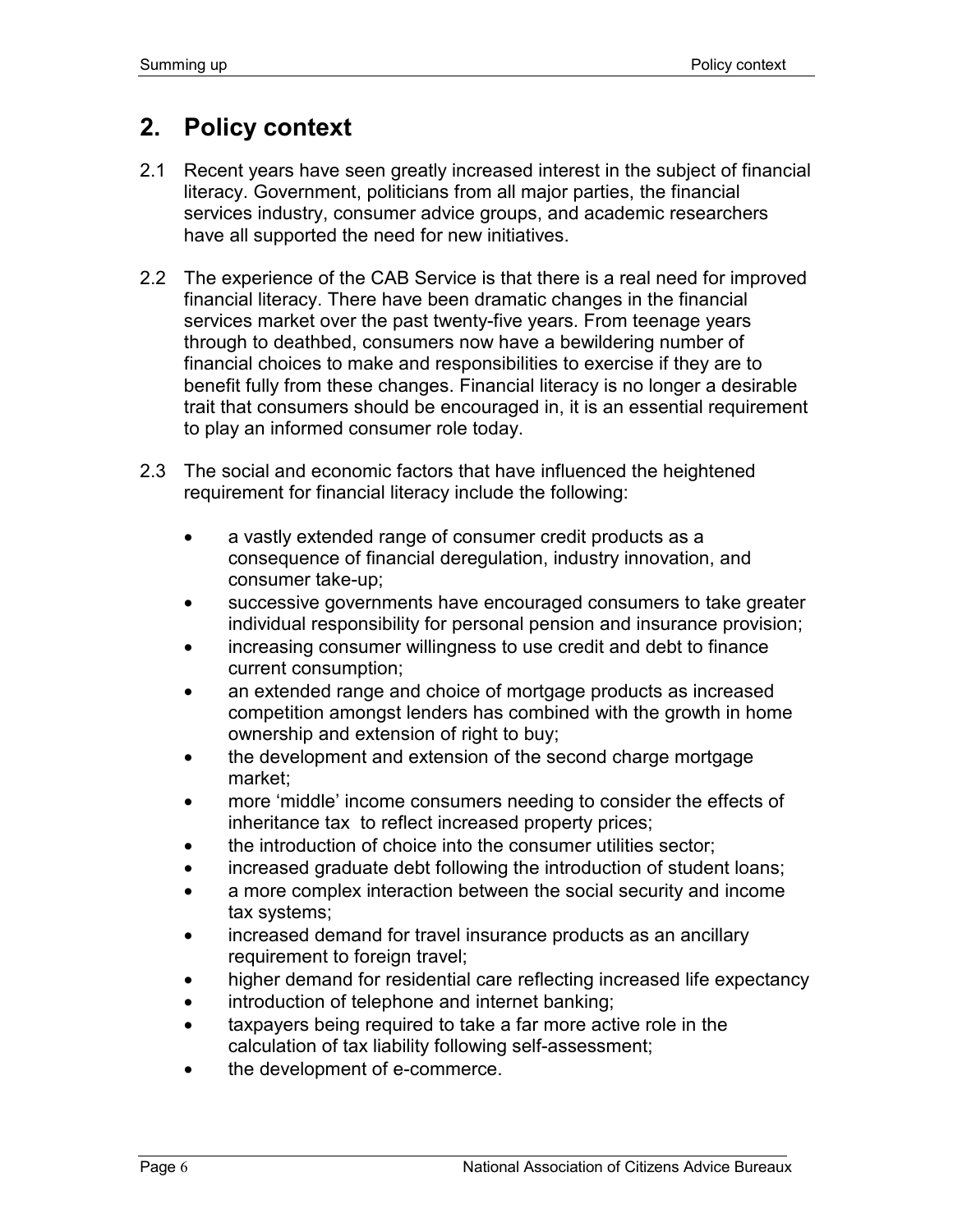- 2.4 There is little dispute that there is a pressing need to improve levels of basic literacy and numeracy within the United Kingdom. Analysis by the Organisation for Economic Co-operation and Development in March 2001 showed that Britain has one of the lowest levels of adult literacy in the industrialised world. The Moser report<sup>1</sup> estimated that one adult in five in the UK is not functionally literate with far more - between 30% and 50% having problems with numeracy.
- 2.5 Recent Government initiatives have begun to promote financial literacy. At the most fundamental level, the recommendations of the Moser report<sup>1</sup> have led to an emphasis on basic numeracy and literacy skills within the 'Skills for Life' national strategy. This strategy attracts a high political priority. Public expenditure of £1.5bn is intended to reduce the overall number of adults with weak literacy and numeracy skills by 750,000 within three years. At the same time, financial education has been included within the Personal, Social and Health Education element of the National Curriculum from September 2000
- 2.6 The Department of Education and Skills (DfES) is very active in working to improve levels of literacy and numeracy. Changes to the National Curriculum will mean that all students learn about personal finance from the age of five onwards whilst new initiatives on adult learning are being coordinated by the Adult Basic Skills Strategy Unit.
- 2.7 In 2000, David Blunkett, the then Secretary of State for Education and Employment established the Adult Financial Literacy Advisory Group (AdFLAG) to advise on ways to improve the financial literacy of the adult population. The AdFLAG report<sup>2</sup> made over 50 recommendations for short and medium term approaches to the issue.
- 2.8 The Government has often referred to the importance of confident and informed consumers to the United Kingdom economy. In October 2001, a government-led project resulted in the Basic Skills Agency and the Consumers' Association released the 'Confident Consumer' CD-ROM aimed at young adults with low levels of numeracy and literacy.
- 2.9 In June 2001, HM Treasury and the Department of Trade and Industry set out the Government's strategy for enhancing enterprise and productivity within the United Kingdom<sup>3</sup>. The strategy includes the need to improve consumer functional literacy to ensure a workforce with the necessary skills to assist enterprise and economic growth.

The Literacy and Numeracy: A fresh start (1998)<br><sup>1</sup> Improving Literacy and Numeracy: A fresh start (1998)

<sup>&</sup>lt;sup>2</sup> Adult Financial Literacy Advisory Group Report to The Secretary of State for Education and Employment (December 2000)

<sup>3</sup> Productivity in the UK: Enterprise and the Productivity Challenge. HM Treasury and Department of Trade and Industry (June 2001)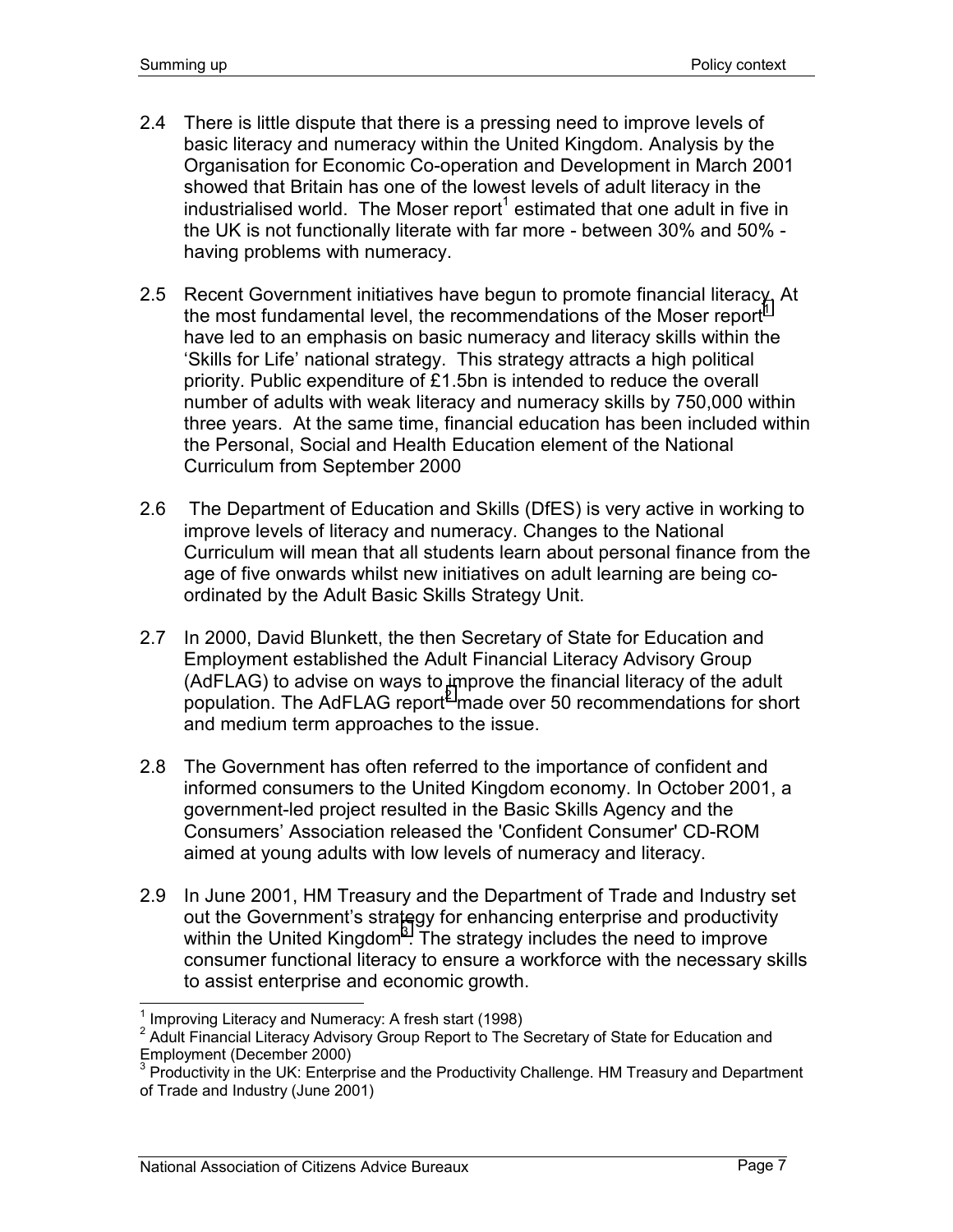- 2.10 Other relevant government initiatives have focussed on improving consumer information and protection. In 2000, HM Treasury instituted a review of the Banking Service Consumer Codes. The same year, the Department of Trade and Industry (DTI) established a Task Force on tackling Overindebtedness. Both initiatives subsequently produced helpful recommendations that we refer to in later chapters. In July 2001, the DTI issued a consultation document proposing a 'major review' of the 1974 Consumer Credit Act. All three initiatives offer the opportunity to introduce changes that will better protect consumers who have weak financial literacy skills.
- 2.11 The Government has shown a further commitment to improving financial literacy in the remit of the Financial Services Authority. Two of the four main aims within the remit are concerned with protecting and informing consumers. The Financial Services Authority has been active in pursuing its remit, with initiatives ranging from the publishing of an introductory booklet, *You and Your Money*, through to the compilation of comparative tables that we refer to else where in this report.
- 2.12 The current commitment of the Government to improving financial skills therefore seems beyond doubt. The CAB Service very much welcomes this commitment. We hope that the recommendations in this report will assist in translating the commitment into practical benefits for consumers.
- 2.13 Various individual organisations have also taken on a leading role in working to improve financial literacy. For example, the Personal & Finance Education Group provides a wide range of information and resources for teachers of young people. Some banks - notably NatWest/Royal Bank of Scotland - provide a range of learning and teaching materials. In 1998, a report commissioned by the Financial Services Authority<sup>4</sup> identified fortyfive different organisations as being active in, or offering materials or experience in financial education. This did not include those organisations involved only in the field of credit and debt.
- 2.14 As at September 2001, over 60 Citizens Advice Bureaux were found to be currently working within the community to help improve the financial literacy of local people. We report on this work in more detail in appendix 1.
- 2.15 There is clearly a great deal of work currently being undertaken in the public, private and voluntary sectors aimed at improving financial literacy and developing more confident consumers. However, two questions arise:
	- Will these initiatives succeed in fully addressing the problem of financial literacy?

<sup>————————————————————&</sup>lt;br><sup>4</sup> A guide to the provision of financial services education for consumers – FSA (March 1998)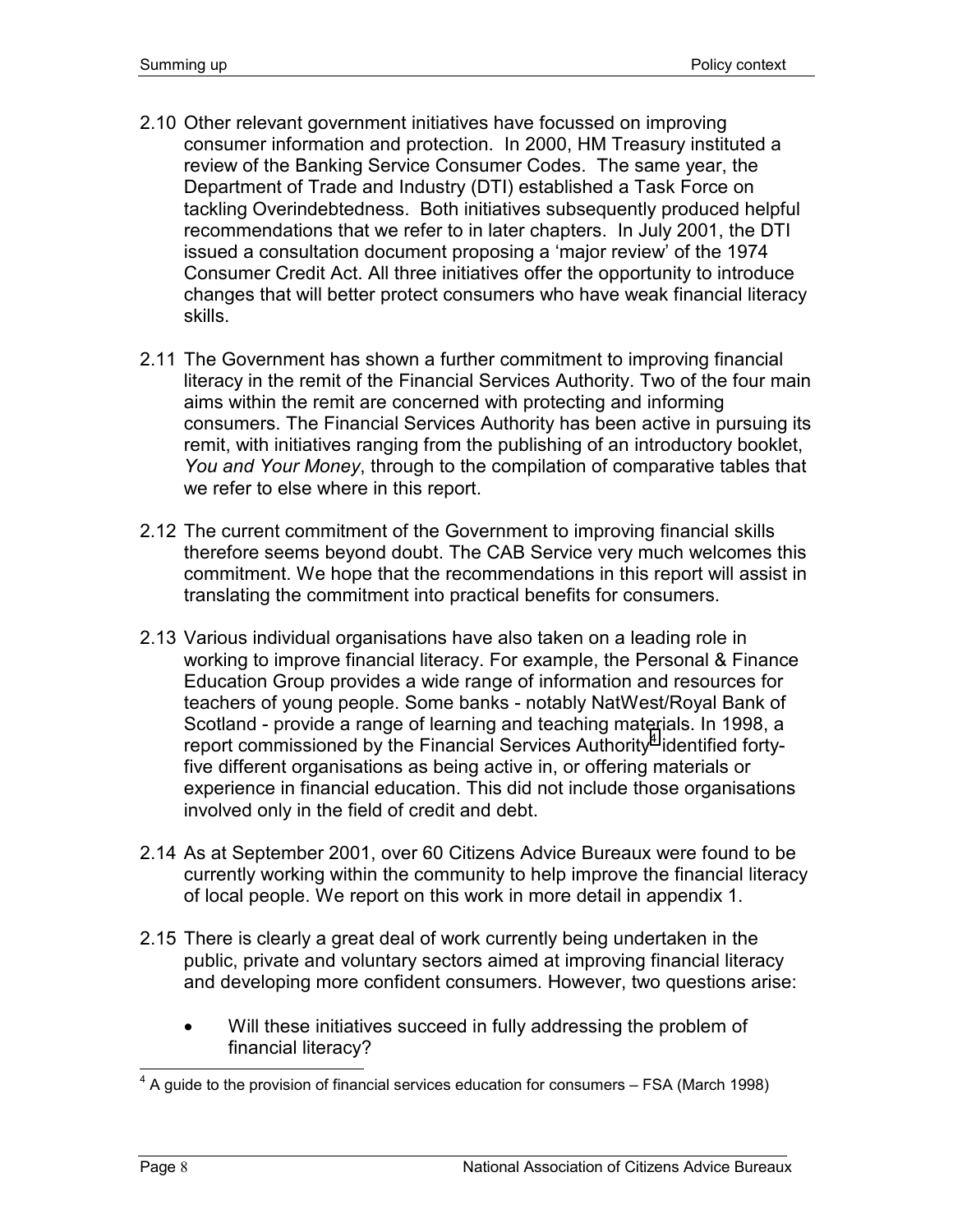- How will the range of initiatives make best use of lessons on what works and scarce resources?
- 2.16 The emphasis on work to improve financial literacy means that there inevitably will be duplication of effort and gaps. One challenge for those working in the field will be co-ordination of the various initiatives where appropriate. In addition, many initiatives are one-offs. A co-ordinated lasting and sustainable programme may be more effective in the long term.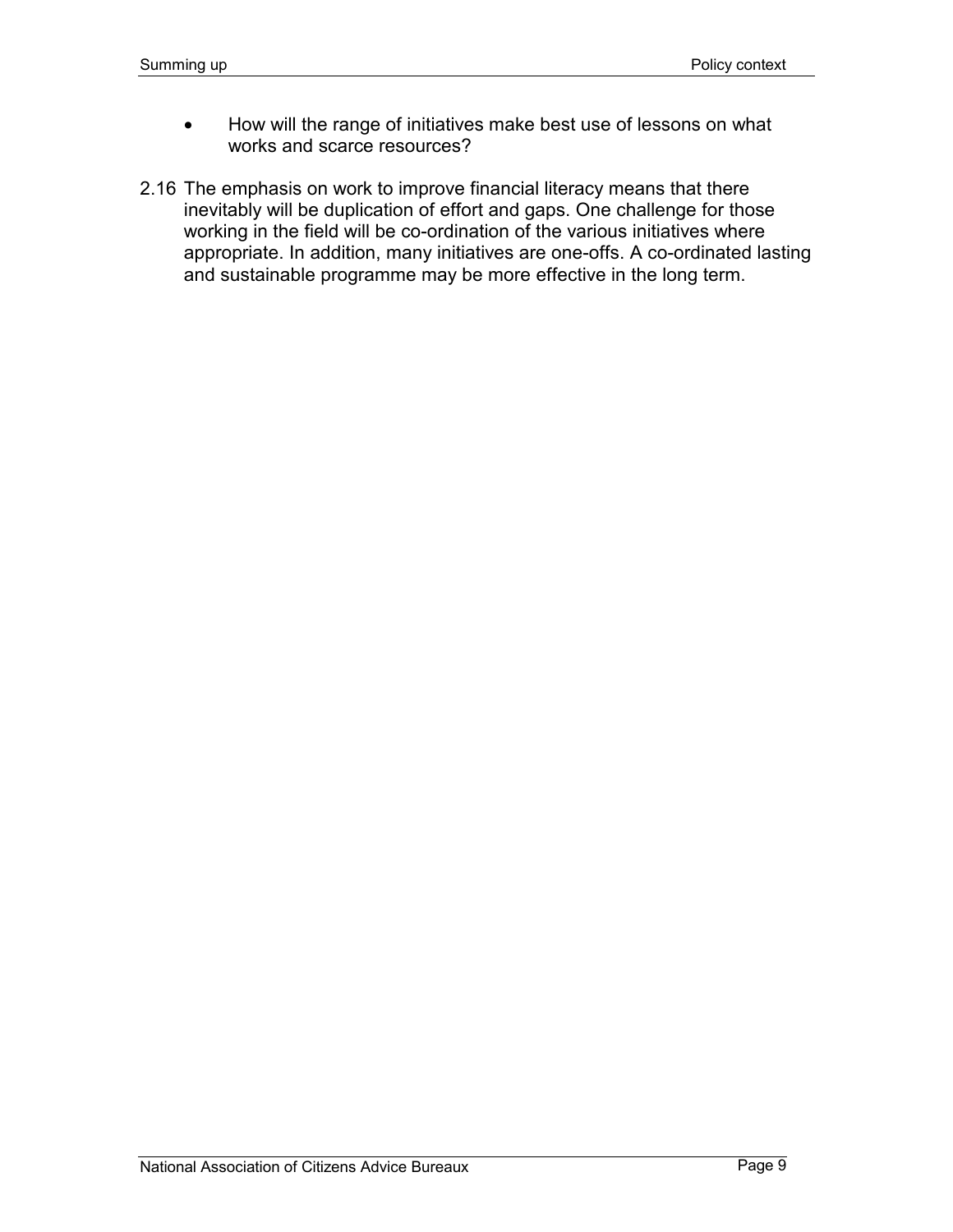## **3. Consumer detriment and financial illiteracy**

- 3.1 Evidence from the CAB Service is that the lack of financial literacy puts consumers at a disadvantage in many ways. Our evidence highlights four particular problem areas. A financially illiterate consumer:
	- finds it difficult to identify the financial service or product that best meets their current and future needs, lifestyle, and aspirations;
	- falls victim to abusive practices from financial service companies and their agents;
	- responds to financial difficulties in a way that results in even greater problems;
	- is unconfident and unsure about how best to access and evaluate independent financial advice.
- 3.2 In this chapter we describe some of the evidence received from Citizens Advice Bureaux on the detriment caused to consumers by the lack of financial literacy. The evidence we cite covers only a limited range of the issues reported by CABx. We have focused on the following key areas where the lack of effective skills can cause problems for consumers:
	- consumer credit
	- **insurance**
	- pensions
	- utilities
	- debt
	- social security and tax credits

### *Financial literacy and the choice of consumer credit agreements*

3.3 Perhaps the most noticeable feature of the increased importance of the financial literacy is in the development of the consumer credit sector. The amount of outstanding non-mortgage consumer credit in 1979 was £10,564 million. As at June 2001, this figure had increased to £131,883 million, an increase of 1248 per cent. The following table illustrates the growth.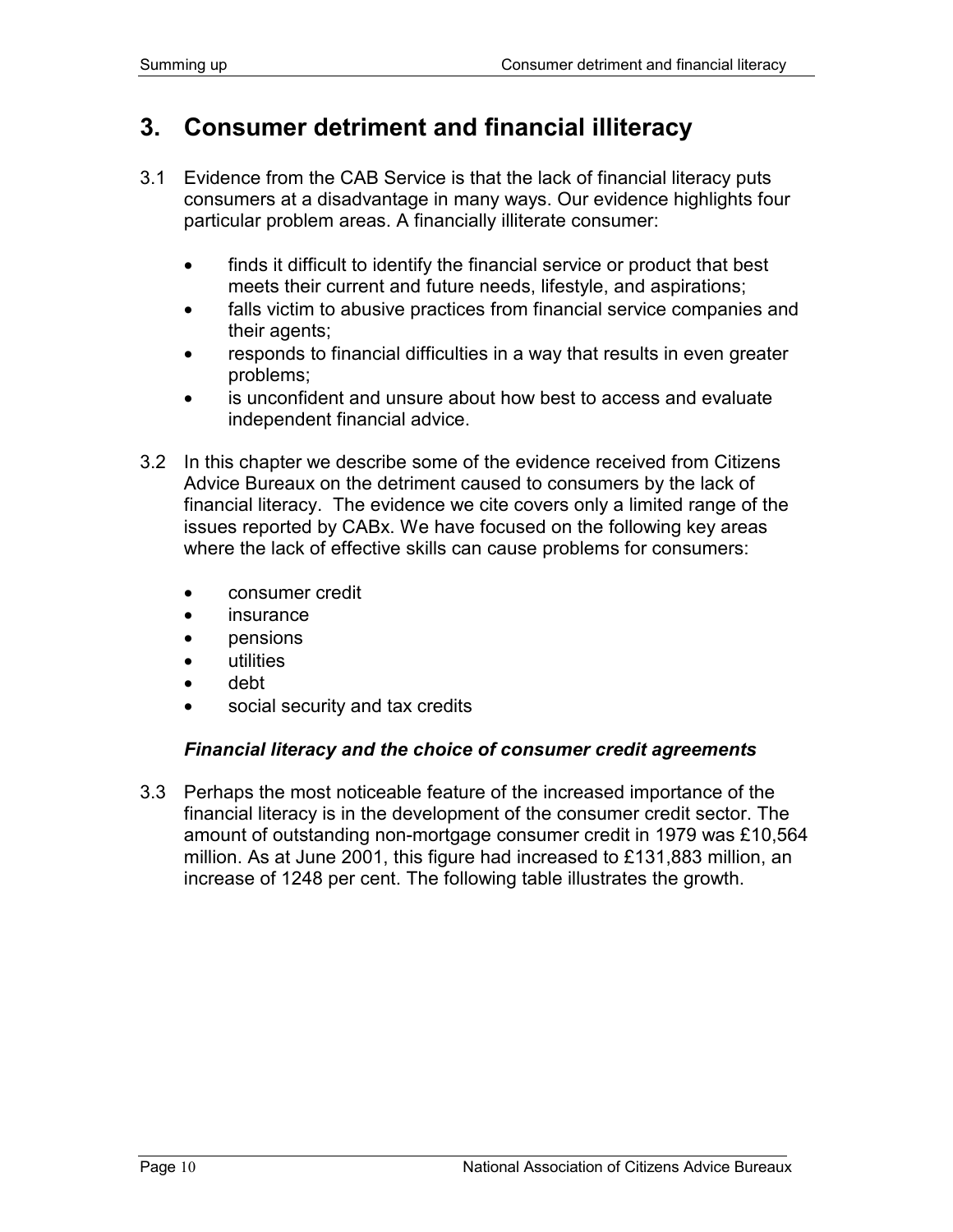**Outstanding consumer credit 1979 - 2000**



- 3.4 The evidence of the CABx is increasingly pointing to the lack of financial literacy as an important factor in consumers experiencing difficulties with consumer credit. This manifests itself mainly in choosing of credit products and the relationship between consumer credit and debt.
- 3.5 The complexity of the consumer credit market poses major difficulties for consumers choosing between different products. Making the optimum choice requires a full knowledge and good understanding of the different products available and the financial literacy skills to distinguish between the products. CAB evidence is that consumers are not always fully informed, nor do they always have adequate financial literacy skills to identify the best deal. They also lack confidence in challenging selling techniques. Consequently, they enter into credit agreements that represent very poor value. The following examples are typical:

A CAB in London reports a client who bought a car on hire purchase. The cost of the car was £5,750 plus her old car as deposit. The client told the CAB that she was rushed in to signing the credit agreement and was told that there was no need for her to read the small print. The agreement required her to pay £350 per month over 36 months at an interest rate of 49 per cent pa. The client defaulted on repayments and the car was repossessed. The subsequent sale of the car at auction realised £3,500 and so the client still owes £7,500.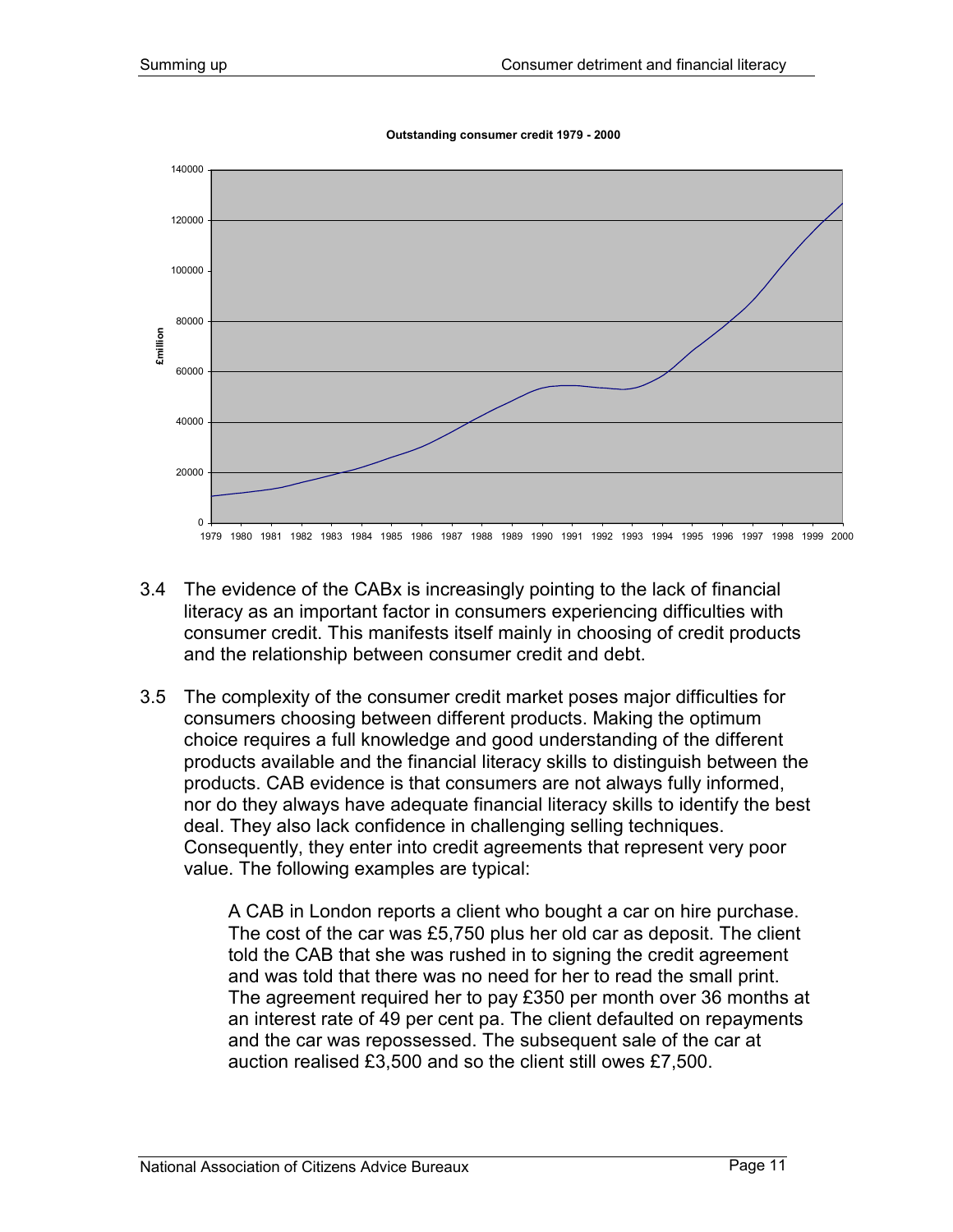A CAB in South Wales reports a client who purchased a conservatory with a related credit agreement. The client had sufficient money in her savings to cover the cost of the conservatory but was persuaded by the sales representative to take out the credit agreement instead. The initial cost of the conservatory was £9,000 but after paying £160 per month for the past eighteen months, the client still owes £8,294.

3.6 Part of the complexity of the consumer credit market is shown in the special offers designed to attract consumers. Often these offers can prove to be more 'special' to the finance company than they are to the consumer. Low interest credit cards, payment holidays on loan agreements, and interest free deals are just some of the offers that can hold traps for consumers in the small print.

> A CAB in Hampshire reports a client who took out an interest free loan. The client made all regular payments as required under the credit agreement but the agreement was structured such that the payments the consumer had been advised to make did not clear the loan balance in full. The client was then required to pay interest on the entire loan, not just the amount outstanding at the end of the repayment period. With hindsight, the client felt that he was not given sufficient information to enable him to make an informed choice about the credit agreement.

> A CAB in Sussex reports a client who bought a kitchen after a salesman visited his home. The client wanted to pay for the kitchen outright but was persuaded by the salesman that it would be better to keep the money in a savings account and take out a credit agreement to finance the purchase. The interest rate on the credit agreement was 21.9 per cent per annum.

3.7 Of course, to a credit provider, the commitment of a consumer to an agreement that could have been obtained at a lower cost elsewhere represents a considerable achievement. So long as the loan repayments are maintained the credit provider will make a healthy profit from the agreement. It is arguable therefore that it is not in the commercial interest of the higher cost creditor that an individual borrower should be sufficiently well informed to be able to identify alternative agreements that would represent better value. Similarly, financial services companies can take advantage of financial illiteracy by offering product "innovation" that seems to offer advantages for consumers but actually only serves to increase the profitability of a credit product.

> A CAB in London reports a loan advertisement from a major high street bank. The advertisement promised a two month deferred period between the granting of the loan and the first monthly repayment from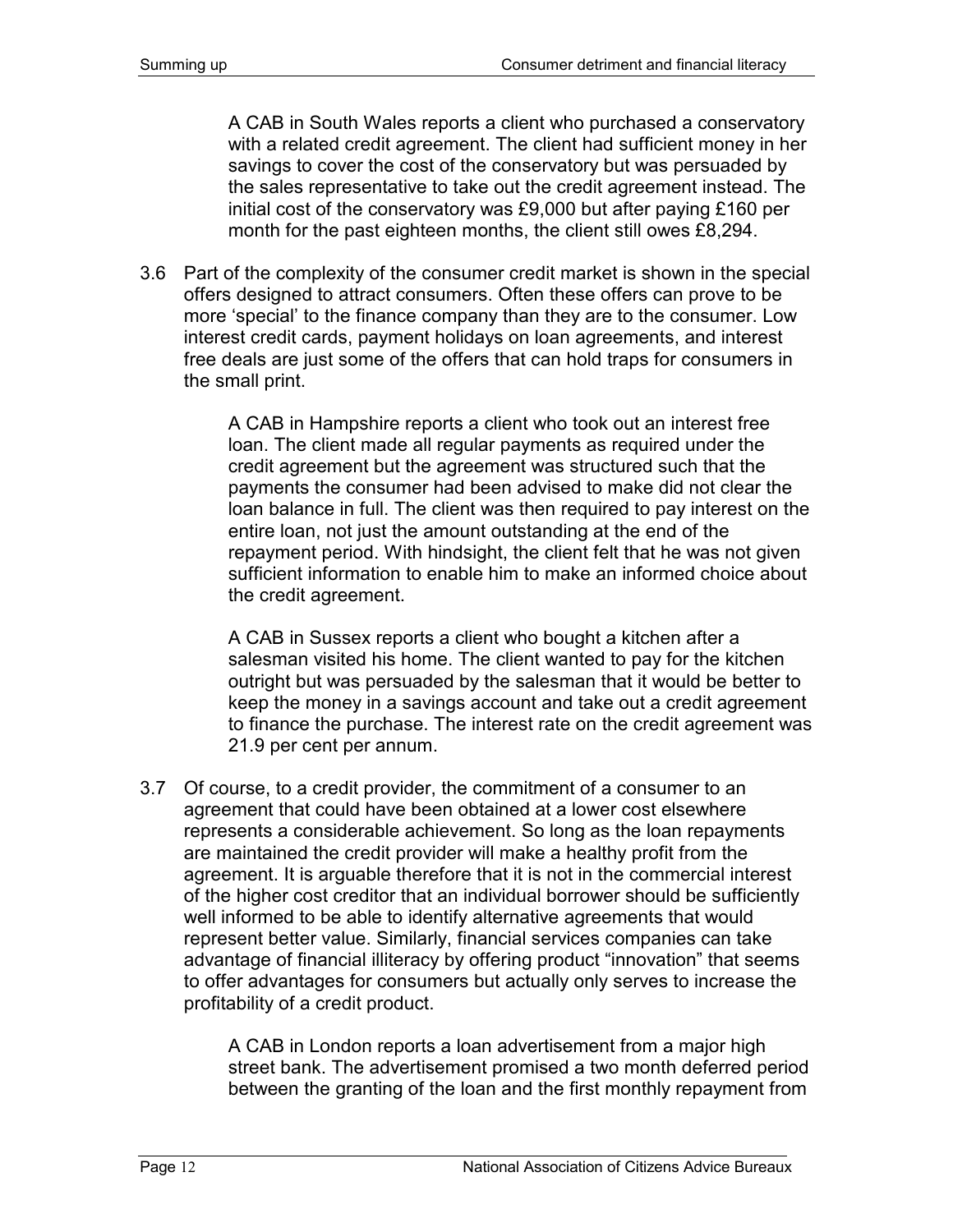the client. The CAB comments that it is difficult to see this as anything other than a moneymaking technique for the bank. If the financial situation of a borrower were such that they could not afford payments during the first two months, then presumably the bank would not want to lend money in the first place. However, deferring payments for two months will simply mean that the total amount of interest repayable by the borrower will increase and the profitability of the loan to the bank will increase.

- 3.8 There are many other examples of popular high street credit agreements that any financially literate consumer would avoid. Some storecards, for example, charge a rate of interest in excess of 30 per cent per annum. The vast majority of consumers accepted for such a credit facility would be able to access an overdraft, loan, or credit card facility at a much lower rate of interest. It therefore makes no sense for consumers to take any form of extended credit on high interest credit cards. Yet, research by Mintel shows that there were 20 million storecards in the United Kingdom in 2000 $5$ . We have been unable to obtain figures of the number of storecard holders who do not clear their account in full every month and thus pay the high interest charges. However, the Credit Card Research Group estimate that 38% of all credit card holders carry over a balance from one month to the next.
- 3.9 The choice of bank or finance company credit card is another example where basic literacy and numeracy skills are not by themselves sufficient to enable consumers to make an informed choice. This is not a trivial matter for consumers. By the end of 2000, there were 48 million credit cards in issue with annual expenditure totalling £84 billion $^6$ . The 'wrong' choice of credit card can mean a consumer paying out far more than necessary on interest and other charges.
- 3.10 A recent development in the credit card sector has been the reduction in the amount required on the monthly minimum payment combined with the offer of occasional 'payment holidays' where no contribution is required from the borrower. The consequences of these two factors result in significantly larger total payments by borrowers, as the following example illustrates.

Assume a borrower has a credit card with a balance of £2,000 and is charged interest of 18 per cent per annum.

If the minimum monthly payment level is 5 per cent of the outstanding debt (or £10 if this is higher than the 5 per cent figure) then repayment of the £2,000 debt will take 88 months or 7.3 years. Interest charges payable by the credit card holder will amount to £811.

-

 $<sup>5</sup>$  Credit and Debit Cards, Mintel (August 2001)</sup>

 $6$  Annual Report, Credit Card Research Group (2000)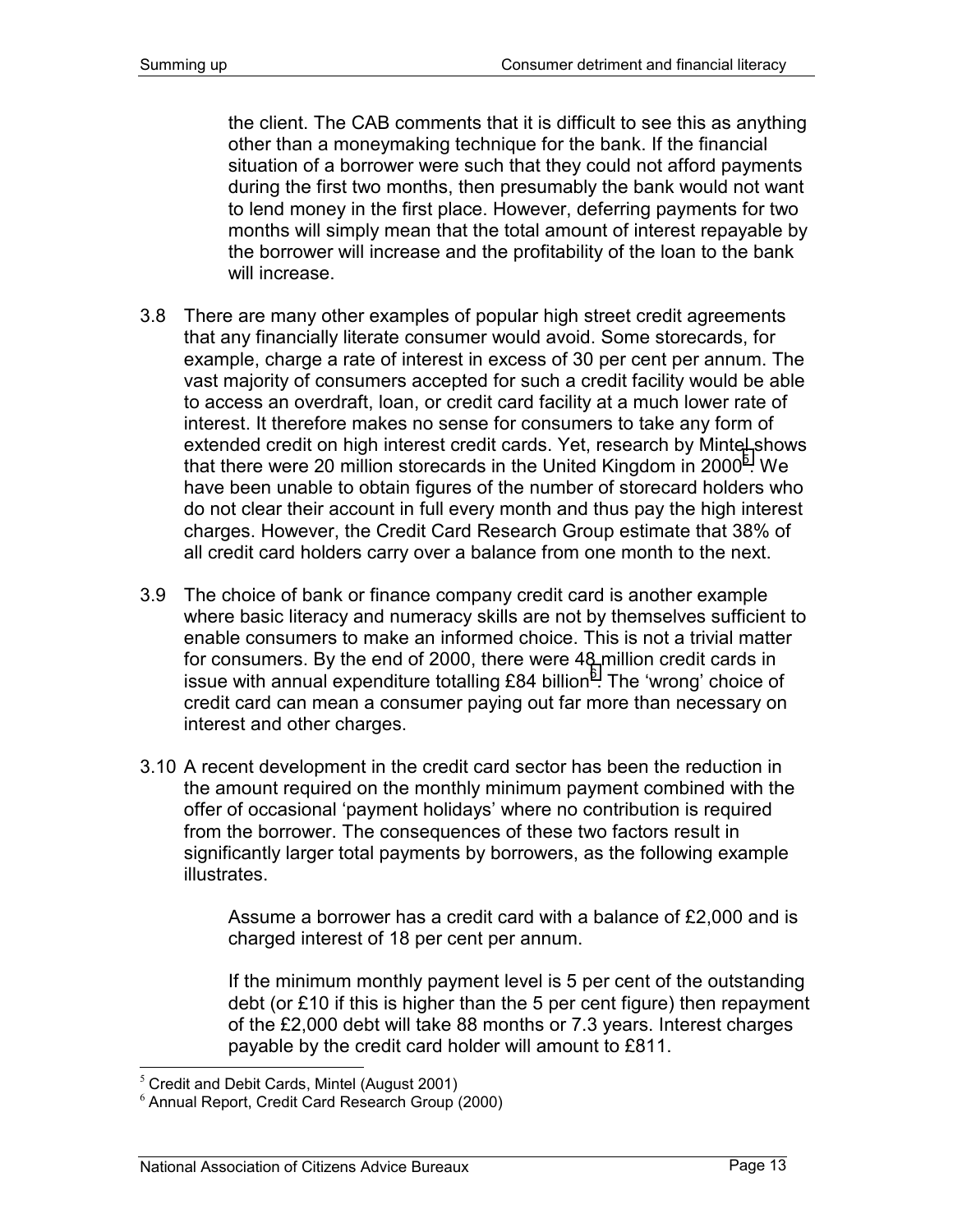Reducing the minimum payment level to 3 per cent (with a lower level of £10) means repayment of the £2,000 lengthens to 165 months or 13.8 years. Interest charges increase to £1,799.

Adding in a once yearly payment holiday to a 3 per cent minimum payment (with a lower level of £10) lengthens repayment of the debt to 196 months or 16.3 years. Interest charges now total £2,174.

3.11 The complexity of the UK consumer credit sector is such that consumers with perfectly adequate or even advanced literacy and numeracy skills are not always able to make fully informed decisions in their choice of credit agreements. Not withstanding the Governments intentions to tackle extortionate credit and early settlement regulations, on-going product innovation and increased competition in the consumer credit sector will increase this complexity. It will continue to get more difficult for consumers to identify the optimum product to meet their needs. A complete approach to financial literacy will require that consumers can access better information to help them choose and transfer between products, and keep their skills up to date.

### *Financial literacy and the choice of insurance*

- 3.12 Recent years have seen increased emphasis in public policy on the need for consumers to protect themselves against the effects of unemployment and sickness. The Government has been keen to promote the take up of insurance as a way of reducing the claim on the public purse. At the same time, product innovation and development has increased the range of insurance products available to consumers with products such as critical illness insurance and payment protection insurance being heavily promoted.
- 3.13 Insurances that protect against the financial effects of unemployment or sickness can be worthwhile and, in some cases essential. However, these products are not appropriate for all consumers. Indeed, the evidence of CABx is that at times they are hardly worth the paper they are written on.

A CAB in Wales reports a client who has a mail order catalogue under which he has been sold 'Super Payment Protection Insurance'. This covers the client in case of unemployment. Given that the client has not worked for thirty years, it seems somewhat unlikely that this insurance will ever come in to force.

A CAB in Buckinghamshire reports a high street bank who made a loan of £7,000 over five years to a 67 year old woman. The client also paid £1,455 for payment protection insurance. With interest charges,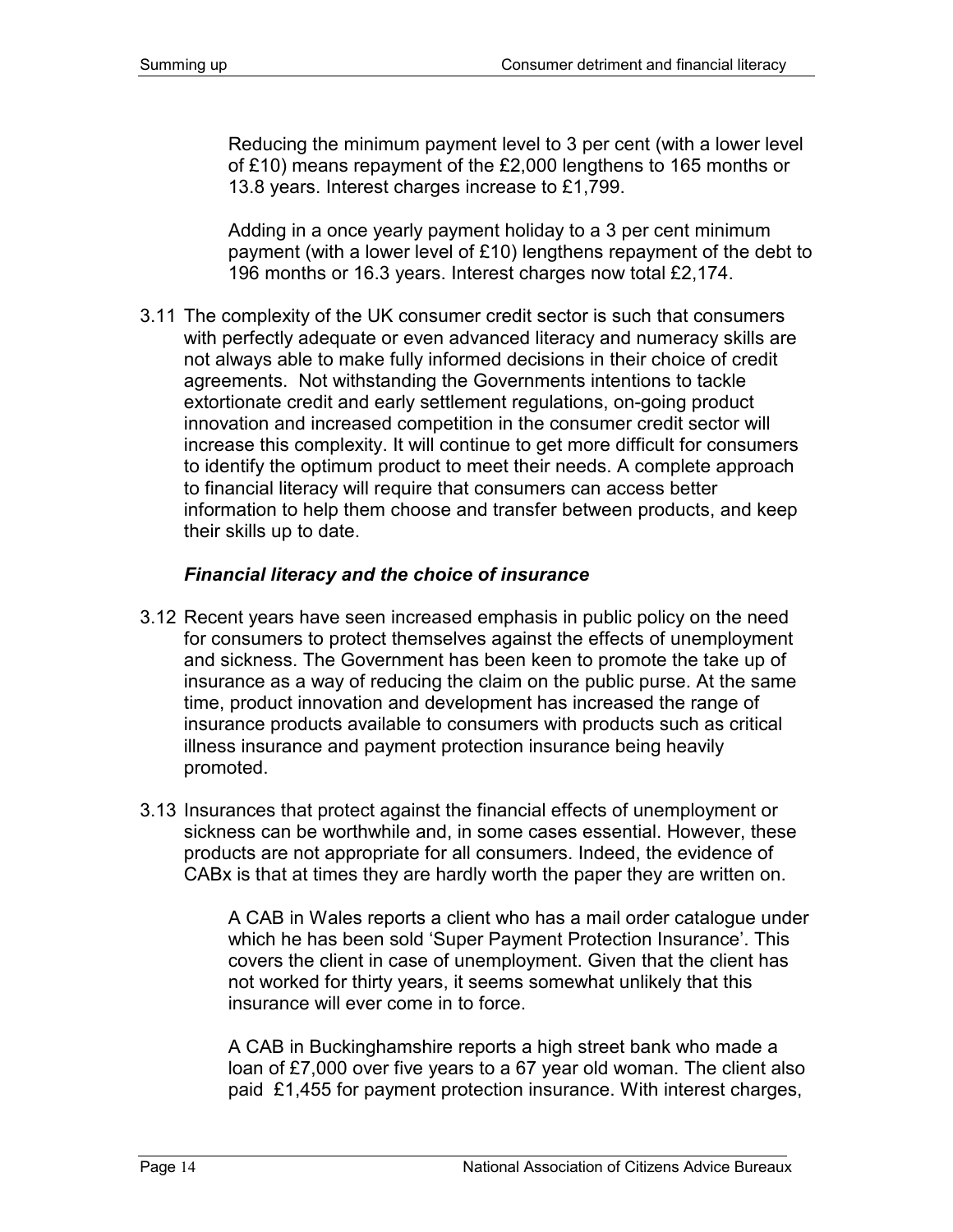the total cost of the insurance protection was £2,115. Close examination of the insurance policy by the CAB revealed that the insurance only protected the client for life, disability, and hospitalisation cover for two years and one month from the start of the loan.

A CAB in Hertfordshire reports a client sold a personal loan protection plan by a major high street bank. The insurance policy conditions specifically list the client's occupation as one that is excluded from cover. The client's occupation was, of course, known to the bank and was confirmed on the loan application form.

3.14 In many cases, CABx report cases of clients taking out insurances with little or no idea of the cover provided by the insurance.

> A CAB in Berkshire reports a client who borrowed £1,000 from a major financial services company. The client also paid a £50 'acceptance fee', £291 for 'optional payment protection insurance', and a further £245 for 'healthcare insurance'. The total credit facility of £1,586 is charged at 3.5 per cent per month, equivalent to 56.5 per cent APR. The CAB comment that the client was unsure of exactly what the 'healthcare' cover was and how it differed from the 'payment protection insurance'.

> A CAB in Lancashire reports a single 26-year-old man who has taken out a loan of £500. The credit agreement included a further £65 'acceptance fee' and he has also been sold a payment protection policy costing £99. There is then a further charge of £120 for 'Familycare' insurance. The client has no idea what this covers him for and, presumably, a single man with no family would be unlikely to claim on the insurance. The rate of interest on the total loan of £784 is equivalent to an APR of 90.6 per cent.

3.15 Consumer credit providers see dual advantages in consumers taking out payment protection insurance; not only does it help prevent delinquent accounts but it also provides commission bonuses in the selling of the insurance product. But, in many cases reported by CABx, it is difficult to resist the conclusion that the selling of the insurance has more to do with the desire of the salesperson to earn commission than the intention of helping the customer obtain good value and peace of mind.

> A CAB in Devon and Cornwall reports a low-income client who was telephoned at 9.30 p.m. to ask whether she wanted to purchase payment protection insurance for her bank debit card. The client said that she was interested but wanted to see written information before committing herself. Ten days later, the premium for the insurance had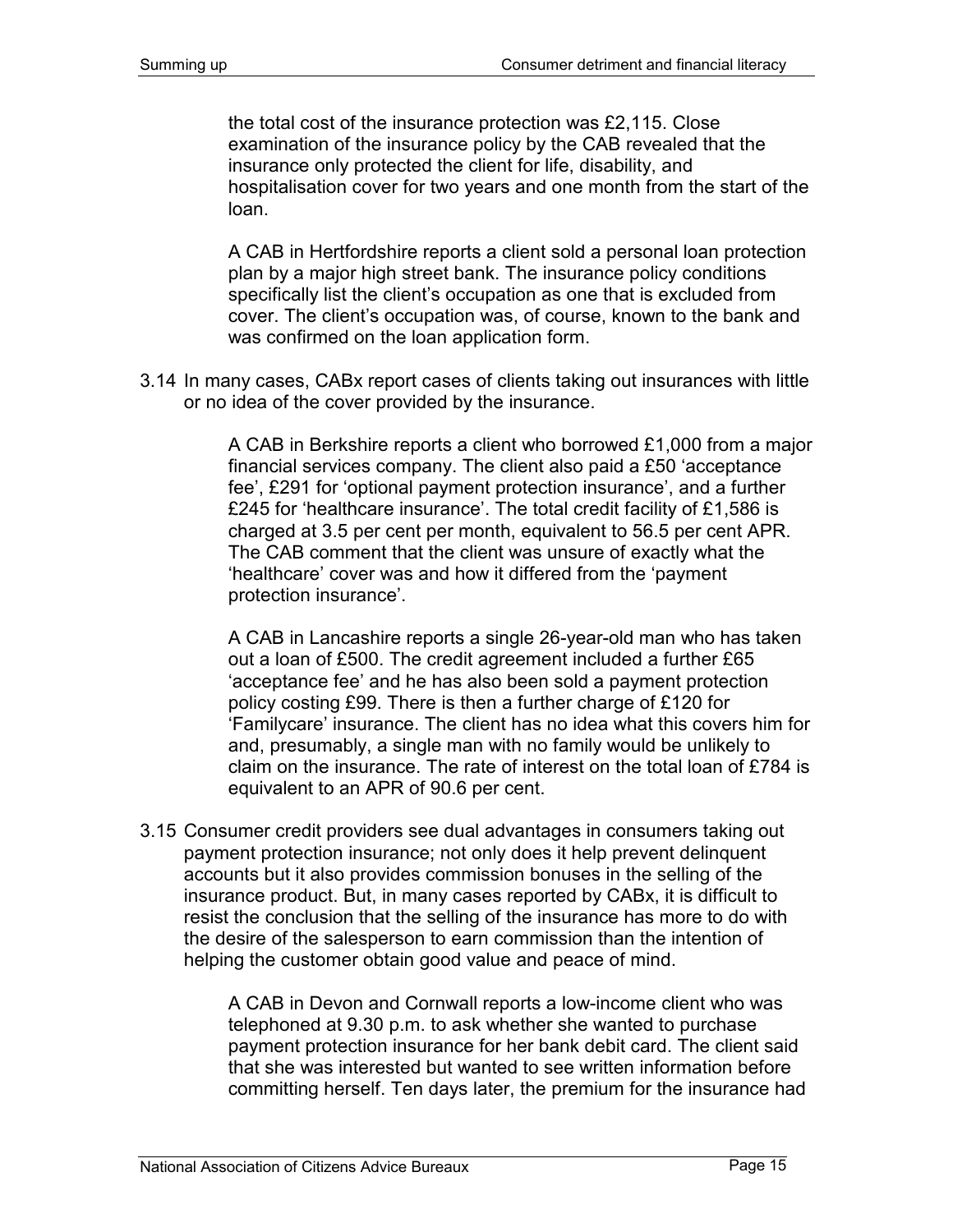been taken from the client's account. A complaint to the bank produced the response that it would take two weeks for the premium to be refunded to the account and that perhaps an overdraft could be arranged in the meantime to fund the client's interim spending.

A CAB in Yorkshire reports a 63-year-old widow who was having difficulties in meeting repayments on two loans with her bank. She visited the bank to discuss her problems and the bank official suggested a new loan to consolidate the existing borrowing. The client says that she was also 'strongly advised' to take out the additional payment protection insurance. The loan amount was for £2971 with a further £521 for the insurance. She has now received a letter from the insurance company advising her that she will no longer be covered by the insurance once she reaches the age of 65.

3.16 CAB have even reported cases where the enthusiasm of the salesperson to sell payment protection insurance has resulted in fraudulent practices.

> A CAB in North Wales reports a client who entered into a hire purchase agreement but who was clear that he did not want to take the optional payment protection plan. Three different sales staff tried to persuade him to change his mind but the client insisted on signing the agreement without taking the insurance. When the client received the copy of the agreement an 'x' had been inserted in the box accepting the insurance causing an additional payment of £46.56. A complaint was made to Trading Standards.

A CAB in Derbyshire reports a car hire purchase agreement where the acceptance box for the optional payment protection insurance was pre-printed with an 'X'. The cost of the insurance added over £2300 to the cost of the credit agreement.

- 3.17 Another example of insurance cover which consumers come under pressure to purchase covers against the malfunction of a purchased item. This insurance is normally called extended warranty insurance.
- 3.18 Recent changes to the Sale of Goods Act means that the need for extended warranty insurances should have reduced. The 1995 Amendment to the Act prescribes that goods must be of satisfactory quality. One factor to be taken into account in determining this is the durability of the goods. Failure of the retailer to supply goods that would meet a reasonable person's expectations of satisfactory quality because, for example, they are faulty constitutes a breach of contract which should be put right.
- 3.19 Whether an extended warranty represents good value for money will depend on what it offers, over and above consumers' statutory rights, and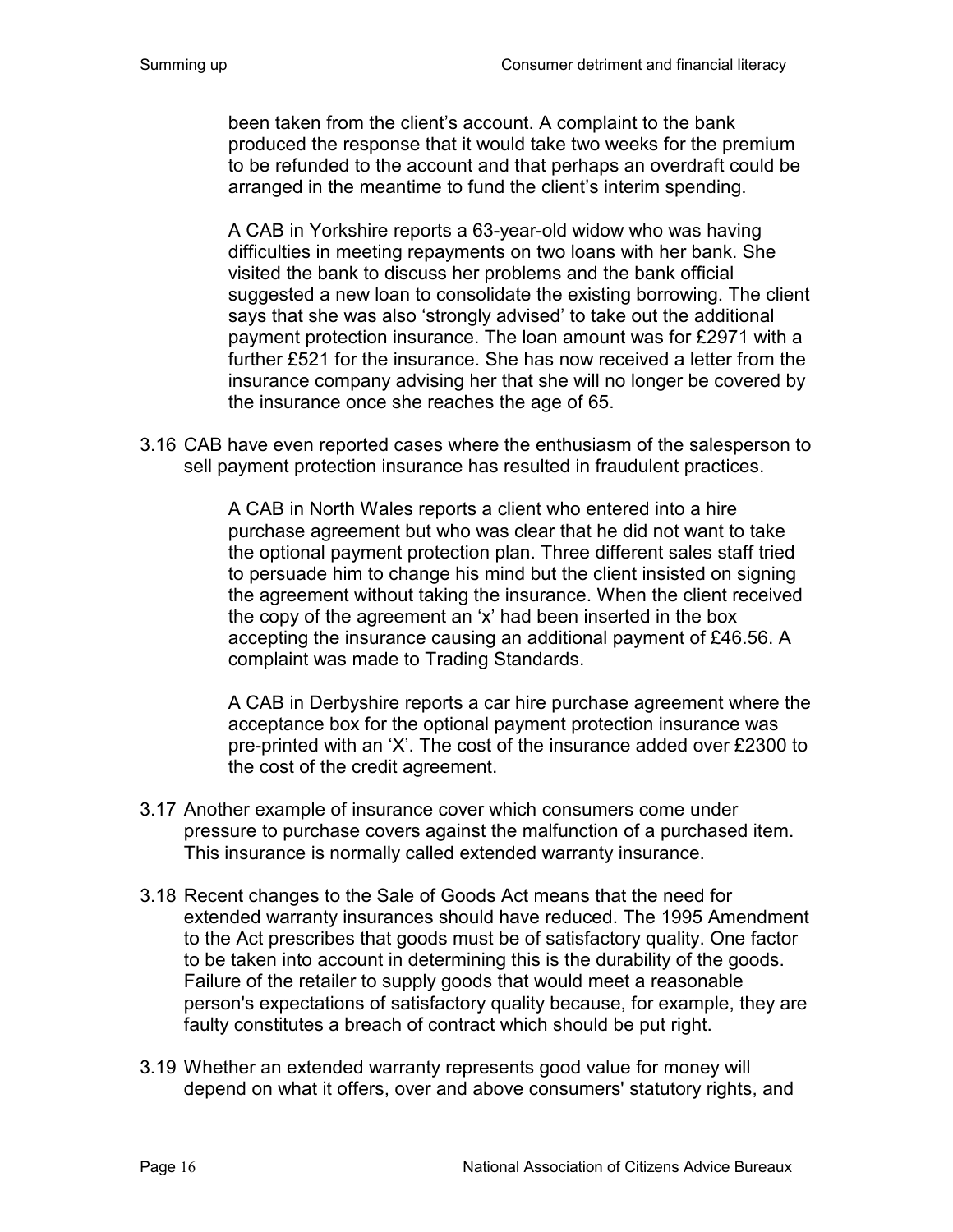which eventualities it covers that might prove more expensive than the cost of the warranty.

- 3.20 The danger is that consumers can be sold extended warranties which do not offer more than a consumer is already entitled to from the retailer. Where an extended warranty offers an improvement on the statutory rights, consumers need to be fully aware of their existing rights and confident enough not to be sold the insurance product because of high-pressure sales tactics. There is a need to ask questions and compare the statutory entitlement with the extended warranty cover and to evaluate the difference in respect of personal need.
- 3.21 Even where the consumer cannot seek the assistance of the Sale of Goods Act, a survey in April 2000 by the Consumers Association<sup>7</sup> showed that the cost of repair is likely to be less than the cost of extended warranty insurance. Consumers who want the peace of mind of an immediate callout to repair or replace the item might want to pay extra for protection insurance but financially literate consumers would look at whether an extended warranty represented good value for money. CABx evidence suggests that consumers are not sufficiently knowledgeable and/or confident about their consumer rights to evaluate extended warranties.

A CAB client in South Wales purchased three items from an electrical store. She paid for extended warranty insurance to cover all three items. The small print of the insurance contract shows that only one of the items is covered.

A CAB in South London reports a client buying a telephone for £99 from a well known electrical retailer. The client was also sold extended warranty insurance at an additional cost of £25. One month after purchase the telephone stopped working and the client returned to the store. He was told that the store no longer stocked the telephone and that he could have a similar replacement model but that this would invalidate his original warranty. Other stores within the same retail group still stocked the client's original model of telephone but it was not possible for items to be transferred between stores.

A CAB client in Hertfordshire purchased a freezer and paid £150 for a four year extended warranty insurance. The freezer was faulty and the store agreed to replace the item but told that the client that she would be obliged to pay an additional £150 to take out a new warranty insurance.

3.22 As with payment protection insurances, we have evidence of unacceptable practice in the sale of extended warranties.

<sup>-</sup><sup>7</sup> *Paying for peace of mind, Which? Magazine (April 2000)*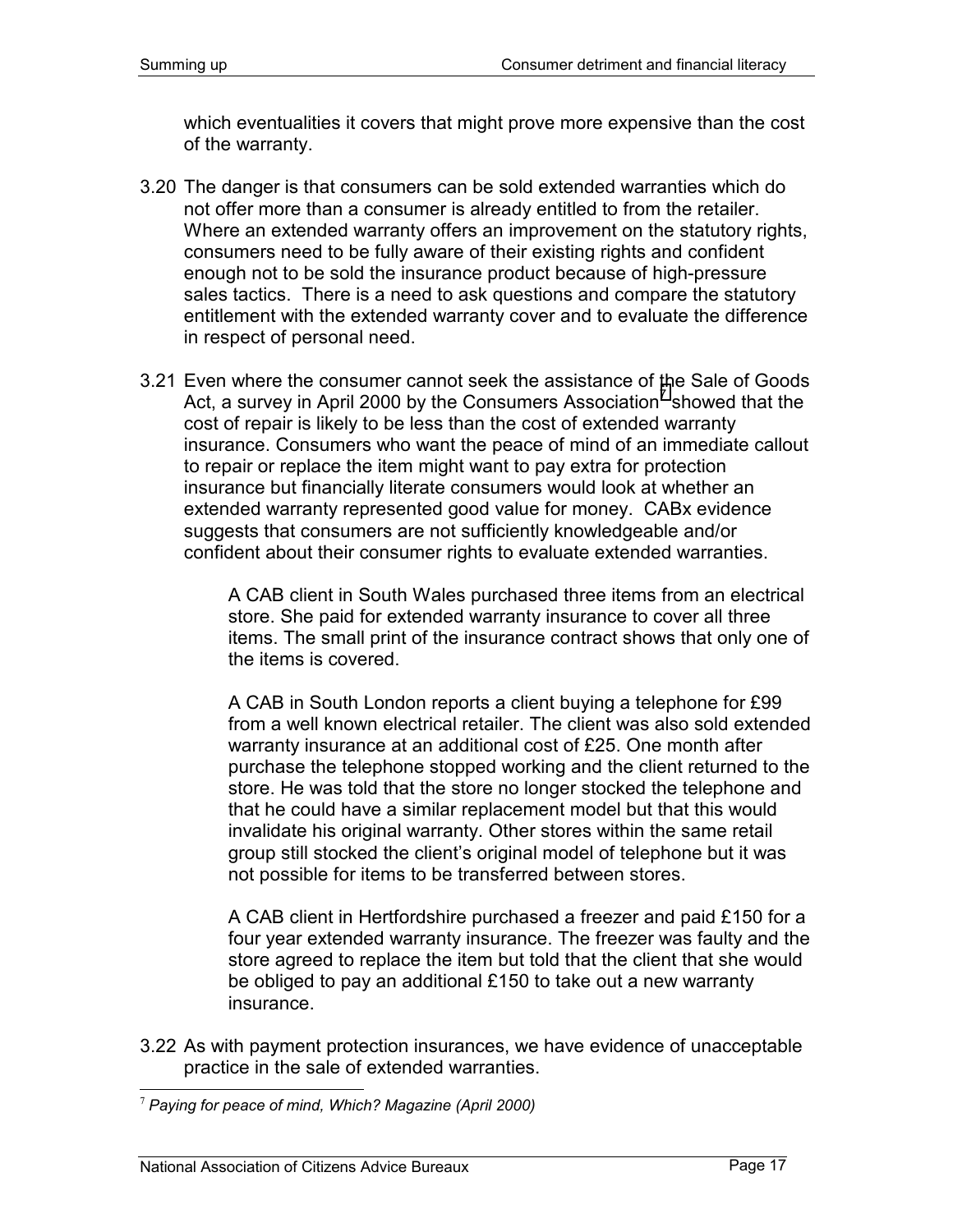A CAB in Yorkshire reports a client buying a washing machine and a cooker from a well known retailer. The client refused the extended warranty but was subsequently asked to sign a form that she thought was connected with her purchases. The form was actually a direct debit mandate. When the client tried to cancel the insurance contract, the representative of the insurance company threatened legal action. After the intervention of the CAB, the insurance company agreed to cancel the policy and has refused the premiums taken from the client's account under the direct debit mandate.

A CAB in Worcestershire reports a client who bought a computer together with a three year extended warranty which included 'on-site' repairs and service. Within three months of purchase the computer failed and the client asked for an engineer to visit her home in accordance with the warranty terms. The company have told her that on-site repairs were discontinued for health and safety reasons two months before the client bought her computer.

3.23 On the other hand, consumers who are financially literate can see the problems associated with extended warranty insurance.

> A CAB in Cheshire reports a client who took out a store extended warranty insurance on a fridge freezer. Shortly afterwards he was contacted by the manufacturer of the fridge freezer inviting him to take out a similar insurance direct with them. The client refused the offer and contacted the CAB because he was concerned that other consumers would have been misled into paying twice for the same cover.

- 3.24 The Office of Fair Trading (OFT) has reported on investigations into extended warranties in 1994 and 1996.The OFT began another investigation in October 2001. In 1996, the British Retail Consortium (BRC) attempted to assist consumers by producing a code of practice guidelines for extended warranties on electrical goods. However, the initial mystery shopping exercise commissioned by the OFT as part of the 2001 investigation has already confirmed the continuing problem of consumer detriment since very few stores visited had the BRC code on display.
- 3.25 A further recent development in the financial services sector has been the aggressive marketing of insurance through credit card providers. Again, we have many reports of practices that cause detriment to consumers such as the following case:

A CAB in Kent reports a client who received a telephone call from his credit card company asking if he wanted three months free health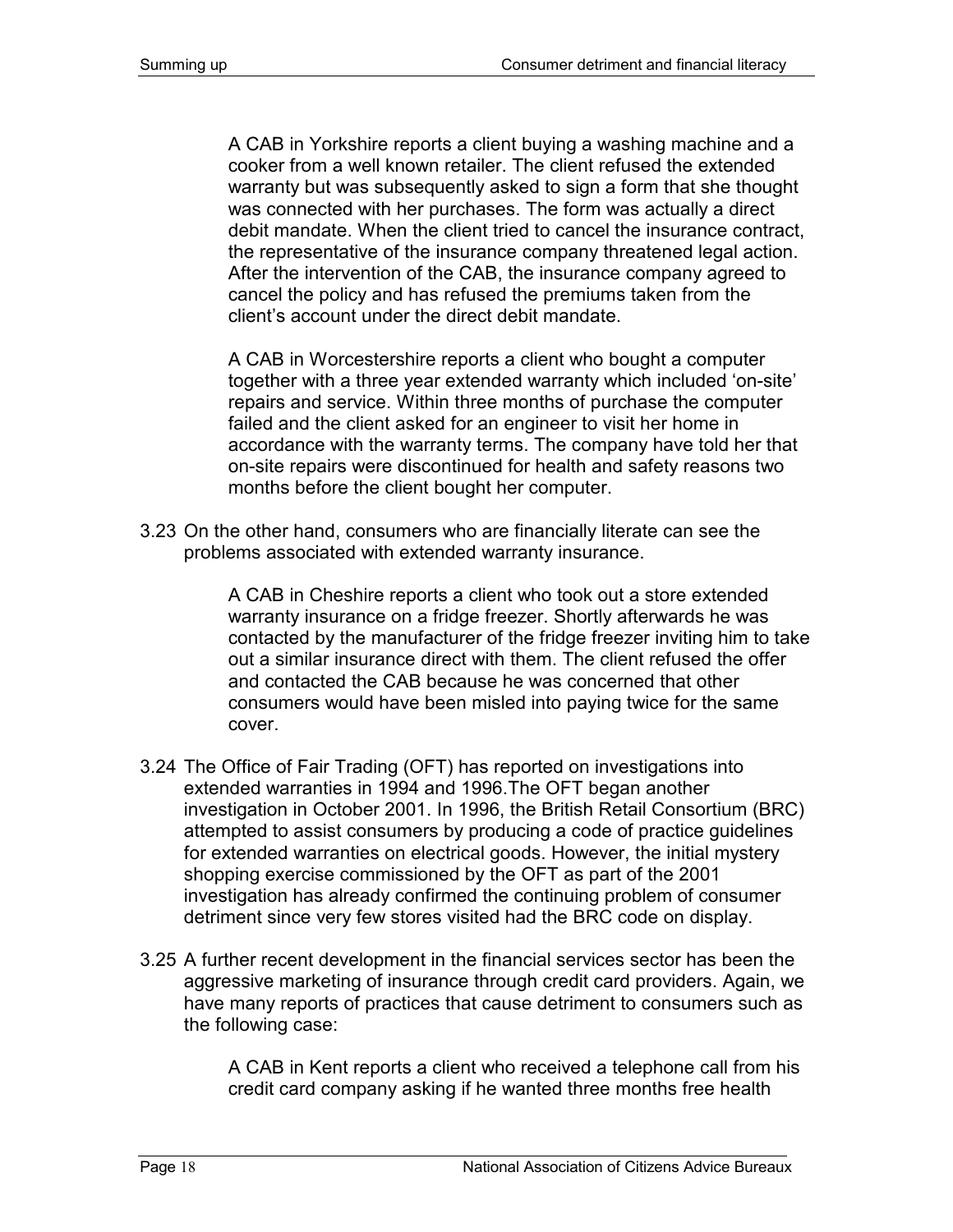care cover. The client agreed. At the end of the three months he noticed that payments were being taken from his credit card in respect of a health care insurance company. The client says that at no time did he agree to taking out a health care policy nor has he ever given his credit card details to the insurance company. The insurance company confirmed that they have received details of the credit card direct from the card company. They also advised that the insurance policy operates for a minimum period of two years and that no refund would be given for any cancellation during this initial period.

3.26 There is a further element to the relationship between financial literacy and insurance. In some cases, CABx have reported people cancelling insurance policies where they would have been better advised to maintain cover. For example:

> A CAB in the West Midlands reports a client who was made redundant. As a way of reducing expenditure, the client cancelled his buildings insurance. The CAB comment that they are concerned that the growing number of debt cases where clients are cancelling buildings insurance could result in problems for those clients in the event of damage to their owner occupied property.

3.27 Improved financial literacy would enable consumers to better establish and evaluate their need for insurance protection. We are concerned that at present firms benefit from a considerable imbalance in consumer power. As a result, mis-selling and poor value products are commonly reported by CABx. Whilst we would expect that consumers with better knowledge and skills would refuse some insurances at the current costs, demand for basic insurances such as term life insurance and contents insurances could increase. We would certainly expect to see a reduction in the number of insurance policies terminated with no replacement cover put in place because of the financial difficulties of the policyholder.

### *Financial literacy and pensions*

- 3.28 In recent years, successive governments have sought to encourage consumers to make adequate provision for their retirement income. Numerous legislative changes have been introduced since 1973 to further this aim $^8$ .
- 3.29 The introduction of stakeholder pensions in April 2001 was a further move by the Government to persuade consumers to make their own financial provision for retirement. Stakeholder pensions are aimed at those people

<sup>————————————————————&</sup>lt;br><sup>8</sup> For example, the Social Security Act 1973, the Finance Act 1973, the Social Security Pensions Act 1975, the Health and Social Security Act 1984, Social Security Act 1985, Social Security Act 1986, Finance Act 1987, Social Security Act 1990, and the Pensions Act 1995.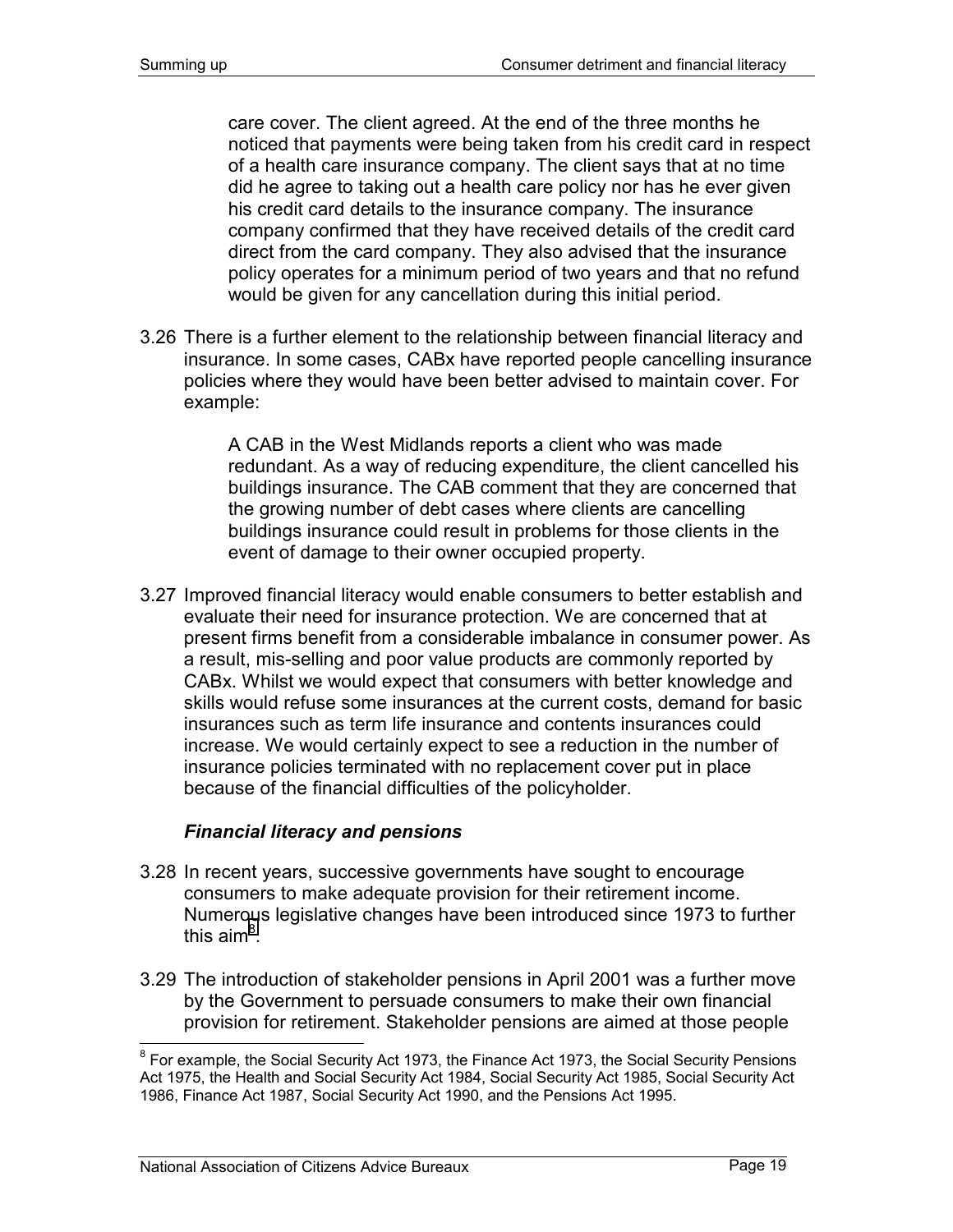on lower and middle incomes - a group that is well represented amongst CAB clients.

3.30 There has been only a low take up of stakeholder pensions in the first six months. Some commentators<sup>9</sup> are already questioning whether the whole approach to pension provision will succeed in persuading consumers to make sufficient provision for retirement. If the following evidence reports are typical of the standard of advice and service that low and middle income consumers can expect from pension companies, it may not be that surprising that those consumers are not rushing to take up the new stakeholder products.

> A CAB in Yorkshire reports a client who took out a personal pension in 1988. She was working on a casual basis and the adviser suggested that the pension payments were funded from her husband's wages. After years of paying in to the scheme the client received a cheque for £4,000 from the pension provider but with no letter or other explanation enclosed. On telephoning the pension company, the client was told that she is not entitled to any pension under the pension scheme and that the £4,000 represents a refund of her premiums.

> A CAB in Worcestershire reports a client took out a private pension in 1985. On reaching the age of 65 he applied for regular payments under the pension but was told that the policy had a further ten years to run to maturity. He can opt to receive regular payments at this stage but will miss the bonuses that the policy has accrued. It appeared that when the client took out the pension, the information on payment at 'age 65' was given only as an example - it did not relate to his policy, which runs through to age 75.

> A CAB in Hampshire reports a client who has been provided with options on future pension rights though a free standing additional voluntary contributions scheme to which he has contributed. The client is concerned because the monies he will receive under both options are much smaller than he was expecting. He has contacted the pension company but they have been unhelpful in providing an explanation. The CAB report that their own experience in contacting the company to seek clarification is that the company staff are 'unhelpful, uninformative, and abrupt'.

3.31 The provision that an individual makes for retirement is increasingly the most important long-term financial decision that any consumer has to make. The optimum choice of pension provision involves a complicated analysis of numerous factors including pension options, future plans, attitude to risk,

 $9$  See, for example, A New Contract for Retirement, Institute for Public Policy Research (August 2001)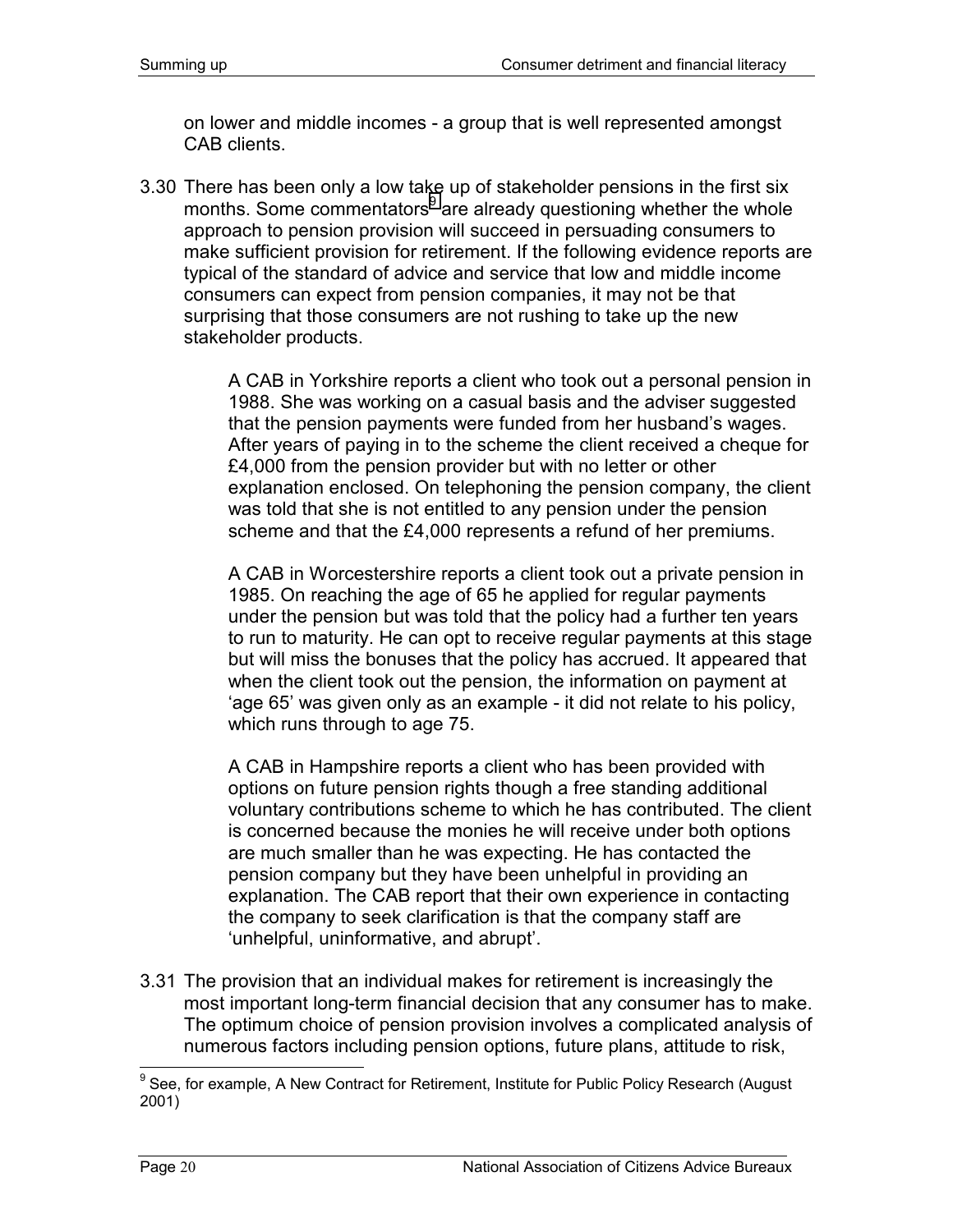current and future earnings potential, likely changes in personal circumstances, and tax relief. It could even be argued that a totally informed decision would factor in likely changes affecting the viability of the State Retirement Pension and the future availability of means tested benefits to supplement the state pension.

- 3.32 The level of information required and the subsequent analysis means that even consumers with advanced literacy and numeracy skills are likely to require advice to enable them to choose a pension. Consumers with less advanced skills will certainly require a significant level of advice and support if they are to identify the best product for their needs.
- 3.33 Where a lack of financial literacy means that consumers do not have the skills and confidence to choose between pension products, it is imperative that they are able to access high quality independent advice. However, various studies<sup>10</sup> have shown the lack of confidence that consumers have in the financial advice industry as a whole. The well-publicised mis-selling of pensions and other products has further dented consumer confidence. The result is one that CABx and clients find unsatisfactory.

A CAB in Devon reports a client who transferred his occupational pension rights to a personal pension on the advice of an Independent Financial Adviser (IFA). The company that provided the personal pension has accepted that the pension was missold and has offered compensation. The client wanted the advice of the CAB as to whether he should accept the offer. The CAB explained that they could not provide this advice because the Service is not licensed nor insured to provide financial advice of that kind and that the client should seek advice from an IFA. The client was unhappy with this suggestion given that it was an IFA that mis-sold him the personal pension in the first place.

A CAB in the West Midlands reports a client who has received a letter from her endowment insurance company. The company has informed the client that an internal review has concluded that she may have been sold an inappropriate policy. The client wanted advice from the CAB as to whether she should retain the policy or accept the alternative of a refund of premiums paid to date plus a small ex-gratia payment. The CAB comment that they are unable to advise and that it seems unsatisfactory to the client to simply suggest that she identifies and contacts an IFA.

A CAB in Rutland reports a client who was advised to reject his occupational pension scheme in favour of a personal equity plan. The

-

 $10$  See, for example, Better Informed Consumers – FSA 2000, Money Education Begins At Home – Ewels and Knights, Keele University, 2000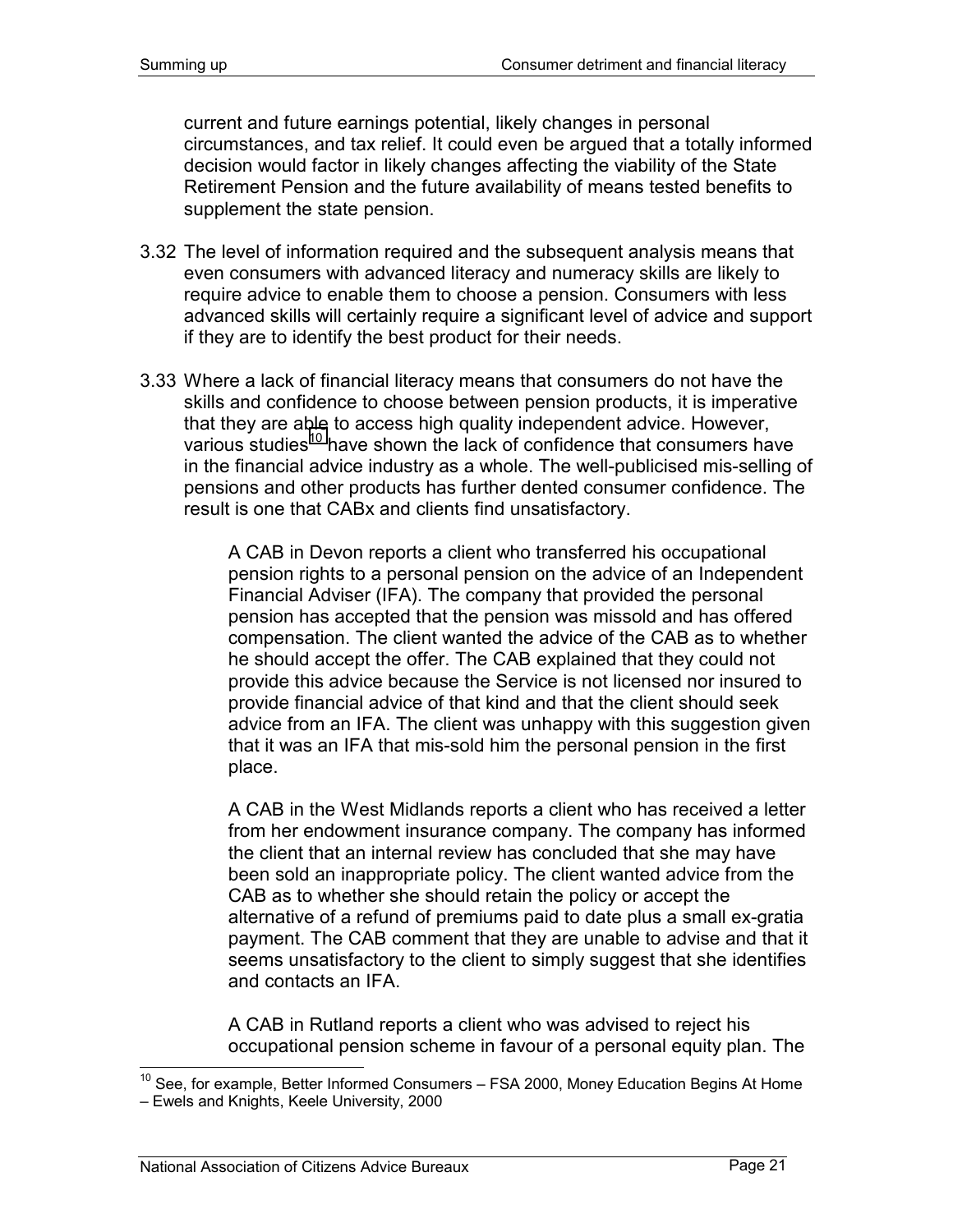insurance company for whom the adviser worked had offered a refund of contributions plus interest but no other compensation because they have no records of the sales calls made to the client.

3.34 In early 2001, consumers became aware of the problems faced by Equitable Life and the consequent effect on those holding pensions with that company. The following evidence report is typical of the subsequent enquiries made of CAB.

> A CAB in Derbyshire reports an Equitable Life pension holder approaching retirement age. The client has been told she will lose 10% of her pension fund if she transfers to another provider but is worried that she will lose more money if she stays with Equitable Life. She is confused by all the press comment and simply wants clear guidance as to her options and advice she can trust as to the best thing for her to do. She does not trust independent financial advisers.

#### *Financial literacy and utilities*

- 3.35 The Office of Gas and Electricity Markets (OFGEM) estimate that about 14 million customers have switched fuel suppliers since competition was introduced into the gas and electricity markets in 1997 and 1998 respectively. The financial benefits to consumers of switching to a less expensive fuel supplier can be significant, with possible yearly savings of over  $£100<sup>11</sup>$ .
- 3.36 It is clearly in the consumer interest that the option of transferring fuel supplier should be available to all consumers who could benefit from such a transfer in the form of lower prices and/or higher standards of service. However, there is a very large amount of CAB evidence which shows how the availability of increased choice in this market has led to consumers being pressurised into changing suppliers without any proper advice on whether they would, in fact, be better off.

A CAB in Essex reports a client who changed electricity supplier and subsequently received an estimated bill for more than three times the amount that she paid in the same quarter year period to her previous supplier.

A CAB in Hampshire reports a client who opened her door to a gas meter reader who subsequently asked whether the client wanted to save money by having her gas and electricity supplied by the same firm. The client assumed that this would mean that her existing gas supplier would take over her electricity supply but later received notification that a new company would take over the supply of both

 $11$  News release PN80 – OFGEM (October 2001)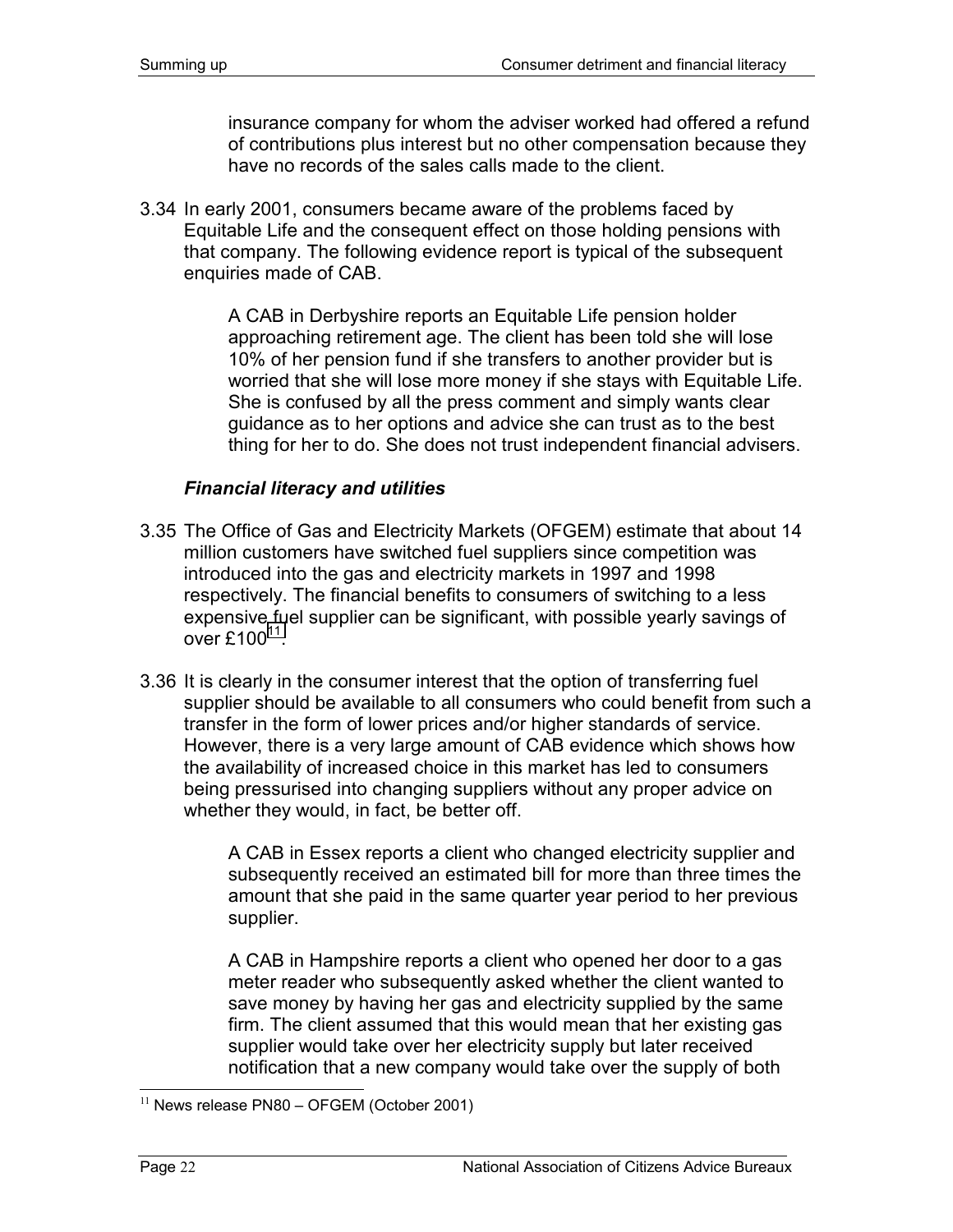fuels. Her existing gas and electricity suppliers have asked her to pay her accounts immediately which she is unable to do.

3.37 The introduction of competition into the energy market has changed the landscape for consumers dramatically. In parallel the Government has worked to influence the industry to produce a range of other options aimed at low income and 'fuel poor' households, defined as those households who need to spend more than 10 per cent of their income on heating their homes to an adequate standard of warmth. As indicated in the Government's UK Fuel Poverty Strategy a host of different initiatives aimed at tackling fuel poverty are being developed which will offer a range of grants, services and products to fuel poor households. To get the most out of these, very welcome initiatives, consumers will need access to high quality information and advice about the range of options and choices available to them. And consumers who are not financially literate need more support and help to guide them through the maze that the energy supply industry has become.

> An elderly Asian couple from London, on a basic state pension, came into their CAB because they needed to have a gas boiler repaired and had nowhere near the funds to cover the cost. They were unaware until approaching the CAB that a grant (then HEES) may have been available to them.

### *Financial literacy and debt*

- 3.38 The increase in outstanding consumer borrowing has been matched by significantly increased numbers of consumers seeking help and advice on repayment problems. In 1980, the number of debt enquiries to CABx was such that it was not considered necessary to maintain separate statistics on the subject. In 2000/2001, the CAB Service answered nearly 700,000 enquiries on consumer debt and credit.
- 3.39 One of the most noticeable features of recent evidence reported by CABx has been the increase in debt levels of those seeking advice. In some cases, the amount of outstanding unsecured debt exceeds the yearly household income.

A CAB in Cambridgeshire reports a married couple who are owneroccupiers with a joint income of nearly £2500 per month. Between them, the couple have 34 unsecured debts totalling £103,584. Some of the loans are for consumer goods but most have been taken out to repay other debts.

A CAB in Norfolk reports a retired man in receipt of means tested benefits. He has eleven credit cards including three from the same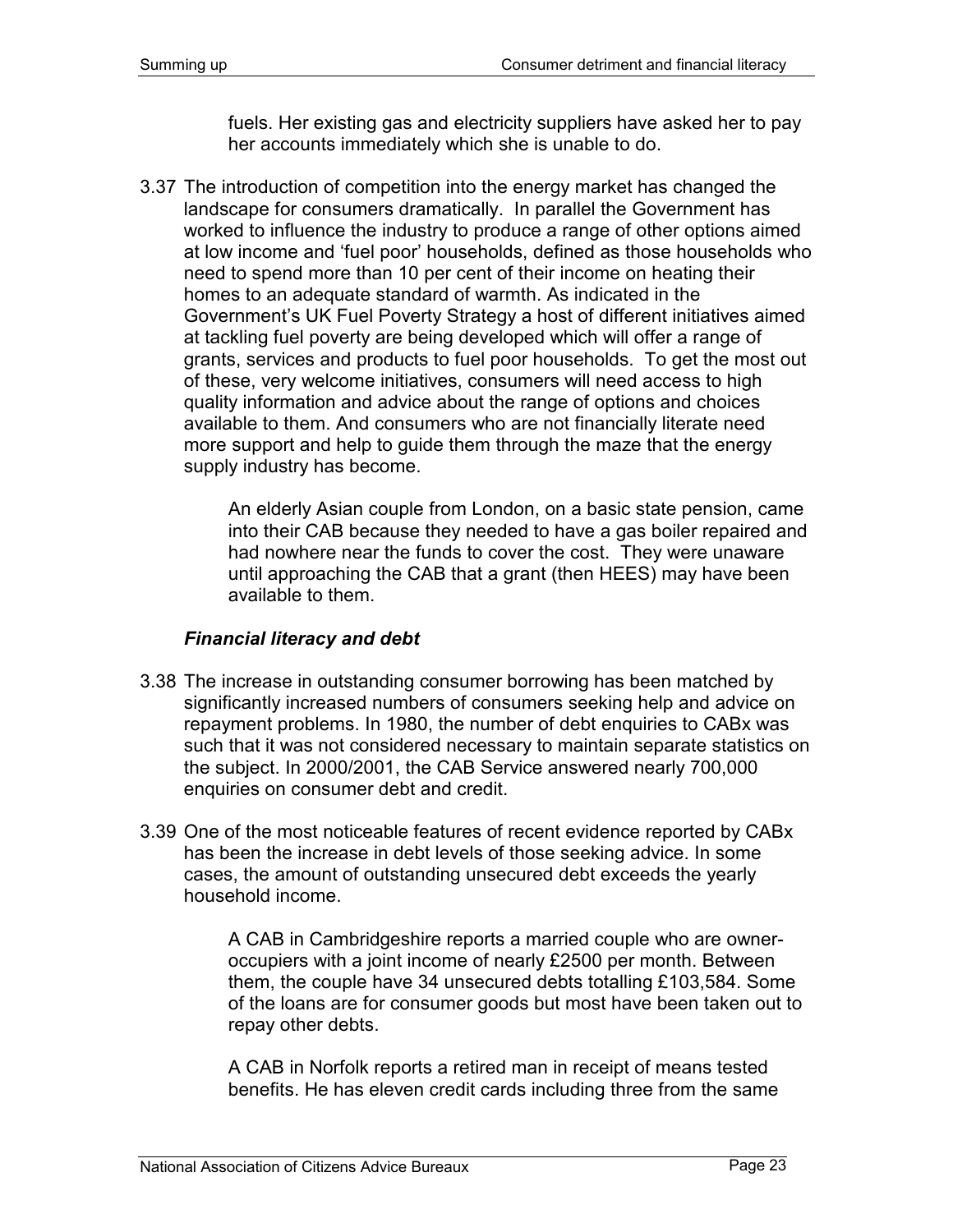bank. The total balance outstanding on the cards is £34,000 out of an overall combined credit limit of over £46,000

A CAB in the West Midlands reports a married woman on below average wage. She has taken out several loans and each time has provided full information about her circumstances to the loan company. She now owes £34,000. Her husband is only aware of £5,000 of this debt.

- 3.40 Previous NACAB reports have identified low or reduced income as the major factor in the financial problems of those seeking advice from CABx. This is still the case in 2001. However, recent years have seen a steady increase in the number of cases where the financial difficulties have not been income related but instead have been primarily caused by overcommitment of the borrower. Put another way, an increasing number of debt enquiries to CABx have their origins in consumers simply borrowing beyond their ability to repay. In addition, CABx are reporting a significant number of cases where only a small reduction in income or increase in expenditure leads to repayment problems. We report more on this development in a forthcoming evidence report on debt.
- 3.41 The CAB Service has no evidence that consumers deliberately put themselves in a position of financial difficulty. Nobody who takes out a new credit agreement does so in the expectation that six months later the consequences will be sleepless nights and family arguments. Yet, CAB evidence shows that too often consumers find themselves in exactly this position. We believe that financial illiteracy is a strong factor giving rise to overcommitment.
- 3.42 It is clear from evidence reported by CABx that consumers are particularly badly informed and financially illiterate when it comes to resolving a debt problem. All too often, attempts to solve the problem actually make matters worse.

A CAB in Staffordshire reported that their clients, housing association tenants, had accrued £400 rent arrears. The clients arranged to buy their house with a mortgage from a non-status mortgage lender after seeking advice from a local broker who had recently leafleted the whole estate. The clients ended up borrowing over £28,000 as they thought this would solve the problem of repaying the £400 rent arrears. Since they bought the house, the husband has stopped work due to ill health and they now face possession action, as they cannot pay the mortgage.

A CAB in Yorkshire reports a couple who have been borrowing to pay off other credit. The level of borrowing is now such that the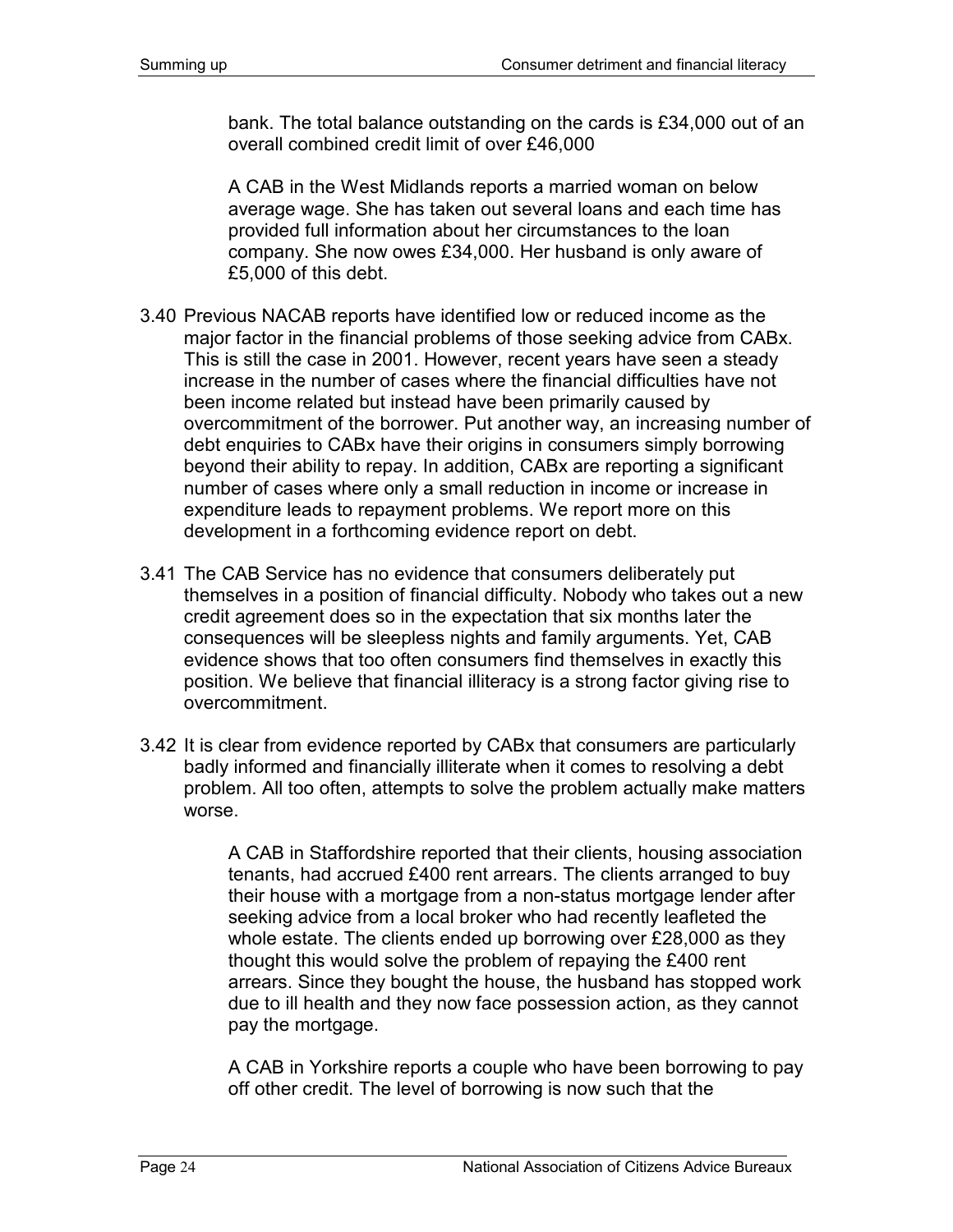repayments on credit are equal to their monthly income of over £1650 per month with total debts exceeding £66,000.

3.43 A lack of financial literacy can mean that consumers are heavily reliant on third party advice and information in resolving their problems. This makes them easy prey for companies that wish to take advantage.

> A CAB in Surrey reports a client who had an existing debt problem. The client was targeted by a company who advised that they would be able to obtain additional credit for her but she would have to pay £50 to cover 'administrative' costs. After she had paid this, the company informed her that nothing could be progressed unless she paid a further £15 to repair her credit rating.

> A CAB in Worcestershire reports a client who answered a national newspaper advertisement placed by a company guaranteeing loans to those without bank accounts or with a poor credit rating. The client paid the required £50 administration fee. After six weeks, the company informed him that they could not provide a loan but a further payment of £15 would allow the company to further investigate his credit rating. The client wrote to the company asking for his £50 back. The company responded by advising that, although they did refund fees to unsuccessful applicants, he did not qualify. If he wished to discuss the matter further he needed to telephone a premium cost telephone line at a cost of £1 per minute.

> A CAB in Bedfordshire reports a client who responded to an advertisement for a 'guaranteed loan'. This involved them in paying an application fee of £39. The loan company promised a response within ten working days. However, four weeks after the application the clients had heard nothing. Telephone calls to the company only succeeded in reaching an answerphone that did not accept messages. The CAB comments that the local Trading Standards department have been informed but do not hold out much hope of the clients receiving a refund.

3.44 The low level of financial literacy in the UK makes it vital that consumers are able to access high quality independent advice to prevent an initial debt problem from escalating into something worse. It is worrying therefore that we receive reports from CAB of very poor debt advice from advisers who clients might reasonably expect to be able to trust.

> A CAB in Cleveland reports a client who had been a customer of the same bank for over 30 years. The client had an overdraft, loan, and an endowment mortgage with the bank. The client also had a separate car loan. In 1998 the client was contacted by the new bank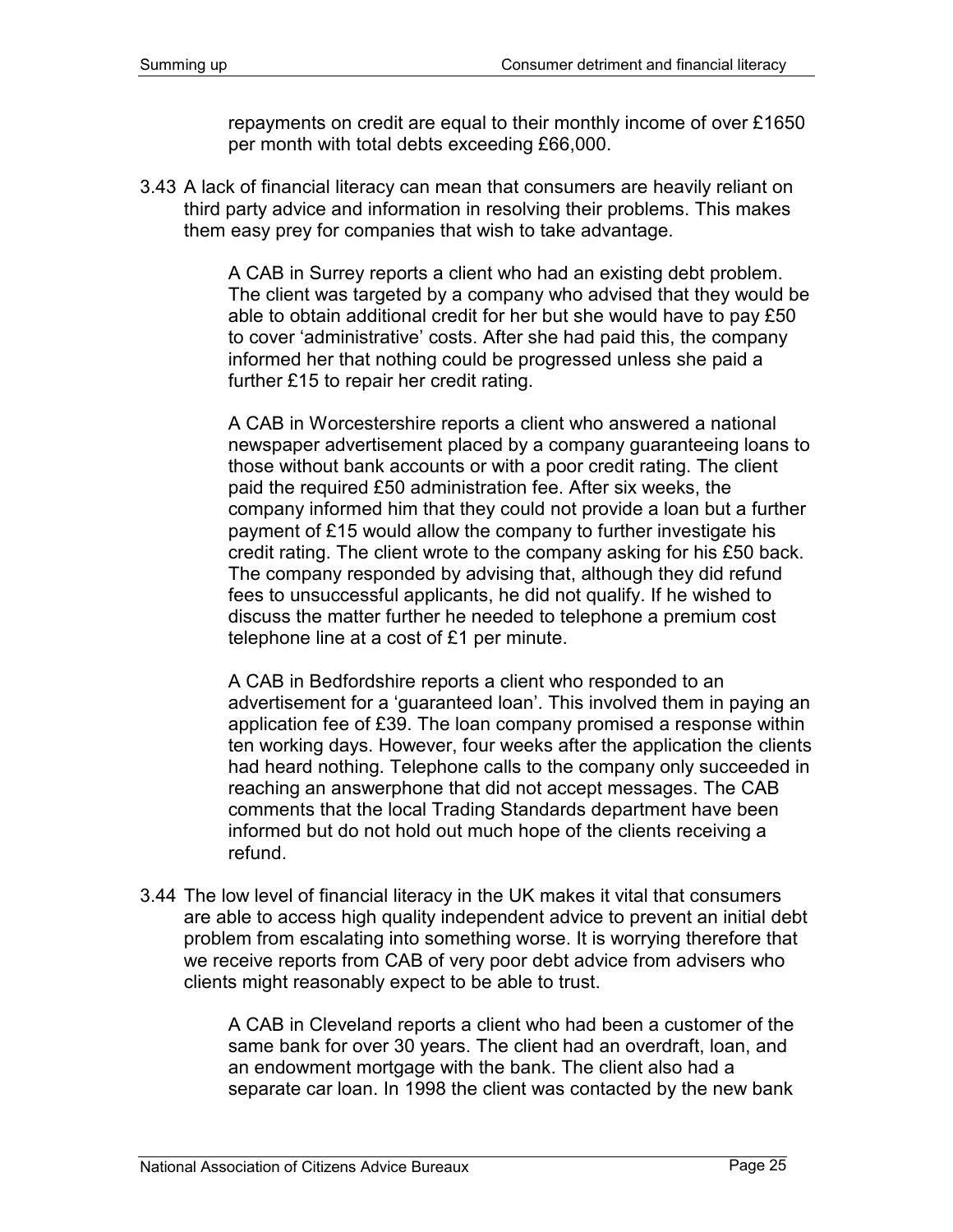manager who offered advice on the client's financial position. The manager advised cashing in the existing endowment policy to clear the credit cards, taking out a new bank loan to clear the existing bank loan, and increasing the mortgage to cover the car loan. A new endowment insurance was also advised to repay the increased mortgage capital.

The client in the above case came to the CAB after realising that the rate of interest payable on the mortgage is higher than that payable under the old mortgage and that he will be seven years into retirement before the new mortgage will be repaid. In September 2000, he also received a letter advising that there was a projected shortfall of £10,000 on his new endowment policy.

A CAB in Suffolk reports how a client had approached her bank to explain that she was finding it impossible to maintain payments on her personal loan. The response of the bank was to offer her a new loan. The CAB comment that whilst a new loan to repay existing borrowing may be an option for debt problems, it did not seem to be a viable option in this particular case as the client was still going to be unable to meet the new payments.

A CAB Nottinghamshire reports a single mother who was in receipt of Income Support. She was having financial difficulties and was particularly concerned about her credit card debts of £7,000. She went to see her bank and was advised to take out a consolidation loan for the £7,000. She was also told that she would be 'better off' accepting the loan protection insurance offered with the loan. She has now realised that the insurance mainly covers only those in employment and she can nowhere near afford the repayments on the new loan.

- 3.45 Any comprehensive approach to financial literacy must take account of the growing debt load of UK consumers. A comprehensive approach should also acknowledge that a significant proportion of consumers are ill equipped to identify when increasing debt exposure becomes a problem and the steps that they should take to resolve that problem.
- 3.46 The July 2001 report of the Department of Trade and Industry Overindebtedness Taskforce is very helpful in seeking to address some of these issues. In addition to proposals for further research and changes in company practice the report identifies a need for greater emphasis to be placed on education as a longer-term means of addressing overindebtedness. The report also has some specific recommendations on financial literacy, particularly in the areas of consumer education and the information provided to consumers when taking out a credit agreement. The fact that membership of the Task Force comprised more credit industry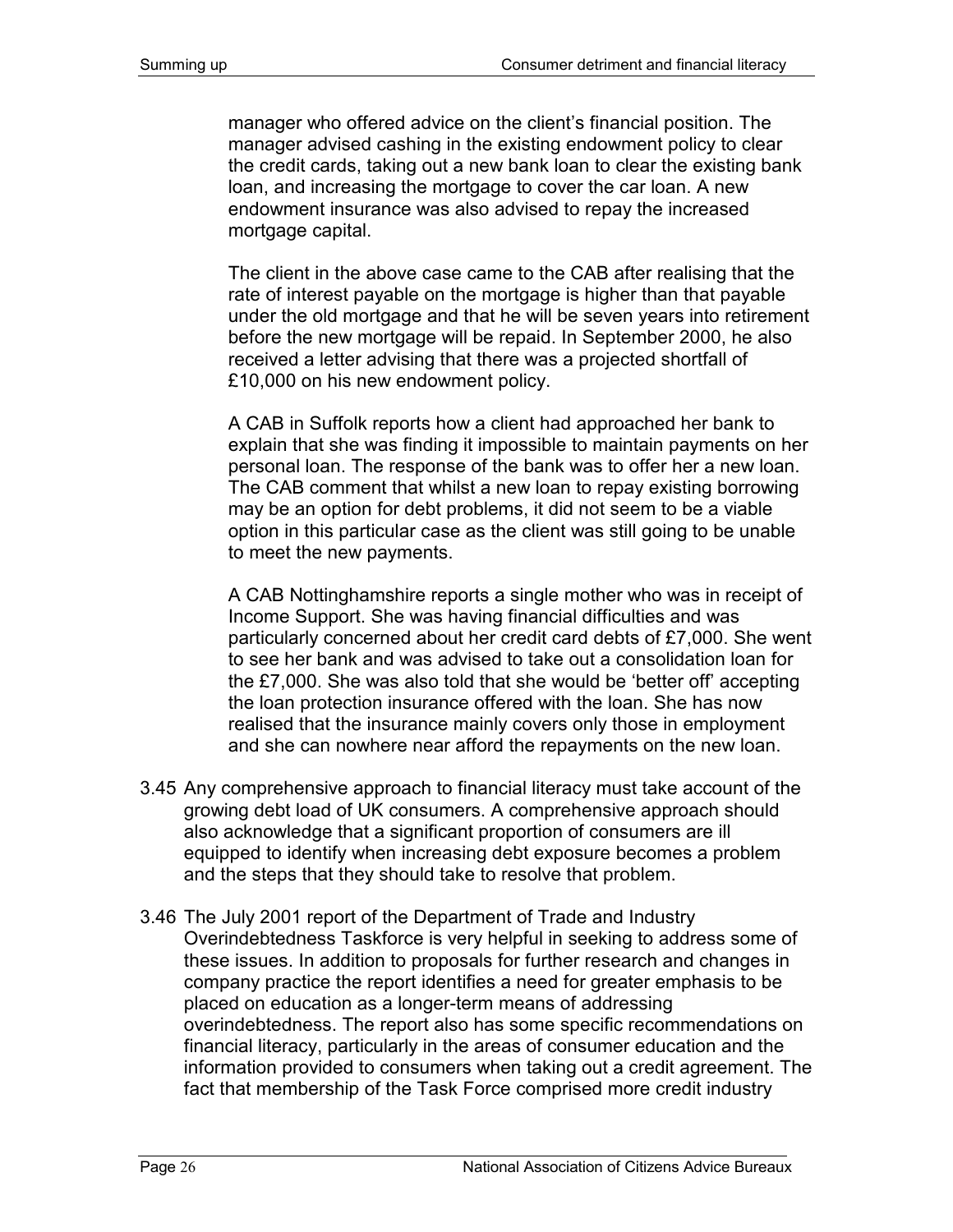representatives than consumer representatives is possibly an indication of the level of agreement on the need to address the problems faced by overindebted consumers.

#### *Financial literacy, social security benefits and tax credits*

- 3.47 Low income consumers may often be entitled to additional income through means tested social security benefits. Low and middle income consumers may also receive additional income through tax credits. However, CAB evidence is that both the benefit and tax systems are complicated and intimidating to those lacking in financial literacy skills. And the interaction of the two systems can be almost impossible for some consumers to understand.
- 3.48 The complexity of benefits and the claiming process is one reason why millions of pounds worth of benefits go unclaimed by people on low incomes who are entitled to help from social security benefits each year. The Government estimates that Income Support valued at anything between £540 million and £1.35 billion goes unclaimed each year. £380 to £940 million in Jobseekers Allowance is not claimed by unemployed people entitled to this benefit. Housing Benefit and Council Tax benefit estimated at £610 to £1,280 million every year also does not reach tenants who would be entitled to help with their rent and/or council tax. The circumstances of the people seen by CABx are varied, but many of them face complex and difficult decisions concerning benefits, tax credits and work. They must consider the hours and earnings requirements of Working Families Tax Credit (WFTC), which offers support to families on a low income working at least 16 hours a week. They may have to arrange childcare if they also want to claim the childcare tax credit, which must be claimed at the same time as WFTC. They may also have to consider the effect a claim for WFTC might have on housing and council tax benefit.
- 3.49 There are a range of schemes designed to provide assistance with the costs and risks of getting back to work – jobfinders grants, extended payments of income support, housing benefit and council tax benefit. A person may perhaps also need to consider how part-time work below 16 hours could be combined with income-related benefits.
- 3.50 In our 1997 report, 'Short Changed', we illustrated the problems that those with poor literacy or numeracy skills can face in accessing social security benefits. We pressed for a commitment to better information for claimants and non-claimants on their rights and responsibilities under the benefits system. Since then the Government has altered the system to give more emphasis on in-work benefits for the lower paid with a specific change to tax credits in place of benefits. The CAB Service welcomes the extra benefits available to those in paid work. However, reports from CABx still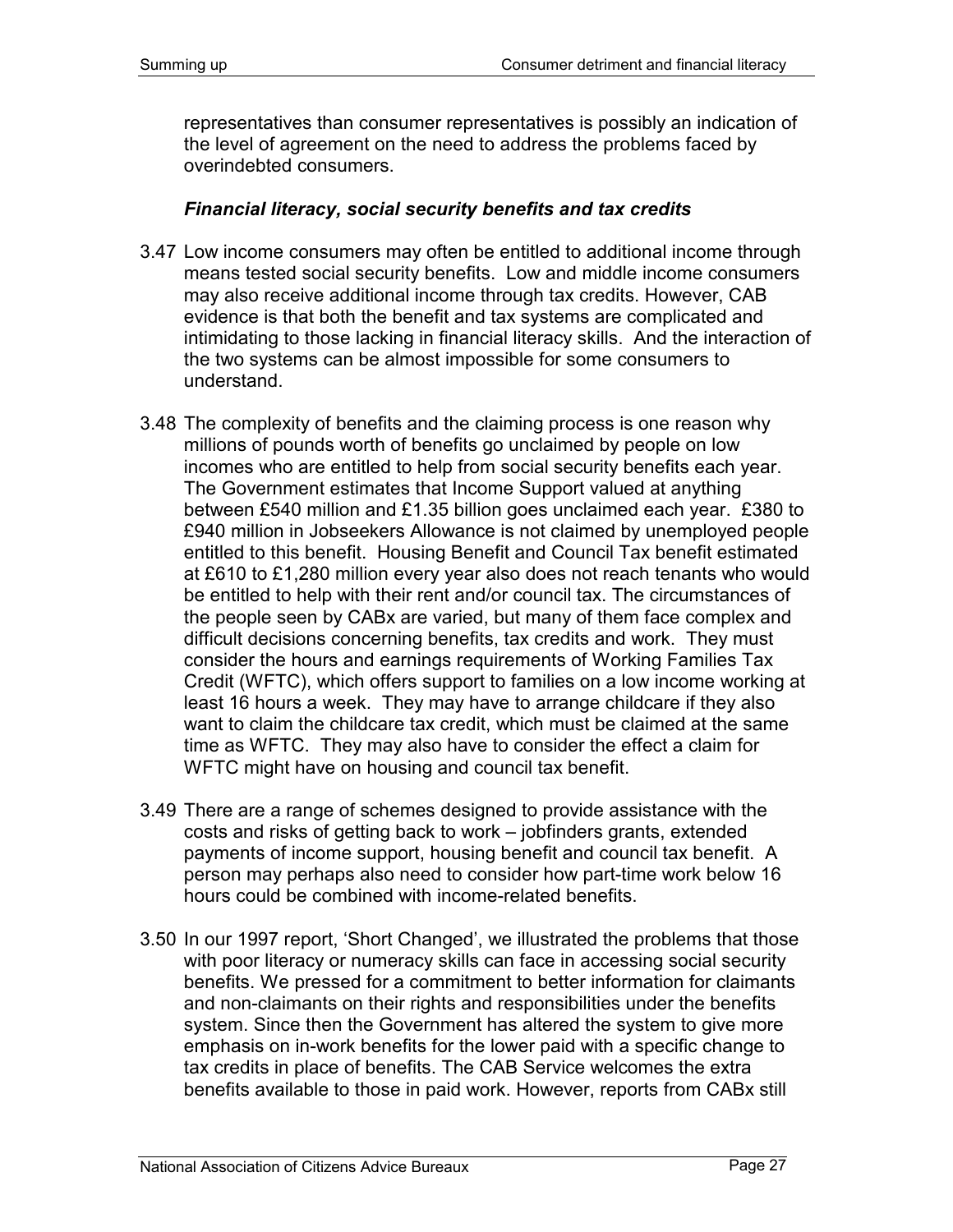lead us to the conclusion that more needs to be done to ensure that all low income groups can claim the credits or benefits to which they are entitled.

- 3.51 The Government is piloting initiatives, known as ONE, which help and encourage all benefit claimants of working age to find work, or to claim their benefit entitlement if work is not an option. A new agency for people of working age, Jobcentre Plus, is also being rolled-out from October 2001, with a similar aim of providing more active support to get people into work.
- 3.52 The stated aim of Jobcentre Plus is to provide a work focus to the benefits system, and to give a "much better service". The Government previously indicated that ONE would provide "individually-tailored advice to benefit claimants of working age, making best use of modern technology and tapping into the expertise, innovation and efficiency that both the private and voluntary sectors can offer."
- 3.53 The CAB Service was enthusiastic about the development of personal advisers within a modernised service that was flexible, efficient and easy to use, because of the potential this model had for improving the quality of benefits service delivery as well as services for people moving into work. Our experience of ONE has been that many of the familiar basic errors in benefit advice have continued. For example

A CAB in East Anglia reports a client who was receiving means tested Jobseekers Allowance and full Council Tax Benefit. The client became sick and ONE assisted with a claim for Incapacity Benefit. The ONE adviser failed to advise the client to make a new claim for Council Tax Benefit given the cessation of Jobseekers Allowance, and also failed to identify that the client was entitled to a payment of Income Support in addition to Incapacity Benefit.

A CAB in East Anglia reports a client who started a full time job after a period of unemployment. She was advised by ONE that the calculation for Working Families' Tax Credit when she re-applies after six months would be based on her usual salary alone and would disregard any overtime payments. Her employer advised that overtime payments would be taken into account. The client asked the CAB for confirmation of the correct advice and the bureau explained that the employer was correct. The bureau comments that ONE continue to give wrong advice on this issue.

3.54 People who have an urgent need for financial help may turn to the Social Fund for help. This requires some reasonably detailed knowledge of the system in order to make a successful claim. All too often, inadequate advice is available from the Benefits Agency about Social Fund help, even where it is apparent that the client might well be eligible for a payment. Very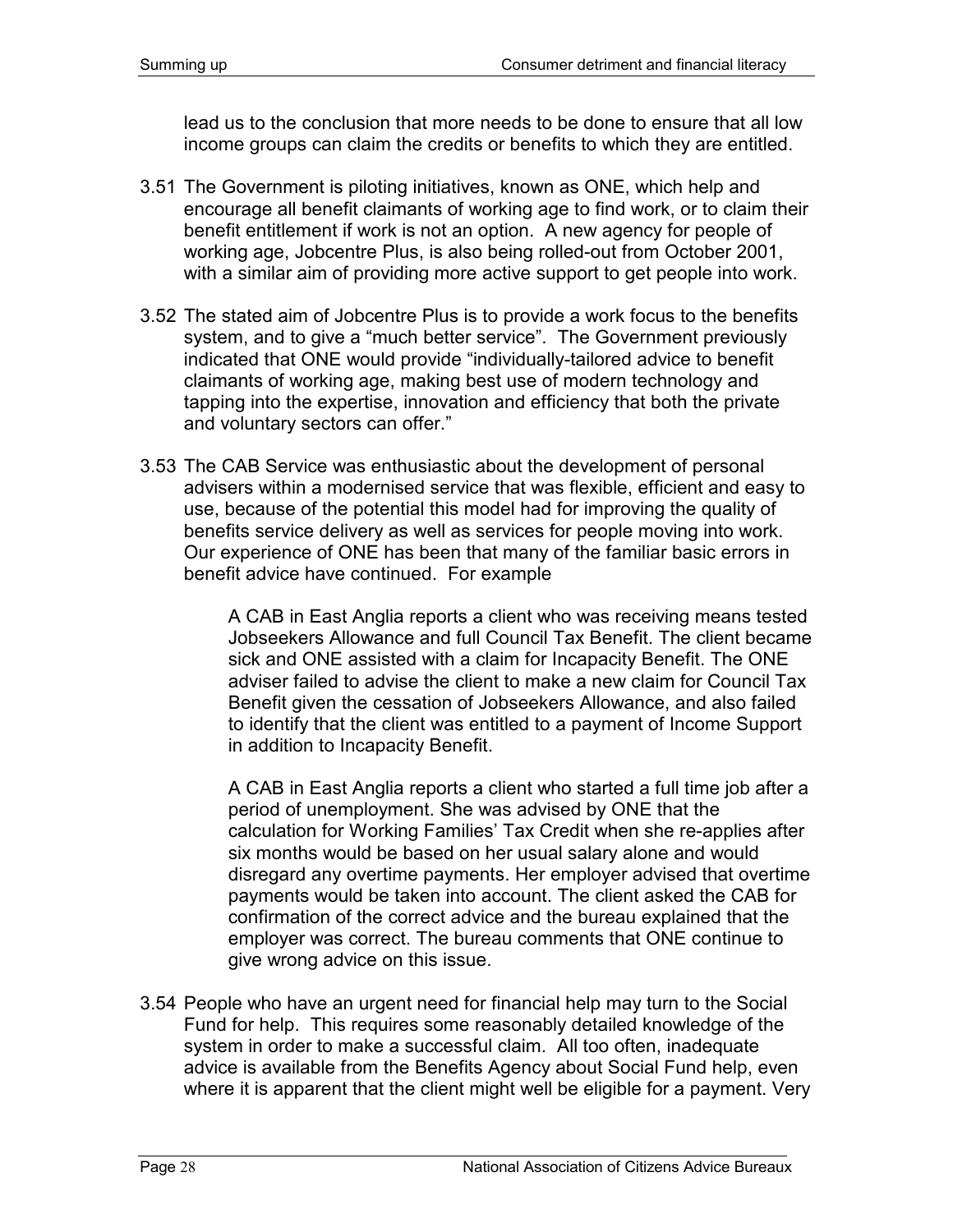often people do not know what form of help they should seek to apply for, and receive inadequate advice from an official source.

For example, a Buckinghamshire CAB advised a client who had been discharged from a Mental Health Unit to an unfurnished flat and required furniture and household items. He was given a Crisis Loan, which he would have to repay, but he was not told about applying for a Community Care Grant, which could have provided resettlement help.

In another example, a CAB in the South West assisted a man with cancer of the throat, who had to feed himself with warm food through a tube to his stomach, and urgently needed a cooker to heat his food. He was receiving Income Support and applied for a Crisis Loan, but was advised by the staff at the Benefits Agency to apply for a Budgeting Loan, which would be processed speedily. The local CAB thought he should have been advised to apply for a Community Care Grant.

- 3.55 CABx also report that people who claim Income Support are frequently told by the Benefits Agency that their claim is at the bottom of the pile and that it will be some weeks before their claim is decided and any benefit paid. In the interim they are advised that they should claim a crisis loan, and that although their claim may be refused, it could have the effect of speeding up their Income Support claim.
- 3.56 Disabled people face enormous complexity claiming benefits which exist to provide help with the extra costs of care and mobility that arise because of their disability. Attendance Allowance, payable to people aged 65 and over must be able to show that they require at least frequent attention from another person throughout the day in connection with bodily functions in order to qualify with help with care costs. There are special rules for different groups such as people in residential care or in hospital, or people receiving renal dialysis. Most CAB advisers would not advise anyone to claim Disability Living Allowance or Attendance Allowance without seeking advice such is the degree of complexity of the rules, and the level of knowledge required about the evidence necessary in order to make a successful claim. Attendance Allowance is regularly shown in local CAB take-up campaigns to be significantly under-claimed, to a greater extent even than the Minimum Income Guarantee for pensioners.
- 3.57 The complexity of the regulations and procedures around Housing Benefit also present claimants with financial literacy challenges. This is particularly the case if housing benefit only covers part of the rent due, leaving the claimant to make up the difference. The standard notification letters sent to claimants are often very difficult to interpret, even by a welfare benefits expert. A repeated complaint is that the one piece of information the letters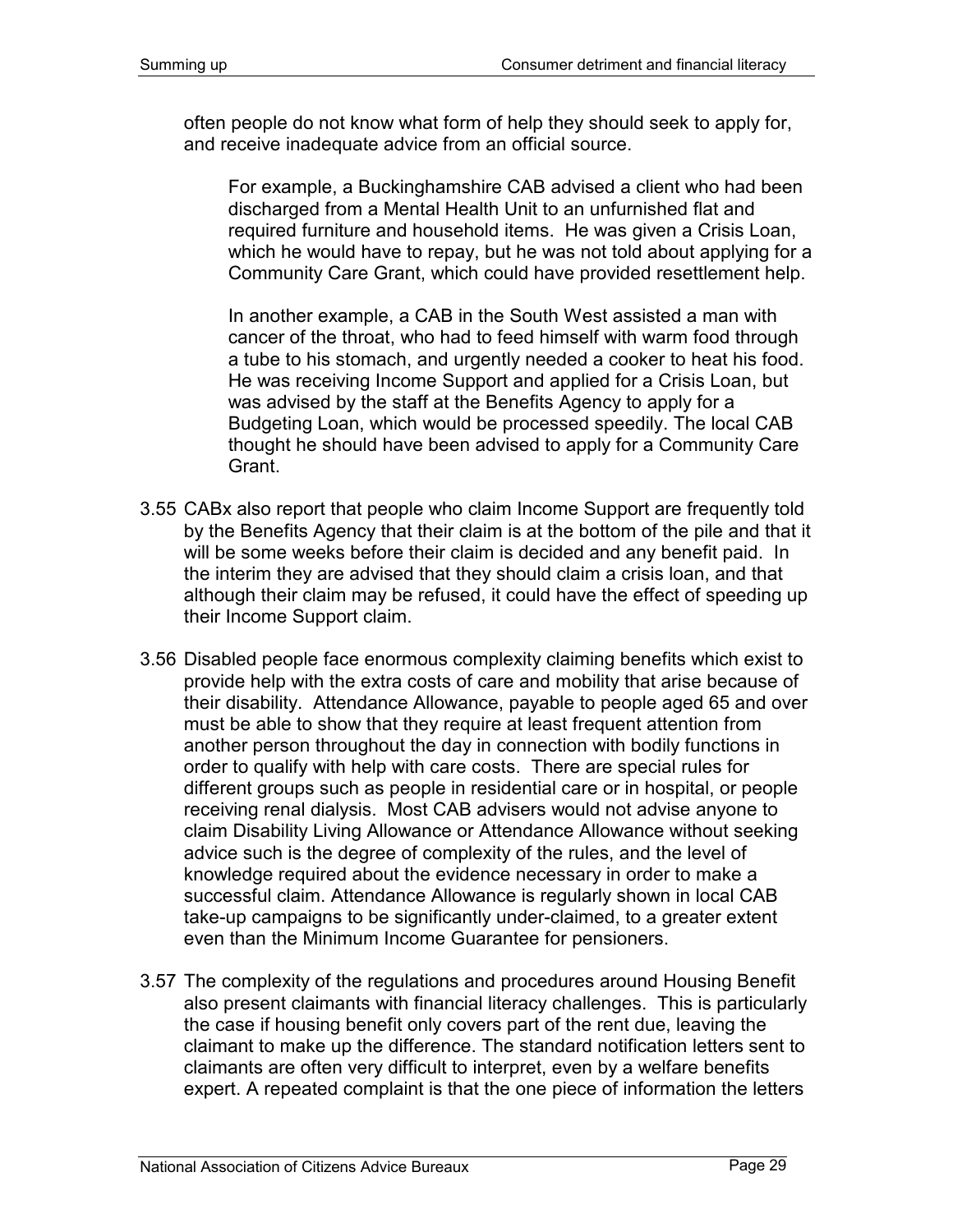do not provide is a clear statement of how much the tenant should be paying towards the rent themselves. If benefit is paid direct to the landlord, the challenge for the client is then to calculate exactly how much rent they should be paying themselves, especially given that benefit is calculated on a weekly basis and the rent due may be calculated on a calendar month.

- 3.58 Where a Housing Benefit claimant is considering moving into work, they face particular challenges in calculating whether they will be better off in work. Many people will rely on CAB to help work this out. Calculations require assessment of Working Families Tax Credit entitlement where applicable, and how this will interact with and reduce entitlement to Housing Benefit. To this the additional costs of working, such as childcare, travel, work clothes and casual expenses must be added.
- 3.59 Once in work, challenges continue, as any change in income will affect housing benefit entitlement. Where people are on fluctuating incomes this can mean continually having to report changes to the housing benefit department and continually having benefit reassessed. As many departments have huge backlogs of work, benefit is likely to be reassessed weeks after the event, leaving the claimant continually facing over or under payments. This can wreak havoc with careful budgeting plans.
- 3.60 Another example of the way in which the benefits system perpetuates financial illiteracy is through the Direct Payments system. This provides a budgeting facility whereby an Income Support claimant can meet the costs of certain payments through weekly deductions from benefit payments. In our 1993 report, 'Make or Break' we explained the CAB evidence that Income Support claimants can lose track of their financial position because of inadequate information from the Department of Social Security on what payments are being deducted to meet which bills. We showed how some claimants were unaware of the amount of money they still owed on a particular account being paid via direct deductions. In 2001, we continue to receive reports from CABx on the same problem.

A CAB in Lincolnshire reports of a single parent in receipt of Income Support who sought advice on her financial position. She had significant rent and council tax arrears plus two smaller debts to doorto-door debt collectors. Multiple deductions were being made from the Income Support to repay a social fund loan, water arrears, and council tax arrears. The level of deductions was obviously causing the client some hardship. The CAB established that the amount deducted in respect of the water arrears had not only repaid the debt in full, but had put the client's account £235 in credit. When challenged by the CAB, the water company said that the responsibility for stopping payments rested with the Benefits Agency. The CAB comment that it would have been helpful to a debt client on very limited means if either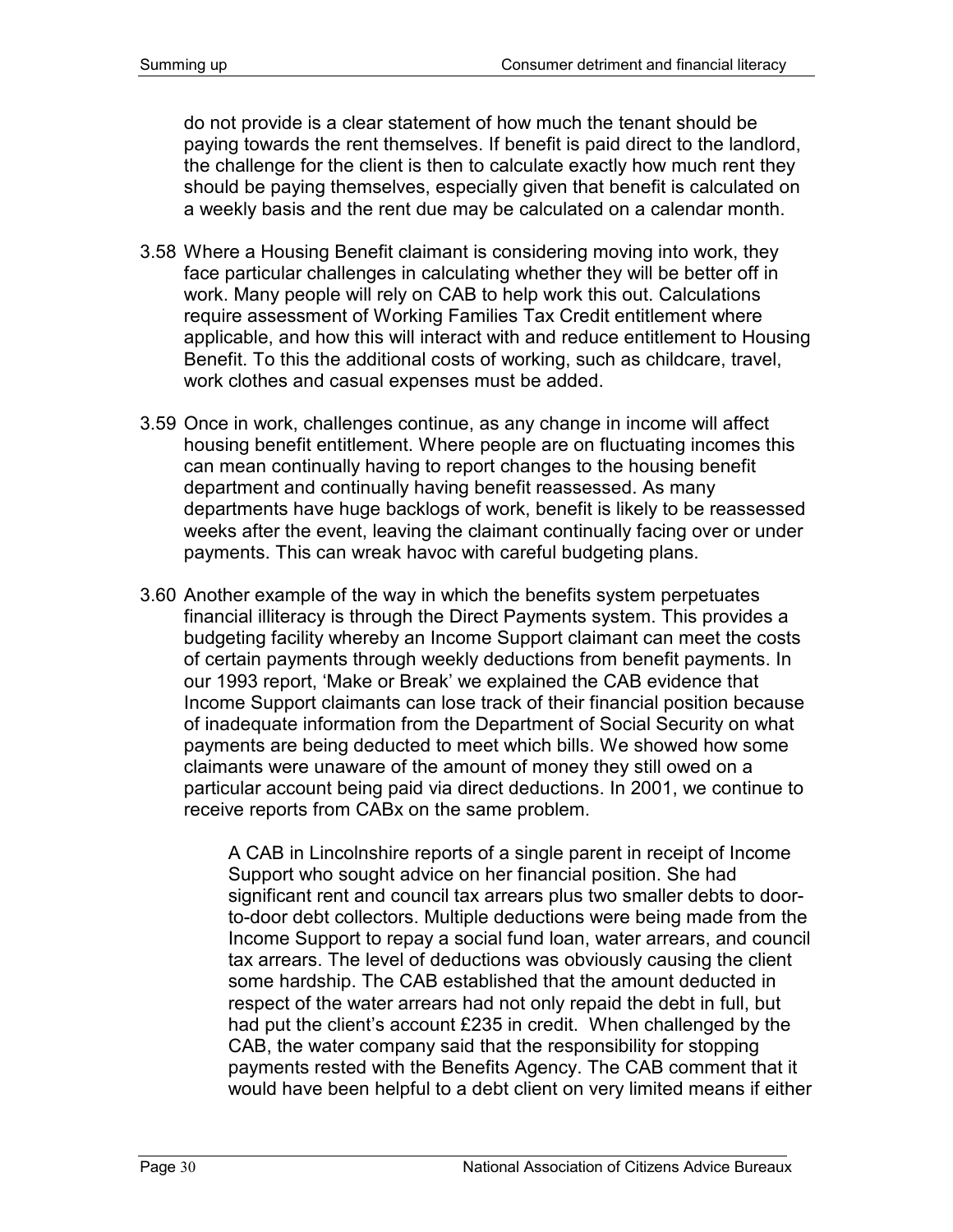the Benefits Agency or the water company had provided information as soon as the debt was cleared.

#### *Detriment caused by poor consumer literacy and numeracy*

- 3.61 Many financial literacy initiatives aim to improve basic literacy and numeracy skills. CAB evidence confirms that there is a need for improvements in basic skills because of the detriment experienced by consumers with poor literacy and numeracy skills. Detriment is also apparent where consumers have disabilities that result in difficulties in reading. The evidence shows that such consumers:
	- find it immensely difficult to identify appropriate financial services;
	- can too easily be the victims of abusive practices from financial service companies;
	- find it difficult to identify the welfare benefits and/or credits that would increase their income.

The following cases illustrate these problems:

A CAB in Hampshire reports of an elderly man who has Parkinson's disease. He tripped on an uneven paving stone and fell. Subsequently he contacted an accident advice company by telephone to enquire about possible compensation. A representative visited the client at home to obtain signed authority to access medical records. After chatting with the client for some time about his life time experiences, the representative asked the client to sign several documents, laying one on top of the other leaving only the signature box visible. The client was unaware that he was signing a credit agreement for nearly £1000 to pay for an insurance policy.

A CAB in Northumberland reports of a client with learning difficulties. She had taken out extended warranty insurance on a new washing machine and tumble dryer, which nearly doubled the cost of the goods. The client is unemployed and the CAB feel that the store should have informed the client that the extended warranty was a luxury that the client could have chosen to refuse.

A CAB in Surrey reports of an illiterate man married with two young children who took out a loan of over £12,000 with a high street bank. The loan application form stated income of £780 per month (including Incapacity Benefit) with rent expenditure of £222 per month and existing borrowing commitments of £317 per month. The CAB letter to the bank comments, 'on these figures it was clearly impossible that he could take on new loan repayments of £337 per month, even if this replaced some of the existing borrowing commitments. It seems to us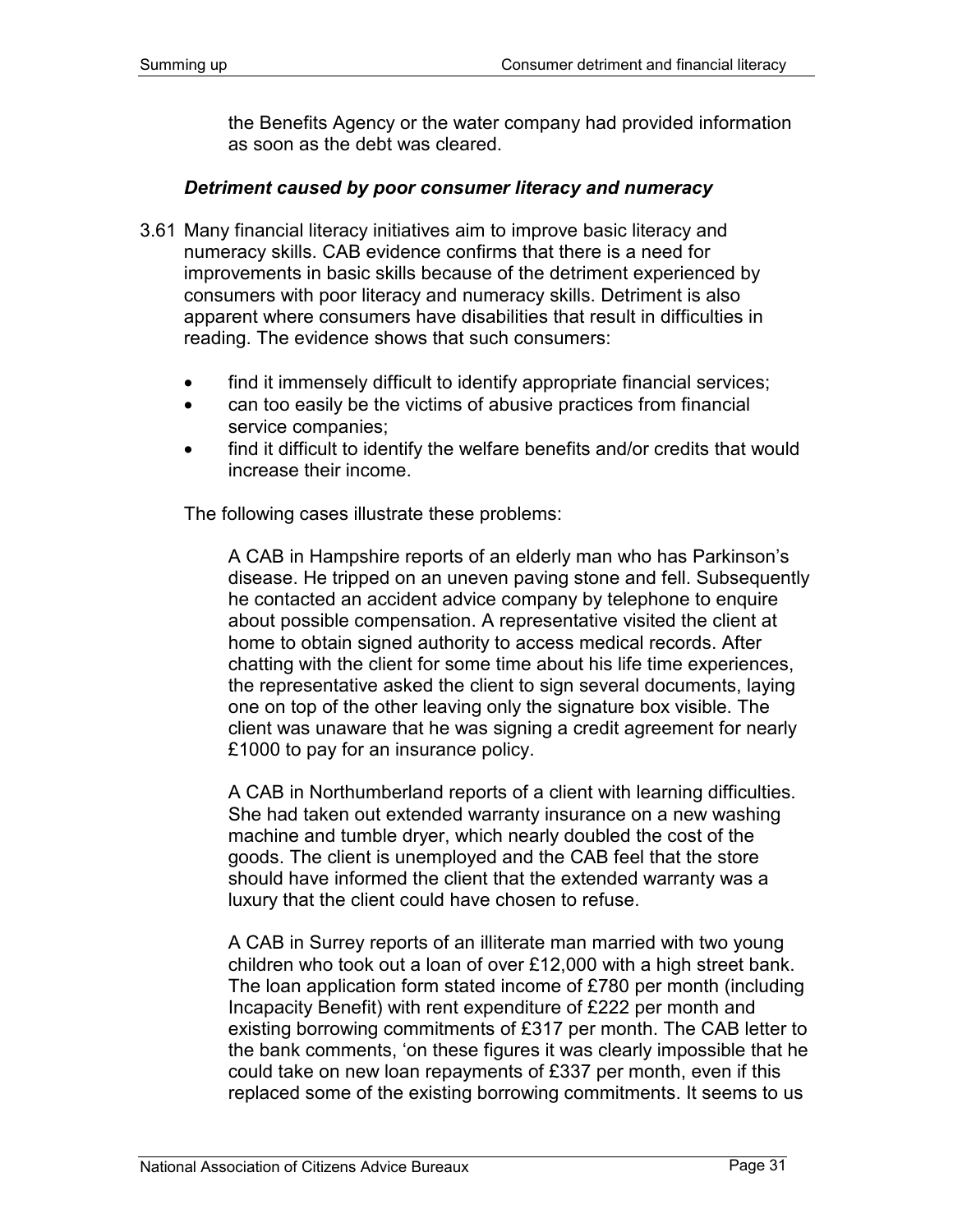highly irresponsible of the person granting the loan to do so in these circumstances, especially knowing that our client could not read the paperwork he was being asked to sign. The £2,500 for the repayment protection insurance seems particularly inappropriate'.

A CAB in Leicestershire reports the case of a couple in their early twenties who have a very poor understanding of financial matters or the consequence of setting up a loan. The couple needed money to get married and approached a high street bank. They were provided with a loan of £13,500. The total to be repaid was £17,657.64 at a rate of £269 per month. However, the couple's joint income was only £230 per week and their various other regular commitments meant that default on the loan was virtually inevitable.

A CAB in Hertfordshire reports the case of a 74 year old woman on a low income who took out a £3,000 loan in 1997 from a high street bank. The loan has since been rescheduled on three separate occasions, each time paying off the balance outstanding on the existing loan. Each time the woman has borrowed slightly more but has primarily used the new loan monies to repay off the previous loan. The overall effect has been that client has fallen deeper in to debt with very little benefit to her. The CAB comment that the client does not appear to have understood what was happening and has now moved in to sheltered accommodation.

3.62 The deregulation of the gas and electricity markets and may have offered benefits to consumers able to take advantage of cost savings. However, the identification of the best value supplier and the management of the transfer procedure poses major problems for those with poor literacy or numeracy skills or who have other difficulties in reading and writing.

> A CAB in Hampshire reports of a partially sighted woman aged 88 who lives alone. She sought advice because she was concerned and bewildered about her fuel supply. She believed she received gas from one company and electricity from another company, and she knew that she paid £5 per week to both through payment books. However, she had received a demand for payment of £100 from her gas company but in respect of her electricity account. The CAB was able to confirm that the client's original electricity account had been closed four months before the client contacted the CAB. However, the original electricity company had continued to accept the weekly payments of £5 and had even sent the client a new payment book two months after the account had been closed. The CAB comment,

'There is no suggestion here that the client's signature in the new electricity contract was fraudulently obtained, but it is typical of this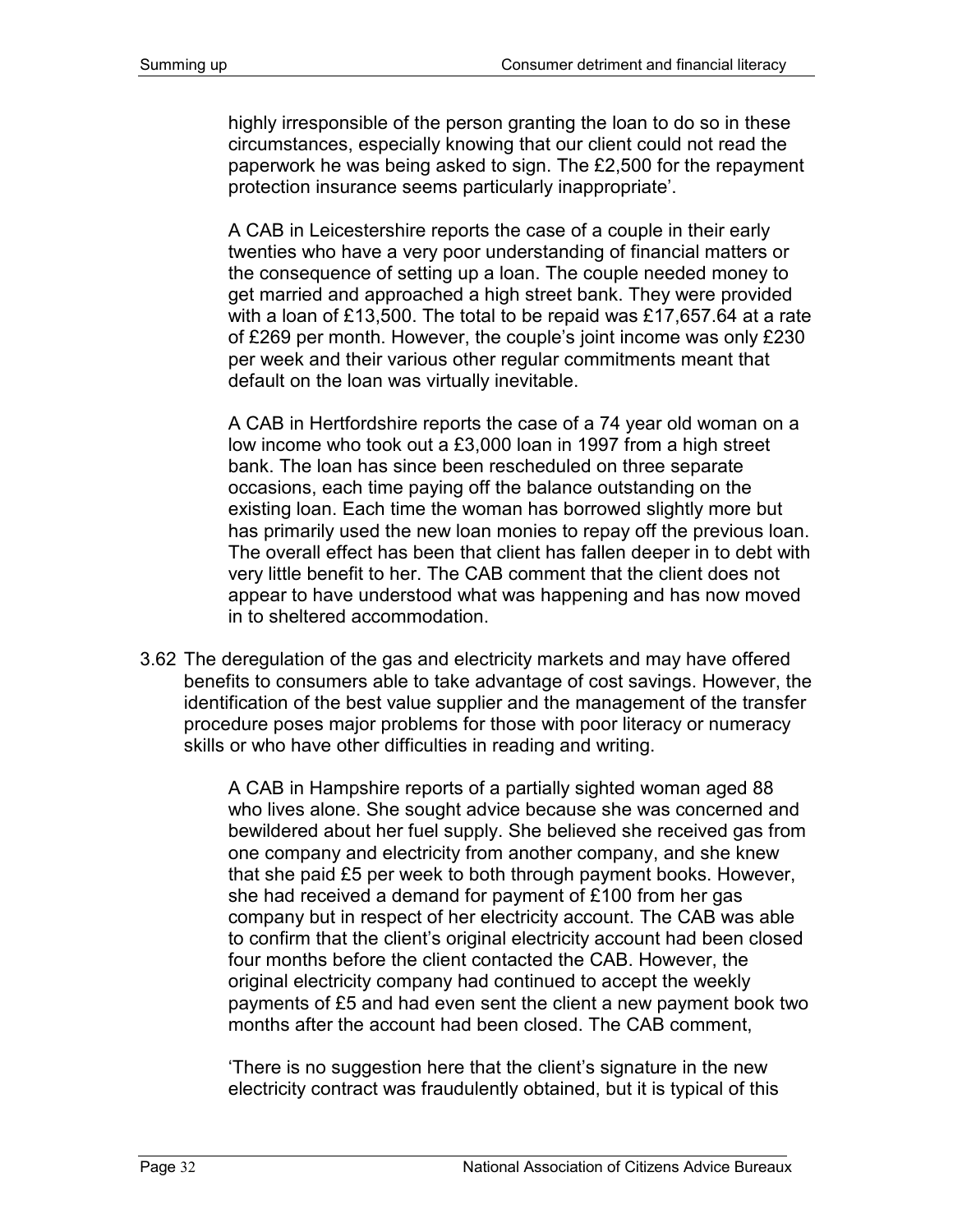situation that clients - especially the elderly or vulnerable - change supplier without meaning to or wanting to. Further, the subsequent confusion whereby [the original electricity company] continued to take the client's money even though no longer supplying her is ridiculous and unhelpful to the point of negligence. We regularly see clients in similar situations.'

- 3.63 Poor literacy and numeracy skills tend to be linked with low income and/or reliance on means tested benefits. Lack of literacy or numeracy skills is likely to put an unemployed person at a disadvantage in a competitive job market and make it likely that they find it more difficult to find new work. Research by the Basic Skills Agency<sup>12</sup> has shown that time out of paid employment leads to a decline in numeracy and, to a lesser extent, reading skills.
- 3.64 The CAB Service has a long experience of advising people on lower incomes. Research conducted by MORI in1999 showed that 35 per cent of CAB clients were from the unskilled working class  $(DE's)^{13}$ . Evidence from these clients has featured in previous NACAB reports<sup>14</sup> that have linked low income with problems in accessing financial services.
- 3.65 A common problem reported by CABx concerns the tactics used to target those on low incomes to take out inappropriate insurance products.

A CAB in County Durham reports of a 44 year old client in receipt of Income Support. He had been persuaded by an insurance salesman to pay £40 per month for a whole life funeral protection plan to cover both him and his wife. The CAB comment that, in the event of death, both the client and his wife would be eligible for help with funeral costs under the Social Fund. The couple are already in debt and cannot afford to maintain the payments of £40.

3.66 Other evidence reports show how vulnerable consumers can be taken in by marketing techniques that prey on the circumstances of low income consumers.

> A CAB in Wales reports of a low income pensioner couple who responded to a newspaper advertisement for a free hearing aid. Once the husband had been tested for and fitted with the hearing aid the agent informed them that there would be a price to pay. The cost of the aid was £499, payable by an immediate deposit of £99 followed by eighteen monthly payments of £24.69 making a total cost of £543.50

<sup>&</sup>lt;sup>12</sup> Use It or Lose It - Basic Skills Agency 1998

<sup>&</sup>lt;sup>13</sup> People's Panel. Report for NACAB (August 1999)  $14$  See, for example, Daylight Robbery (2000), and Short Changed (1997)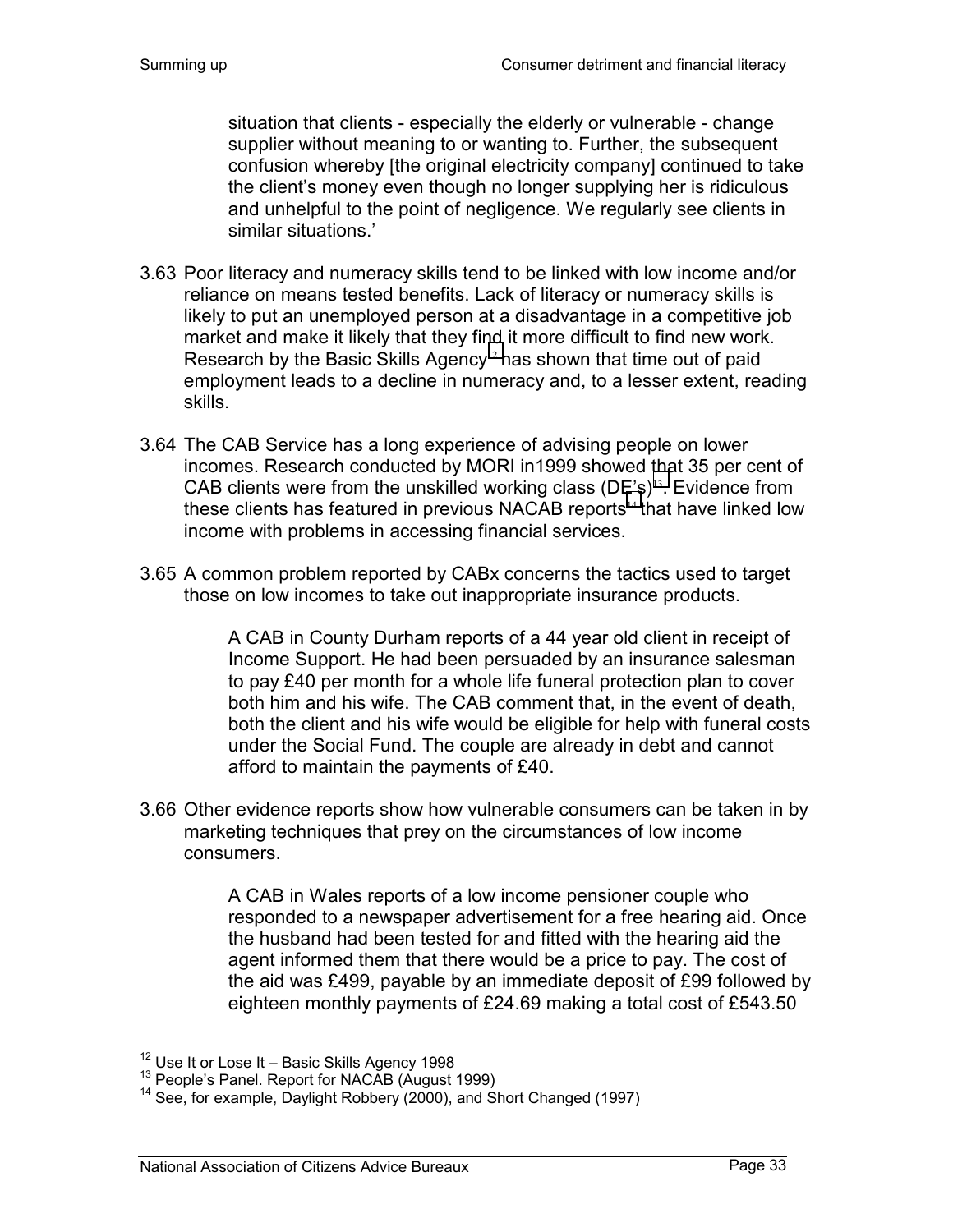A CAB in Lancashire reports of a marketing technique used by one storecard company in the run up to Christmas. Customers received a letter enclosing a cheque made payable to them. The letter explained that the cheque was to help the customer meet the costs of Christmas and all the customer had to do was to sign the cheque and pay it into their bank account. Further explanation in the letter clarified that the cheque actually represented a cash advance on the storecard account which would attract a 'promotional' rate of interest of 19.9 per cent pa until the following February. At that time, any remaining balance on the cash advance would revert to the usual interest rate of nearly 30 per cent per annum. The CAB was shown the letter by a client whose daughter was a customer of the storecard company. The client was concerned that her daughter was unaware of the implications of cashing the cheque. The CAB comment that they understand the client's concern as their own experience suggests that 'vulnerable people may not fully understand that this is a loan'.

A CAB in London reports of a client who responded to an advertisement in his local paper which invited those in receipt of a low income to apply to be part of a loan club. The client sought further information and was told that he would save with the club for sixteen weeks, after which he would be eligible for a loan of up to twice the amount he had saved. The client saved a total of £320 and then paid an additional £35 to apply for a loan of £640. Subsequently he has heard nothing more from the loan club company and the CAB has had no success in contacting the company. The local Trading Standards department are investigating.

3.67 Other reports point to lending practices that will inevitably result in debt problems for the low income consumer.

> A CAB in Oxfordshire reports of a mother who sought advice concerning her 17 year old son. The mother had been concerned at her son's ability to manage his finances and had specifically asked the two high street banks with whom he had an account not to allow him a credit card whilst under the age of 18. Nevertheless, both banks did provide a credit card facility and the son is consequently in debt. Legal action is threatened to recover the debt.

> A CAB in the Northumberland reports of a client unable to work and in receipt of social security benefits due to an accident. Her bank has provided her with a loan and overdraft facility. The benefit payments are made directly in to the client's bank account - and are completely taken up by the repayments on the loan.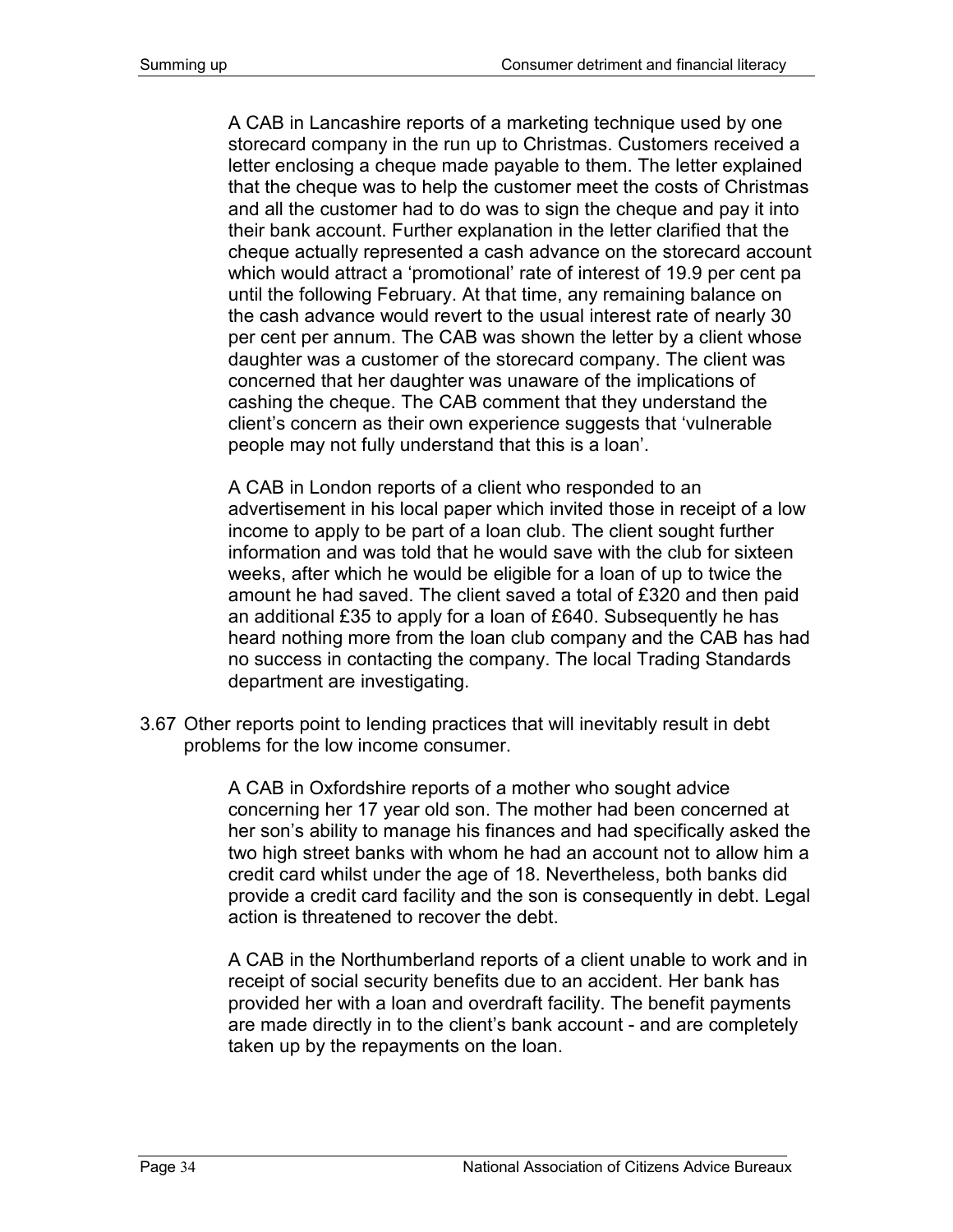3.68 The NACAB report 'Daylight Robbery' (December 2000) outlined the failure of the existing extortionate credit legislation to adequately protect consumers against abuse. The report highlighted how low income groups appear to be particularly likely to be offered credit agreements that carry onerous and unfair terms and conditions. We continue to receive evidence reports of people on low income taking on credit agreements that, in the view of the CAB Service, should be open to attack under more effective consumer credit legislation.

> A CAB in Surrey reports of a single parent in receipt of Income Support who took out a secured loan in 1988. The annual percentage rate of interest on the loan is 36.1 per cent.

> A CAB in London reports of a client who took out a secured loan of £5,800. The interest rate is 36.29 per cent per annum. The client has so far repaid over £20,000 and wants to repay the loan in full. The lender has quoted a redemption figure of £40,147

- 3.69 'Daylight Robbery' illustrated how the current legislation on extortionate credit is neither effective nor accessible to consumers. The current 'test' that determines whether a credit agreement is extortionate is heavily weighted in favour of lenders. Moreover, the test can only be invoked if a borrower is prepared to risk heavy legal costs in taking the initiative and making an application to the court.
- 3.70 In total, the report made twenty-five recommendations, many of which found broad support within the financial services industry. We are pleased to note that in July 2001 the Government indicated its intention to review the extortionate credit provisions as part of a wider review of the Consumer Credit Act 1974<sup>15</sup>
- 3.71 Overwhelmingly CABx evidence points to significant consumer detriment arising debt due to low levels of financial literacy. Whilst some consumers' problems can be resolved by improved skills this is not an entire solution. An effective strategy must address practices of providers and regulation. These issues are considered further in chapters four, five and six.

 $15$  Tackling loan sharks – and more! DTI (July 2001)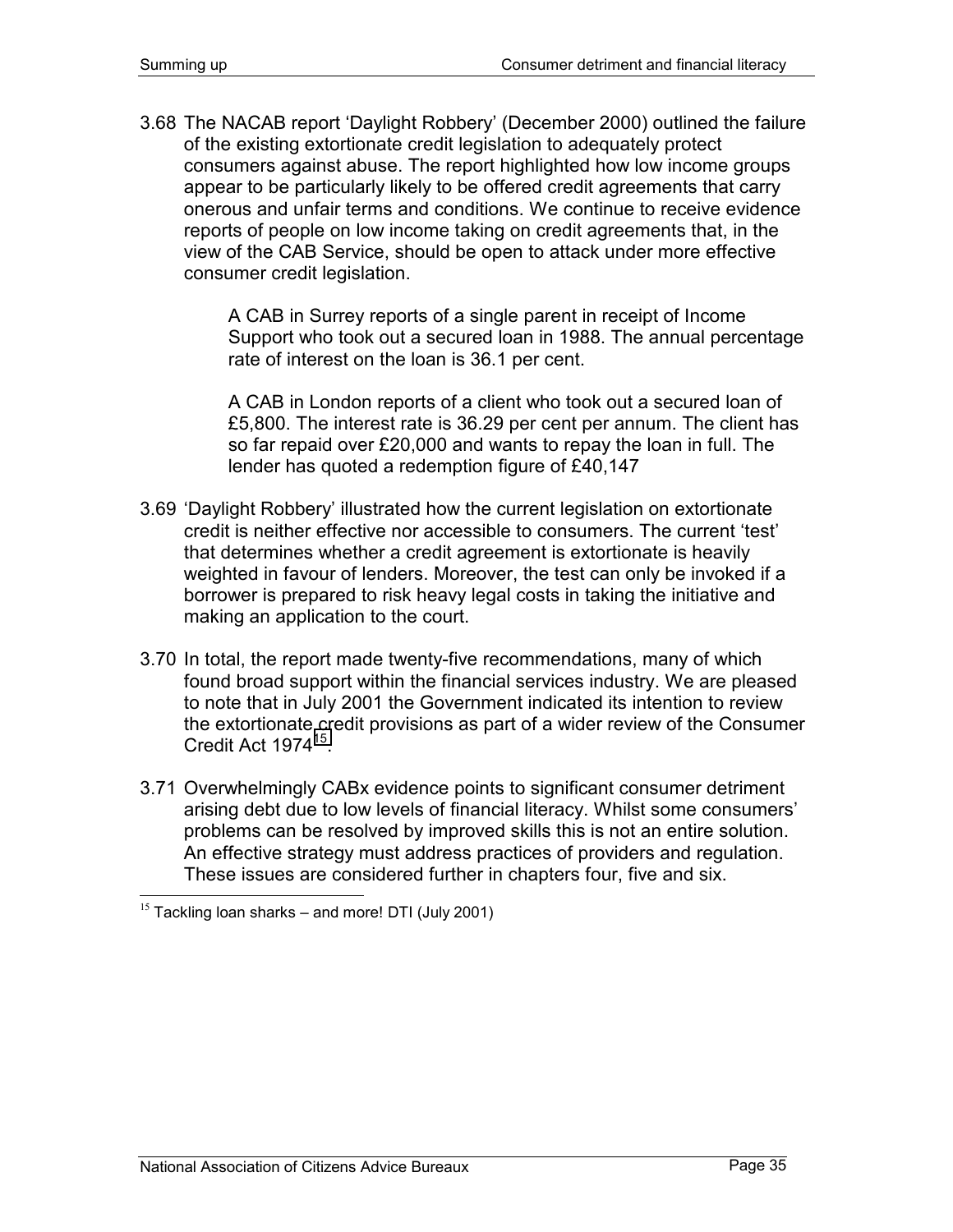# **4. The key aspects to tackling the problem of financial literacy**

- 4.1 To date, work on financial literacy has emphasised the link between inadequate education, low income, and consequent poor financial literacy. The debate has therefore tended to concentrate on the needs of poorly educated, low-income groups and the interaction between social exclusion and financial literacy.
- 4.2 CAB evidence illustrates how consumers are making ill-informed decisions on financial matters. However, in many cases, such decisions are not primarily caused by poor basic numeracy or literacy skill. Indeed, many CAB enquirers have well developed numeracy and literacy skills but remain unable to identify the optimum financial decision or strategy based on the information available to them. At other times, financial illiteracy is consolidated and perpetuated by the limited or poor quality information provided to consumers, poor advice, or high pressure sales tactics. The problem therefore encompasses more diverse issues than simply basic skills. Informed and confident consumers do need to acquire basic literacy and numeracy skills, this only represents a starting point to build on.
- 4.3 In the introduction to this report we have described how the past twenty five years have seen little short of a revolution in the UK financial services sector. The rapid pace of change and development has left even the most informed consumer struggling to keep up. Moreover, future innovation and competition within the financial services industry will ensure that even consumers who are fully informed this year will not necessarily be so next year. For example, developments such as the introduction of the Euro currency, e-commerce, and consequent increased cross border provision of financial services and consumer goods and services will inevitably present consumers with new challenges in getting the best deal.
- 4.4 Full financial literacy requires basic numeracy and literacy skills. It also requires the ability to understand payslips, to choose between types of mortgage, to determine whether a stakeholder pension represents the best option for long term savings, to choose between utility suppliers, to complete benefit and tax forms, and to determine whether borrowing is best undertaken through secured or unsecured facilities. It requires the ability to look ahead and take account of whether future interest rate changes make a fixed rate savings or borrowing product a better option than a variable rate alternative. It requires those watching over their new born baby to think through the financial consequences of parental death, those starting work to think of retirement, and those reaching retirement to consider the time when they may no longer be able to care for themselves.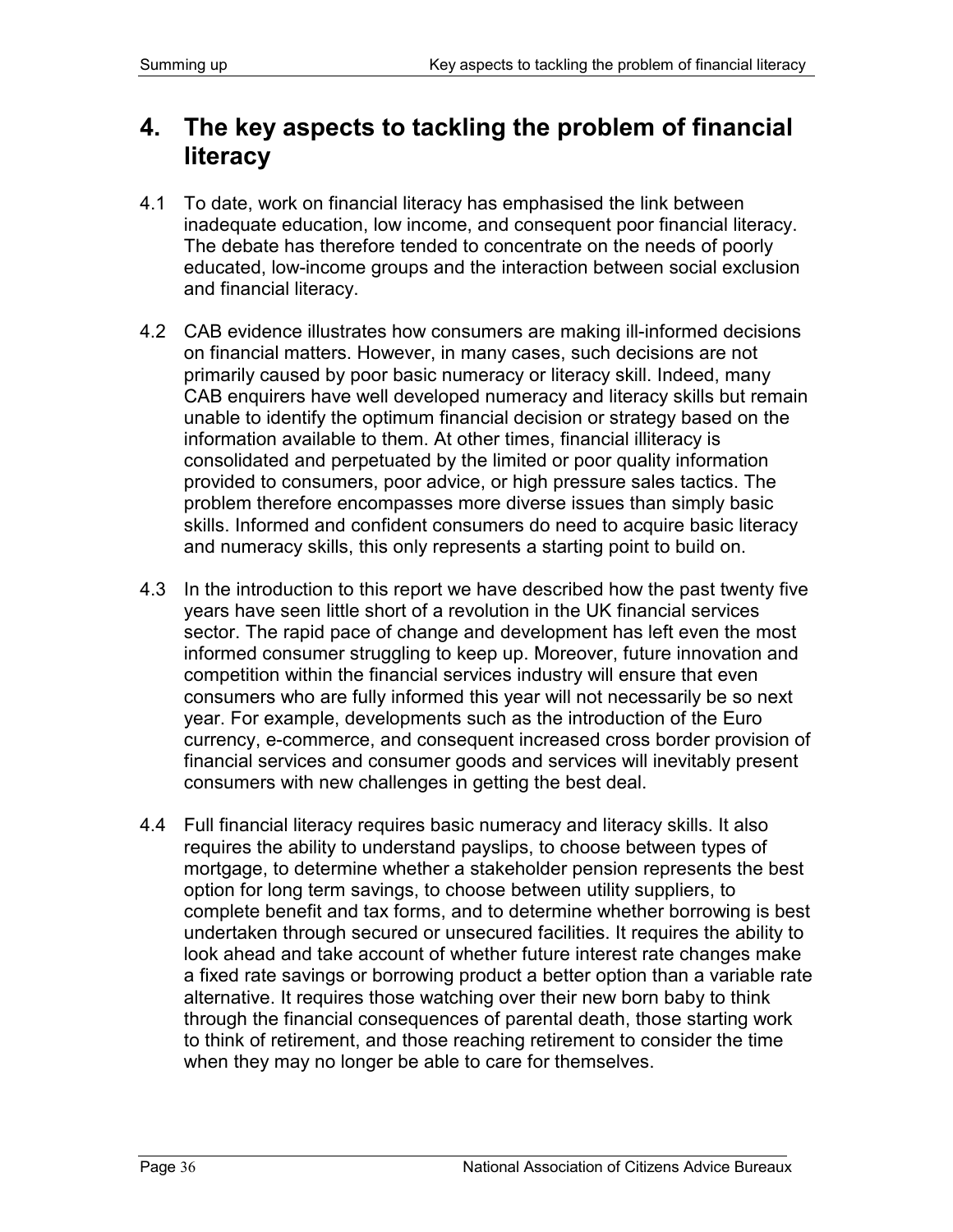- 4.5 It is also important to recognise that any approach to tackling the problem of financial literacy will be aiming to hit at a moving target. Consumers who are financially literate today may not be so next year. We have already referred to the future development of the personal finance sector. Other factors will also impact. For example, the initiatives to improve the financial skills of young people should mean that future school leavers have greater financial literacy skills than their predecessors do. But thereafter these consumers will need to keep pace with change to ensure they get the best deal in the market place.
- 4.6 A complex and rapidly changing financial services sector also requires adequate consumer protection which is capable of preventing abuse and consumer detriment whilst not preventing product innovation. An improvement in financial literacy will not, by itself, protect consumers from the abusive and consumer-detrimental sales and marketing practices that exist within the sector. Any comprehensive approach to the problem of financial literacy must therefore include provision for consumers to access high quality independent pre-sales advice and information. It must also provide for appropriate and effective regulation where necessary to secure the delivery of essential information and transparency within financial products.
- 4.7 CAB evidence also demonstrates that the problem of low levels of financial literacy is as much an issue for the public sector, in particular to ensure that people get all of the benefits and tax credits that they are entitled to, as it is for the private sector.
- 4.8 The CAB Service has conclusions and recommendations to make in three key areas that should be part of a strategy for tackling the problem of financial literacy as it exists in the United Kingdom in 2001:
	- improvements in consumer policy and regulation;
	- improvements in the provision of consumer information and advice;
	- identification of best practice in the delivery of local initiatives on financial literacy.

These conclusions and recommendations are set out in Sections 5,6 and 7 of this report respectively.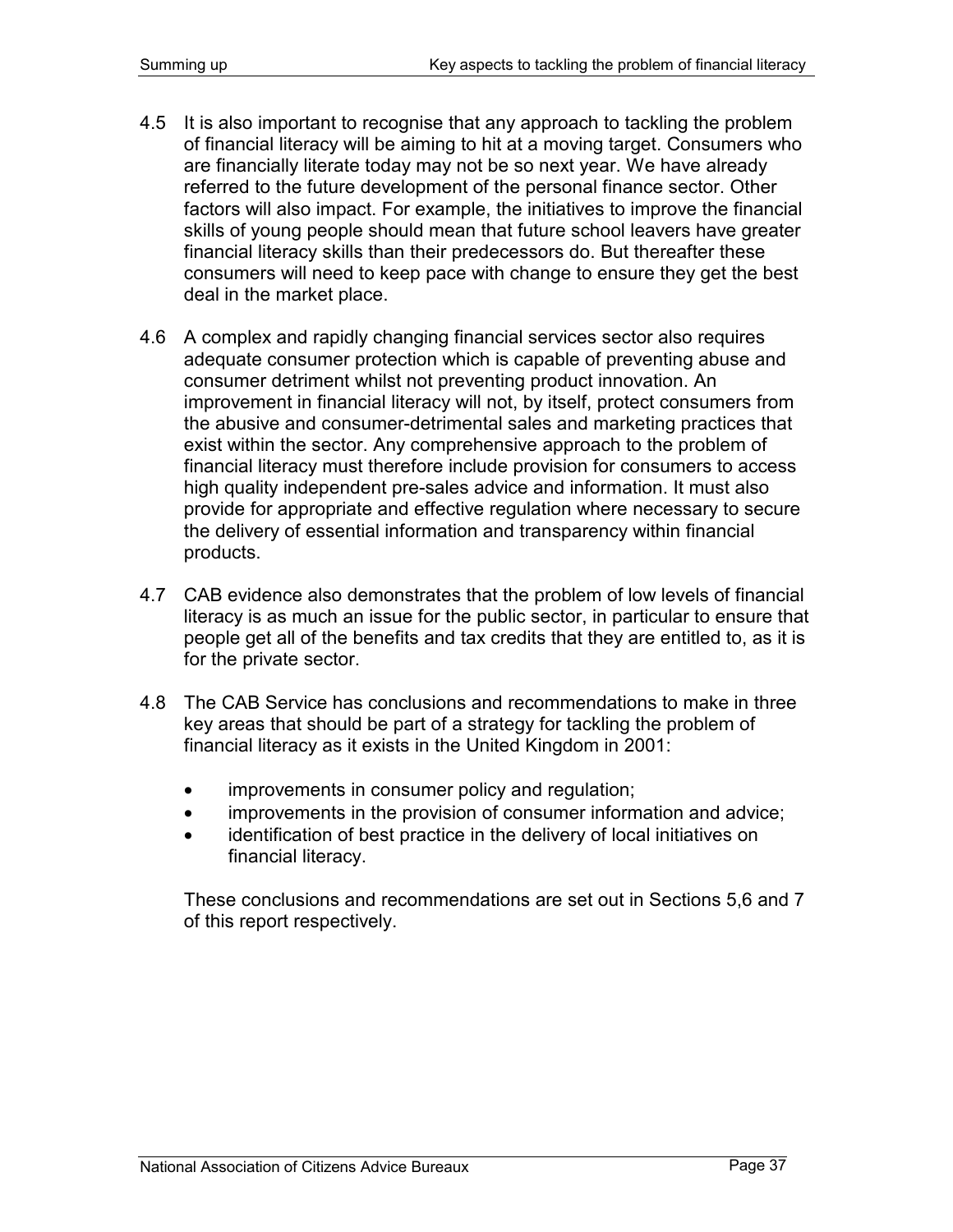# **5. Recommendations for policy and regulation**

5.1 This chapter outlines our recommendations in the area of consumer policy and regulation

### *A national strategy*

- 5.2 It is clear to the CAB Service that the importance of improving financial literacy will intensify over the next decade. Consumers at every level of income who are not financially literate stand to miss out on the opportunities offered by new developments or, worse still, be led into making choices that they do not understand and which do not represent a good deal.
- 5.3 There is currently an increasing range of financial literacy and consumer education initiatives undertaken by the Government, regulators, educators and the private and voluntary sectors. In this report we have referred to some of these, most notably the Government's three year £1.5 billion Skills for Life initiative launched in March 2001.
- 5.4 The report of the DTI led Overindebtedness Task Force summarised eleven major projects and initiatives being taken forward in England and Wales, Scotland and Northern Ireland. The Task Force called for a greater degree of knowledge about the needs for consumer financial education and identified the importance of promoting good practice. Their report called on the Financial Services Authority to take the lead in undertaking a 'mapping' exercise of current adult consumer financial education as it relates to money management. This should aim to establish a co-ordinating body with responsibility for developing policy and effective practice in adult consumer financial education, by the end of 2001.
- 5.5 The CAB Service welcomes the recommendations of the Overindebtedness Task Force and agrees that there is a significant need for high profile leadership and co-ordination of initiatives across the public and private sector over a significant period of time. The Financial Services Authority may be the most appropriate body to take the lead in this area, as has been identified by the Overindebtedness Task Force. However, it is likely that government action may be needed to bring this about.
- **5.6 The CAB Service recommends that the Government should ensure that a national strategy for improving financial literacy is developed. This should be a ten-year programme and bring together the various current and future initiatives within the public, private, and voluntary sectors with the overall goal to build consumer confidence and skills in relation to all personal finance matters including social security**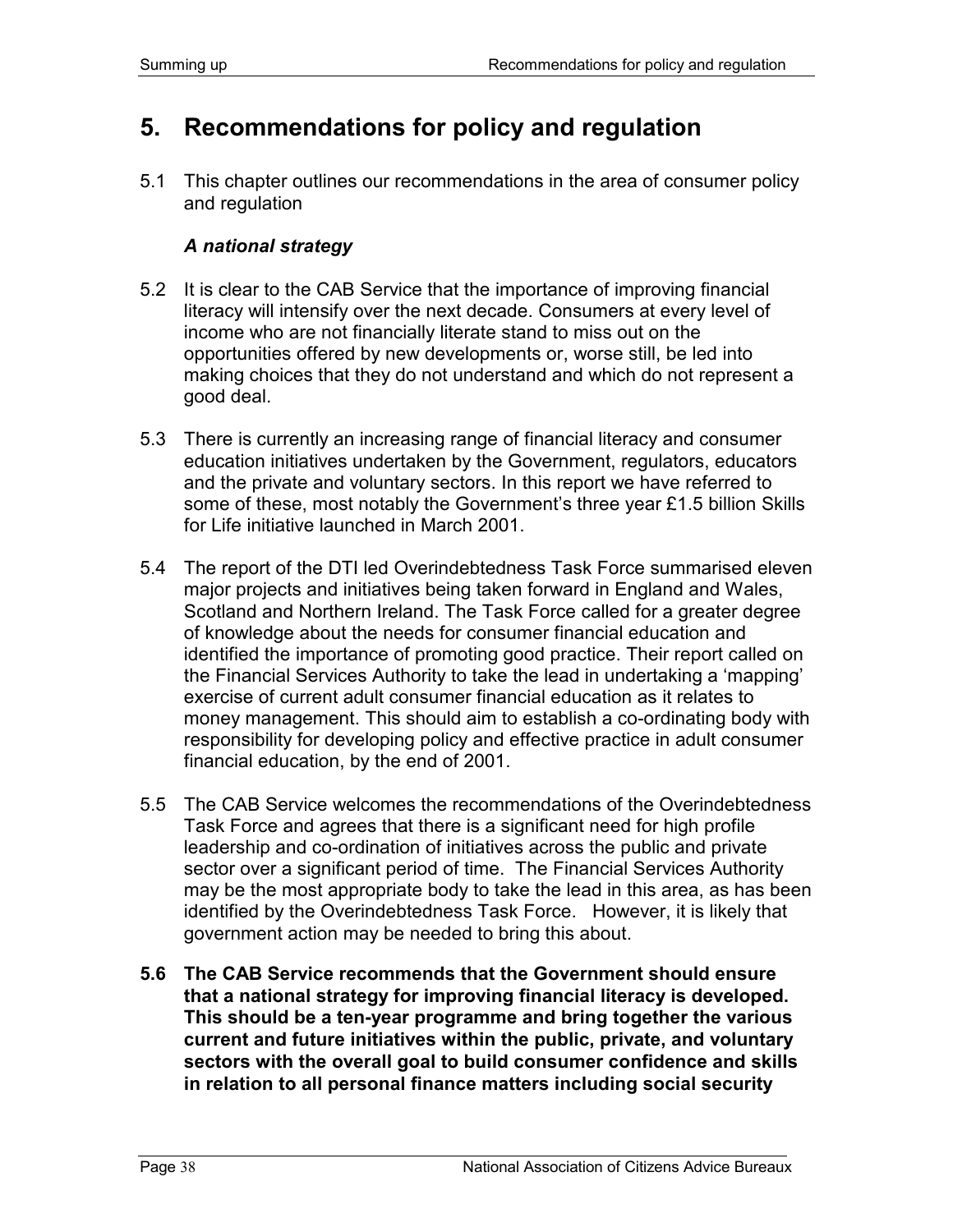**benefits, tax, consumer credit, savings, insurances and pensions. The strategy should:** 

- **Ensure that all consumers are provided with, or can easily obtain suitable information that allows them to choose between and manage their choice of financial products;**
- **Ensure that consumers are able to access high quality impartial advice on financial issues;**
- **Enhance education initiatives to improve literacy and numeracy skills;**
- **Ensure consumer are effectively protected against the abusive practices of the financial services sector;**
- **Measure and evaluate the success of financial literacy initiatives and promote best practice in this area.**
- 5.7 The importance of financial literacy is such that the national strategy should ensure that that all future policy changes that affect consumer access to personal finance should be assessed against how the changes enhance and promote consumer financial literacy.
- **5.8 To complement the national strategy, all government policy relating to consumer and financial services, welfare benefits and tax credits and other personal financial matters should be 'financial literacy proofed'. The financial literacy implications of new policy should be identified and the implementation of the policy should explicitly address the need to ensure that consumers have sufficient knowledge and skills to take best advantage of new products and services.**

### *Guidelines for basic banking services*

- 5.9 Improving access to banking services is a core component of helping consumers to become more financially literate. This is a feature likely to become even more important in future years. The Government is promoting payment of benefits direct to a claimant's bank account rather than by cashable girocheque. At the same time, employers are increasingly insisting that wages or salary credits for all employees are paid directly into a bank account. The result is that there are an increasing number of new low-income consumers who are joining the financial services market for the first time.
- 5.10 The CAB Service is not alone in reporting on the difficulties faced by some consumers in accessing banking and other financial services. Most notably, the report of Policy Action Team 14 to the Treasury in November 1999 concluded that around one and a half million low income households use no financial services. Research commissioned by the Financial Services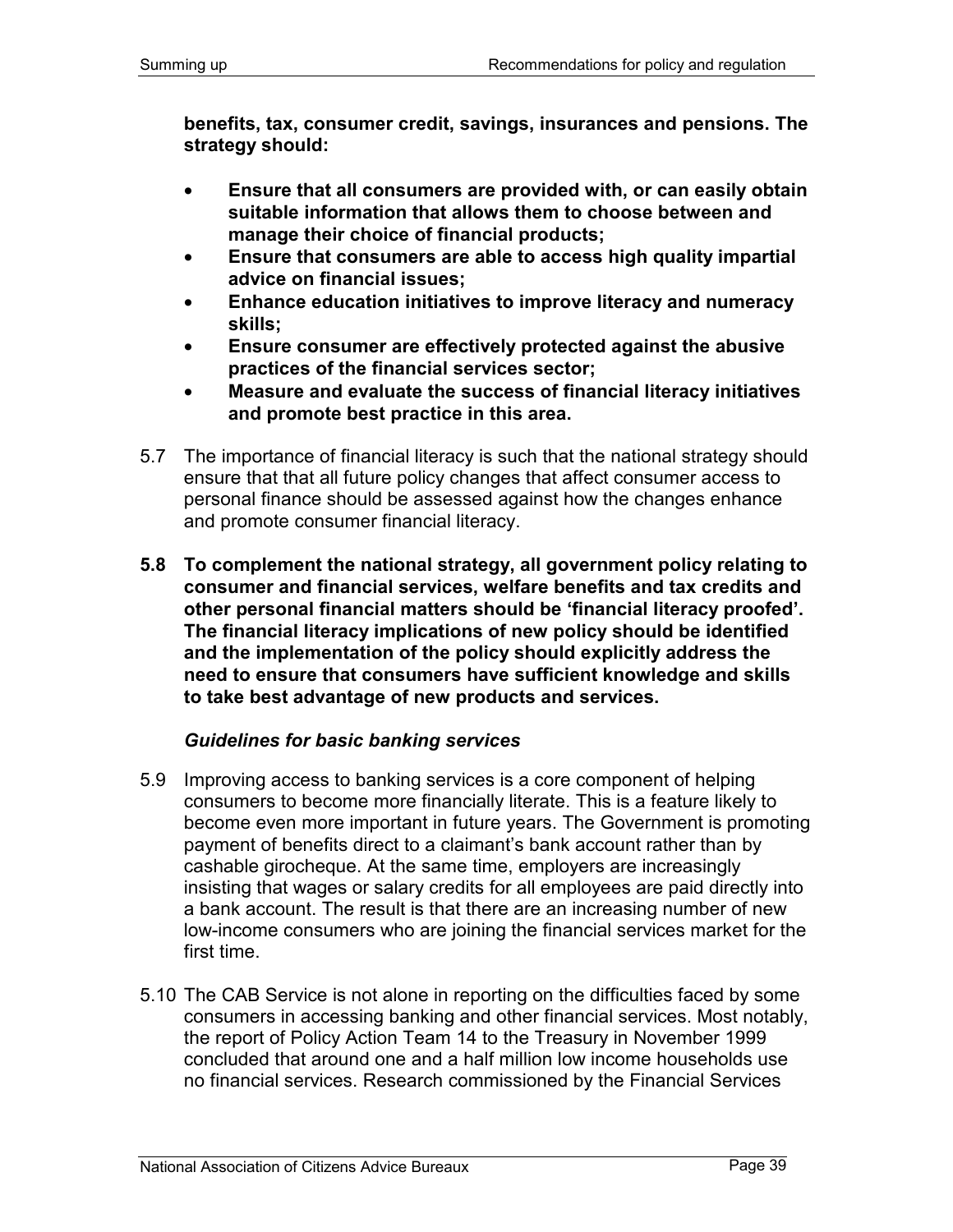Authority has also illustrated the link between poor literacy and numeracy skills and the receptiveness to information on financial matters<sup>16</sup>.

- 5.11 One response to this problem of financial exclusion has been to promote 'basic' bank accounts. These accounts offer basic banking services such as a cashpoint card and the facility for salary and social security benefits to be paid directly into the account with standing orders and direct debits paid out. However, the accounts do not provide for overdraft or cheque guarantee card facilities and so there is no need for credit scoring and the possible rejection of the account applicant.
- 5.12 The CAB Service welcomes the provision of basic bank accounts and acknowledges that many banks have worked innovatively to publicise the provision and attract consumers previously without account facilities. The British Bankers Association estimate that 254,000 new basic accounts were opened during 2000, bringing the total number to around 3.3 million<sup>17</sup>.
- 5.13 One concern that we have with the uptake of basic bank accounts is that banks will take the opportunity over time to upgrade accounts to a conventional account with full banking facilities. In addition, there will be a temptation for banks to use the opening of a basic bank account as an opportunity over time to sell additional banking and other financial services. No doubt, some account holders will welcome the additional services and products as appropriate to meet their changed and developing banking needs. However, there is a clear danger of mis-selling.
- 5.14 Selling additional products to existing customers is a common business practice. However, those who take out basic bank accounts are amongst the most financially vulnerable. We expect banks to recognise this fact and exercise additional care and internal controls when targeting basic bank account holders with the offers of upgraded facilities or other products.
- **5.15 The CAB Service recommends that the British Bankers Association produce guidelines for its members on upgrading basic bank accounts and the sale of additional products to basic account customers.**

### *Regulation of consumer credit*

5.16 In July 2001, the Department of Trade and Industry announced its intention to undertake a major review of the Consumer Credit Act 1974<sup>18</sup>. The same month, the DTI led Task Force on Tackling Overindebtedness reported on its findings.

<sup>&</sup>lt;sup>16</sup> Better Informed Consumers – FSA April 2000<br><sup>17</sup> Promoting Financial Inclusion: Second Annual Report– British Bankers Association. July 2001<br><sup>18</sup> Tackling loan sharks – and more. DTI (July 2001)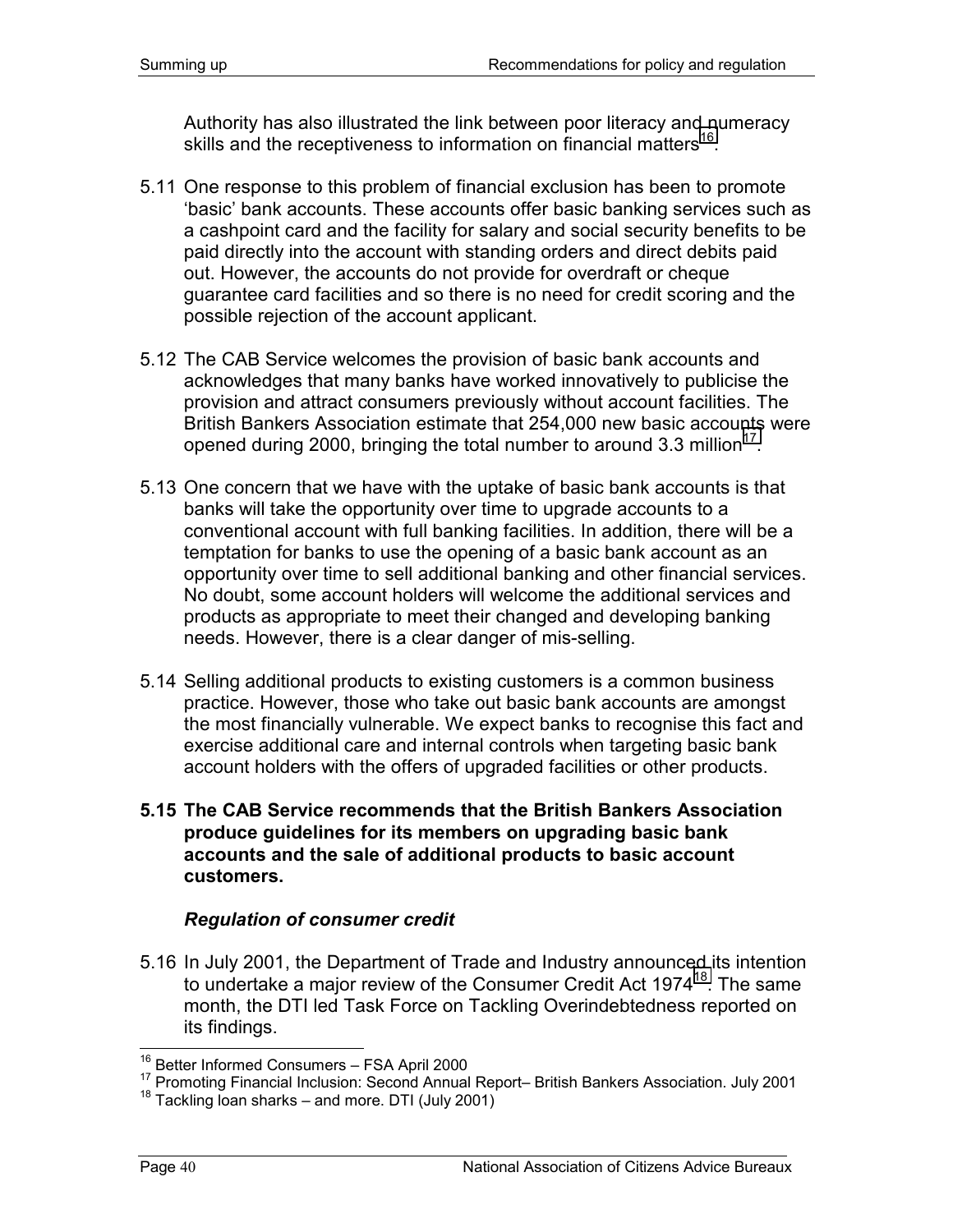- 5.17 The CAB Service warmly welcomes the review of the Consumer Credit Act 1974 and the report of the Overindebtedness Task Force There have been dramatic developments in consumer credit since 1974 and statutory regulation and consumer protection has failed to keep pace with these changes. CAB evidence is that consumers are too often bewildered and uncertain when it comes to choosing between credit agreements and, for many, there is a direct link into the problems caused by overindebtedness.
- 5.18 It is of vital importance that consumers fully understand the terms and conditions of consumer credit agreements and also have the financial literacy skills to identify the credit agreements that represent best value. The review of the Consumer Credit Act provides an opportunity to put financial literacy at the heart of regulation of the consumer credit sector.
- **5.19 The CAB Service recommends that the need to improve financial literacy forms an objective for the review of the Consumer Credit Act 1974. The Government should consider how consumer financial literacy will be improved as a result of the proposed changes to legislation and regulation in this area.**

#### *Insurance agreements*

- 5.20 It could be argued that the lack of financial literacy means that payment protection insurance should be made mandatory on consumer credit agreements. This opinion seems to be gaining favour within the European Union in the prelude to the drafting of a new European directive on consumer credit.
- 5.21 The weight of evidence the CAB Service has on the detriment caused to UK consumers by inadequate, expensive, and mis-sold payment protection insurance is such that we would argue against the mandatory take-up of such insurance. If payment protection insurance is made mandatory then there must be far more stringent measures put in place that ensure such insurance represents good value for money and adequately protects consumers at times of sickness, unemployment, or other event that reduces income.
- **5.22 The CAB Service recommends that the Government argue against any European Union Policy initiative which would link the mandatory tie-in of payment protection insurance with the purchase of consumer financial products.**
- 5.23 Our concern about the value of some payment protection insurance and the poor sales practices is such that we consider the government should consider the whole area of payment protection insurance in more detail.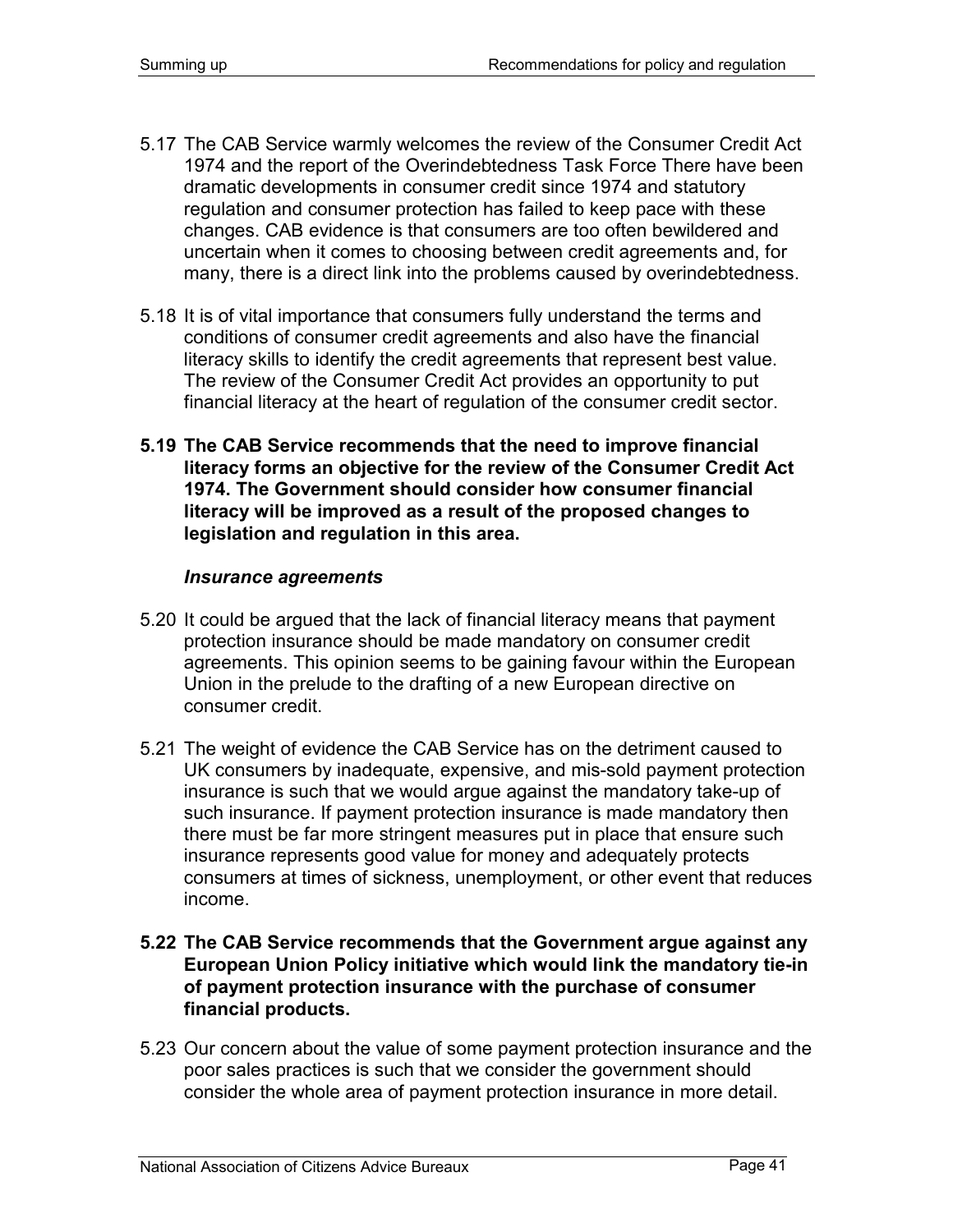We note that the report of the DTI Overindebtedness Task remarks that it is clear that some payment protection insurance has been sold to consumers who have failed to understand the product or appreciate that it is optional. More damaging is that it has been sold to consumers who do not satisfy the qualifying criteria. There is an arguable case that payment protection insurance should be sold entirely separately, rather than as an addition, to consumer credit agreements and we welcome the Task Force recommendation that the DTI should establish a working group to examine the issues. This could usefully be included within the review of the Consumer Credit Act 1974.

**5.24 The CAB Service recommends that the Department of Trade and Industry, as part of the review of the Consumer Credit Act 1974, should consider whether it is in the consumer interest to decouple payment protection insurance from consumer credit agreements.** 

#### *Protection against abusive practices of the financial services sector*

- 5.25 Improving basic literacy and numeracy skills should obviously help consumers lacking in such skills to make a more informed choice in accessing financial services. However, this, by itself, will be insufficient. Measures will also be necessary to counter abuse within the financial services sector.
- 5.26 The activities of the financial service providers we evidence within this report run the complete range from possible over zealousness by a member of staff to complete fraud. Vulnerable consumers are often unable to identify a financial product that should be accompanied with a health (or wealth) warning. This is particularly the case in the consumer credit sector and is unacceptable in an economy and society where consumer credit is taking an increasingly important role. Increased education and information to consumers will not by itself overcome this problem and the consumer credit industry should be obliged to assist.
- 5.27 The consumer credit licensing system provides the potential to regulate the activities of consumer credit companies. However, the current regime is ineffective. The granting of a licence should provide some measure of protection to consumers. Our experience is that consumers may often regard the licence as a badge of protection against abusive practices. The reality is that a consumer credit licence is available to anyone who pays the licence fee and passes the most cursory of checks. There is no explicit check of a trader's competence in what is a complex area of trading practice. The Government has announced its intention to review the licensing system of the Consumer Credit Act and this is welcome. We believe that the agenda for this review should incorporate objectives for improving consumer financial literacy.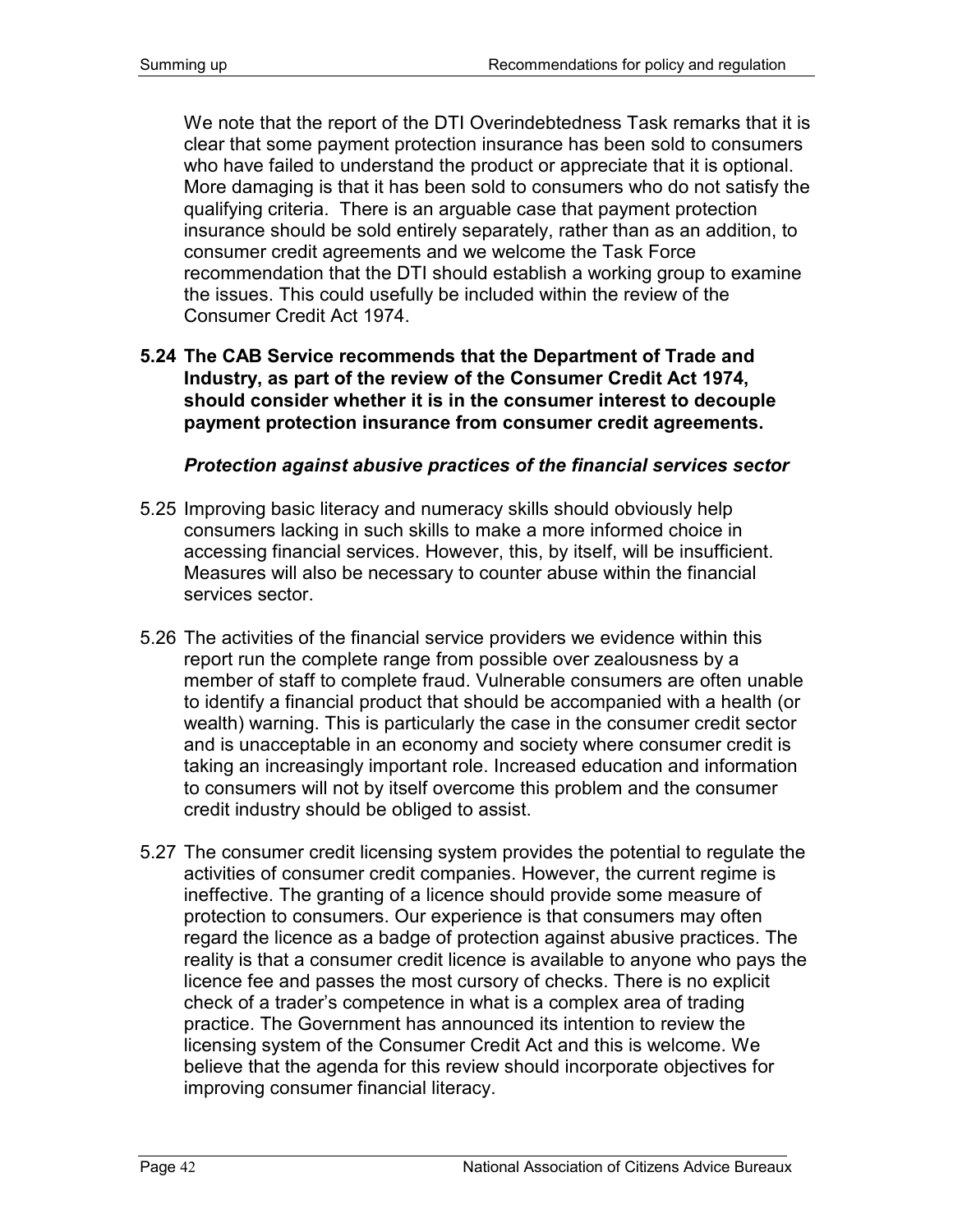- **5.28 The CAB Service recommends that, as part of the changes the government is proposing to make to the consumer credit licensing system, all applicants for consumer credit licences that permit the sale of financial products and services are obliged to show how they would meet the needs of those with poor basic literacy and numeracy skills. Repeated abuse of vulnerable consumers should result in a 'fast track' revocation of a licence and effective penalties in the form of fines.**
- 5.29 An additional area of consumer credit legislation purports to protect against extortionate credit agreements. Our report, Daylight Robbery (December 2000), recommended changes to the regulation of extortionate credit and we are pleased to note the Labour Party's 2001 General Election manifesto commitment to pursue reform in this area.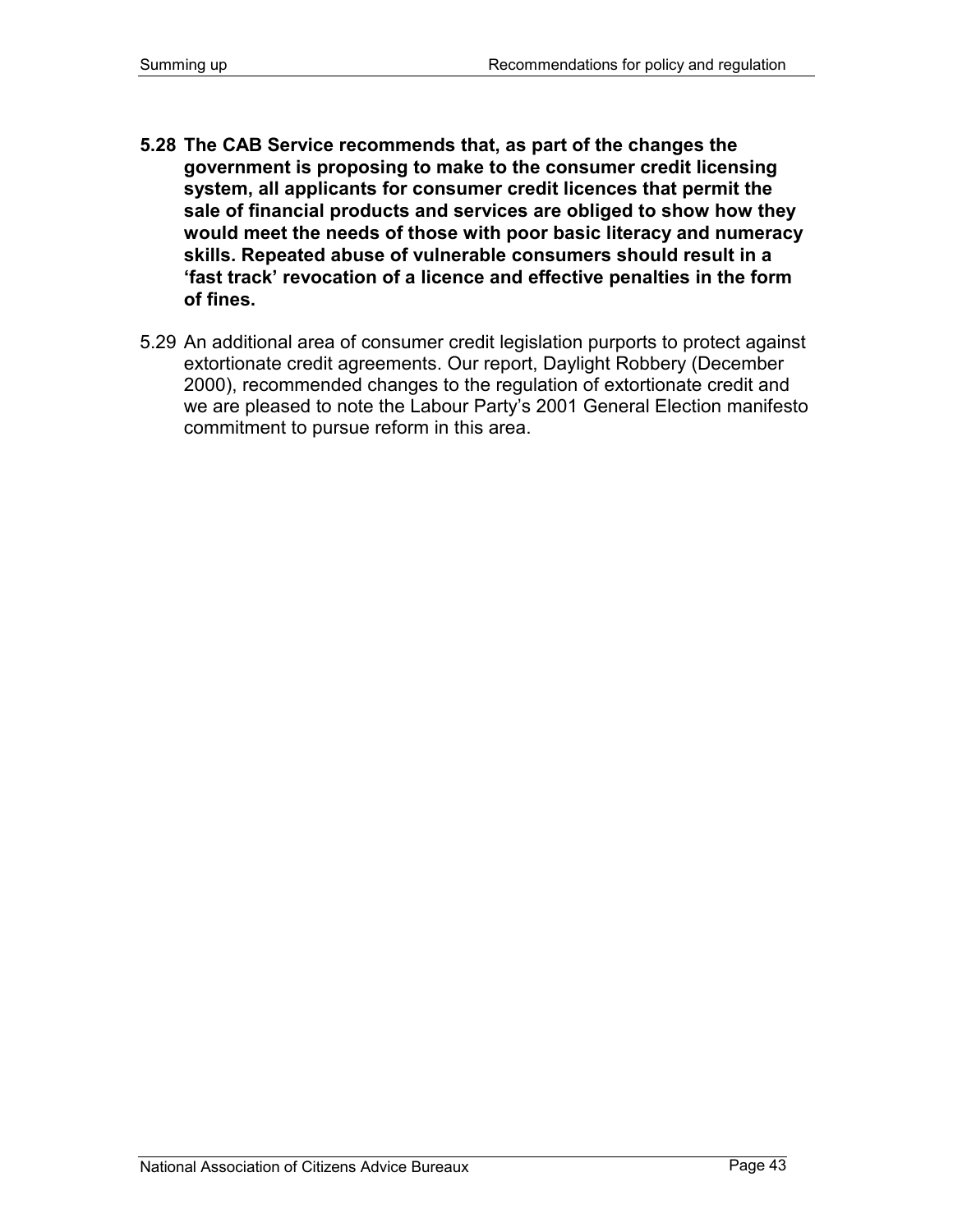# **6. Recommendations for information and advice**

- 6.1 This chapter outlines the recommendations of the CAB Service to improve financial literacy through the provision of better consumer information and advice.
- 6.2 The increased complexity and diversity of products available within the UK personal finance sector means that the provision of clearer and more meaningful pre-sale or point of sale information is necessary. This information should enable consumers to choose between products and then subsequently confirm whether the initial choice of product continues to represent the optimum choice.
- 6.3 Financial literacy also requires that consumers can access financial advice that can be trusted to be impartial and of high quality.

### *CAT standards*

- 6.4 The Government has recently attempted to provide consumers with more help in choosing financial products through the introduction of the voluntary CAT(Charges Access and Terms) standards code. CAT standards are designed to allow consumers to identify straightforward financial products that represent a reasonable deal, The CAT code originally covered Individual Savings Accounts (ISAs), was subsequently extended to mortgages, and in early 2001, the Government proposed that CAT standards would be extended to include credit cards.
- 6.5 The development of CAT standards is welcome in providing consumers with the assurance that financial products meet minimum requirements. However, the CAT criteria need to be extended to other products and tightened to be of most benefit to consumers. In particular, the classification of whether a product meets CAT standards should be mandatory. It will be necessary to regularly review CAT criteria to take account of new developments in product development and marketing within the financial services sector.
- 6.6 Some commentators have argued that compliance with CAT standards does not necessarily mean that a product represents the optimum consumer choice in a diverse and rapidly changing marketplace. This may be true in some cases. However, we believe that consumers would be better informed, and financial literacy enhanced if all personal finance products were required to confirm compliance or non-compliance with CAT standards. Wherever possible, consumers need to have the option of identifying financial products that meet a straightforward consumer requirement at the lower end of any risk scale associated with the product type. Consumers should be able to choose such products with confidence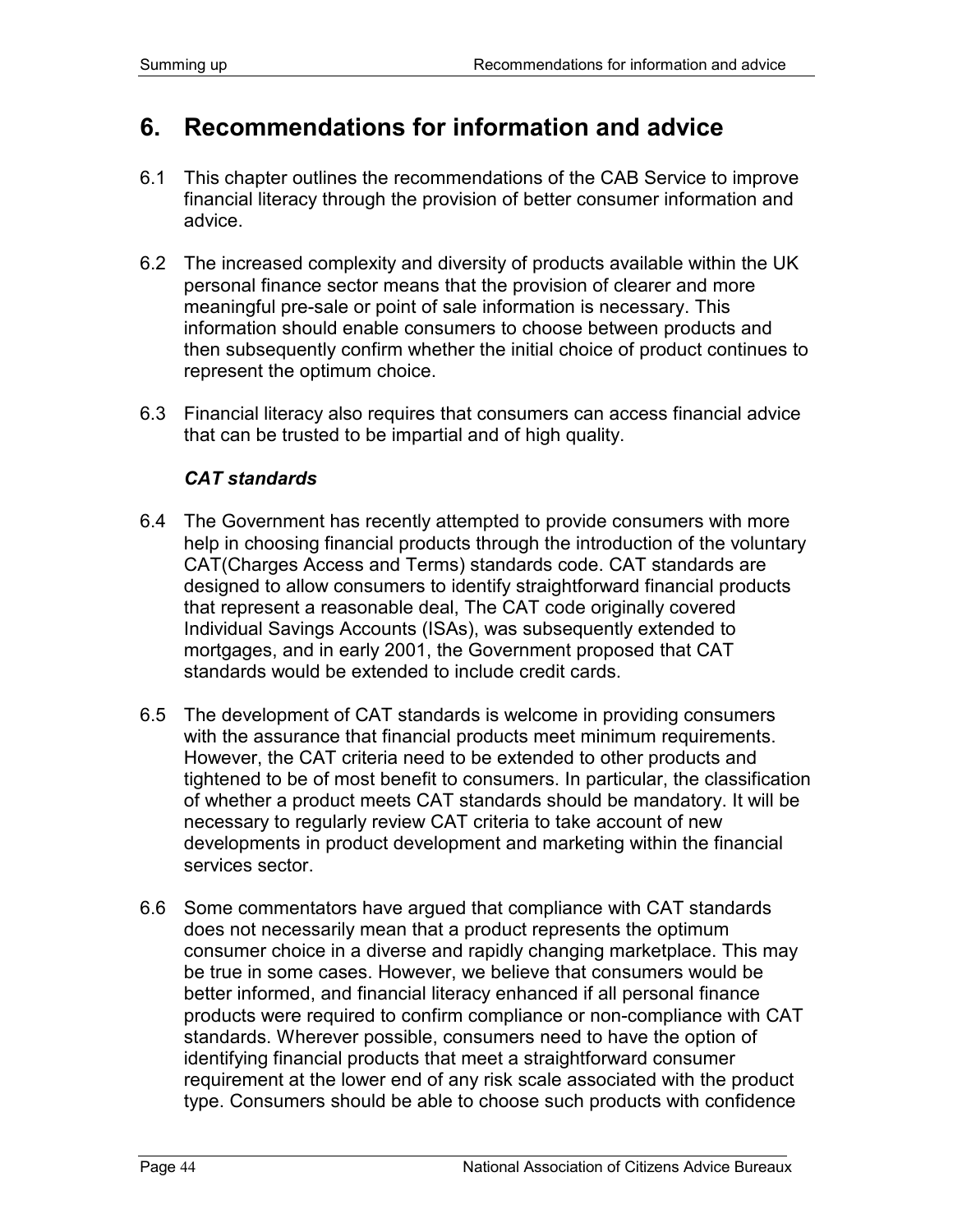and CAT standards would help to ensure this. Financial service providers who believed that their non-CAT standard product represented a better consumer choice would be faced with the challenge of explaining how the potential consumer benefit outweighed the merits of a CAT accreditation.

**6.7 The CAB Service recommends that CAT standards should be extended to all products within the personal finance sector. Advertising for all personal finance products should be required to show prominently whether or not the product meets the relevant CAT standard. The determination of the factors to be included within CAT standards should be subject to yearly review.**

### *Comparative tables*

- 6.8 The Financial Services Authority intends to build on the work it has already started to compile and publish tables of comparative information on financial products<sup>19</sup>. These tables will help to enable relatively skilled consumers to narrow down their choice of product within the financial services sector. To begin with, comparative information will be provided on personal pensions, investment bonds, unit trust savings, Individual Savings Accounts, endowments, and mortgages. The CAB Service warmly welcomes the intention of the Financial Services Authority to provide this type of information and hopes that the comparative tables will quickly be extended to cover the consumer credit, retail banking and insurance sectors. The Financial Services Authority intends to proceed on a voluntary basis for companies to provide information to be included within the comparative information. We hope that the financial services sector will cooperate fully with this voluntary approach but if not, the CAB view is that a requirement to co-operate should be considered.
- **6.9 The CAB Service recommends that the Financial Services Authority should produce or commission comparative tables to cover the consumer credit, retail banking and household insurance sectors. All product providers in these sectors should be obliged to refer to the existence of these tables in pre-sale information.**

#### *Access to consumer credit*

6.10 One currently under-utilised provision of the Consumer Credit Act 1974 is the facility for consumers to access their credit reference file. The experience of the CAB Service is that it is invariably a useful exercise for consumers to exercise this right. Not only does it allow the consumer to check and, if necessary, correct the information held against their name but

 $19$  Response to consultation paper 28: Comparative information for financial services. FSA June 2000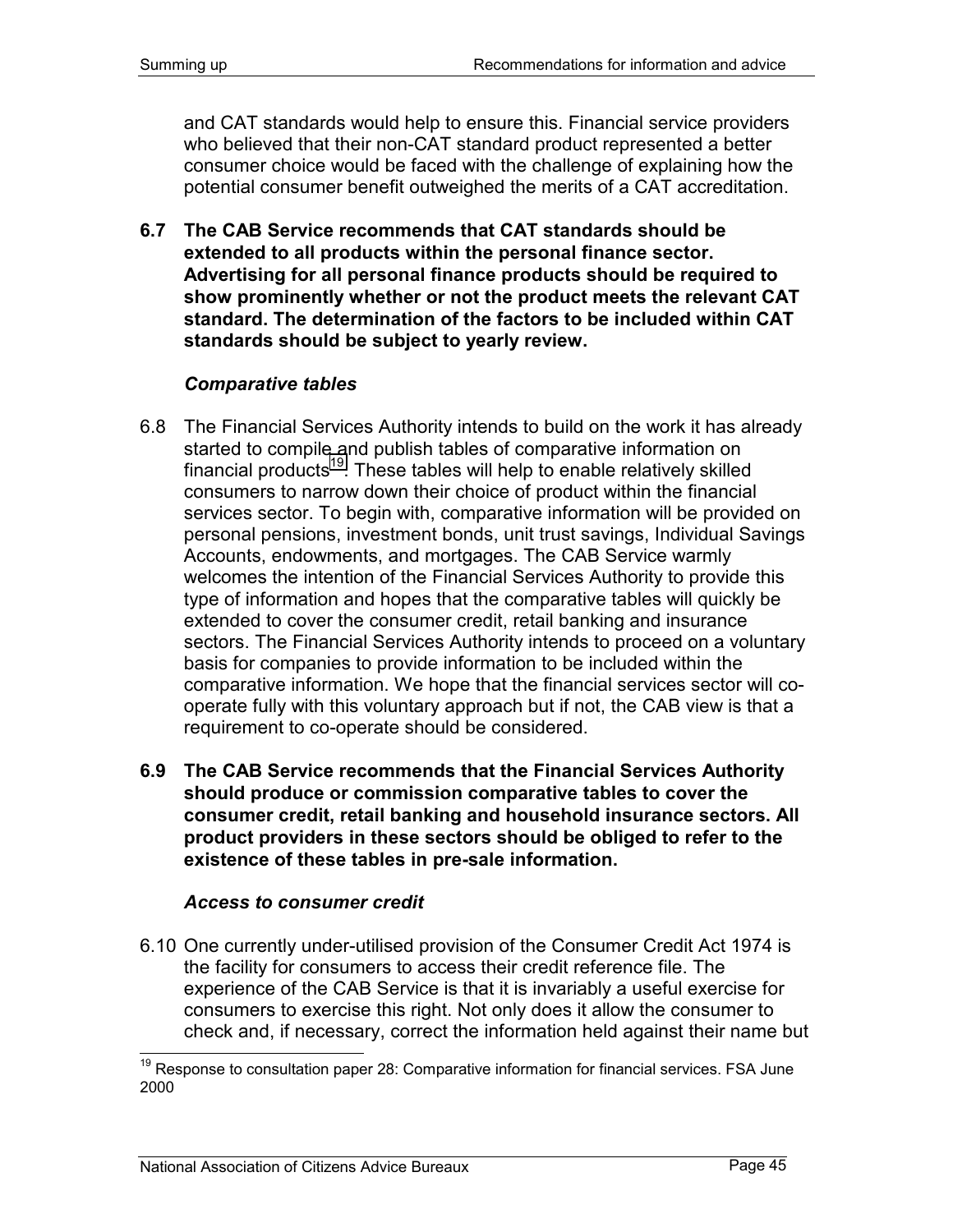it also provides an insight into the workings of consumer credit decision making and thus helps to better inform the consumer.

- 6.11 Consumers can currently only access their credit reference file on specific application and payment of a fee of £2. This puts the emphasis on the consumer being sufficiently financially literate to know about the provision and the procedure to obtain the file copy. Typically, people will only be notified if they are refused credit.
- 6.12 The importance of the information held on the credit files of consumers is likely to increase in future. More sophisticated credit scoring techniques will use the file information to offer differential interest rates according to the credit 'score'. Consumers who do not check the accuracy of the information held against their name could find that they pay a higher interest rate than necessary. The DTI Overindebtedness Task Force has discussed the merits of an increase in the amount of information held on credit reference files in the interest of better informed lending decisions.
- 6.13 One major credit reference agency already provides clients of CAB money advisers with a free copy of the client's credit reference file. This is helpful to the adviser and instructive to the client. The CAB service considers that it would be a positive step to improving financial literacy if all consumers active in the credit market regularly received a copy of their credit reference file. This would also help to frustrate the activities of 'credit repair' companies who charge financially illiterate consumers for advice on how to access credit files and then provide 'advice' on how to remove adverse information. The CAB Service is at one with the credit industry and the credit reference companies in warning against the activities of credit repair companies.
- **6.14 The CAB Service recommends that all consumer credit application forms should ask whether the consumer wishes to see a copy of any information provided by a credit reference agency in respect of the credit application. Where requested by consumers, credit companies should provide the credit reference information to the consumer before the consumer signs the credit agreement.**

#### *Pre-sale information on insurances*

6.15 The lack of financial literacy is resulting in CAB evidence of consumers taking out insurance policies that those same consumers would have rejected had they been better informed. Consumers need improved presale information to allow a more informed choice.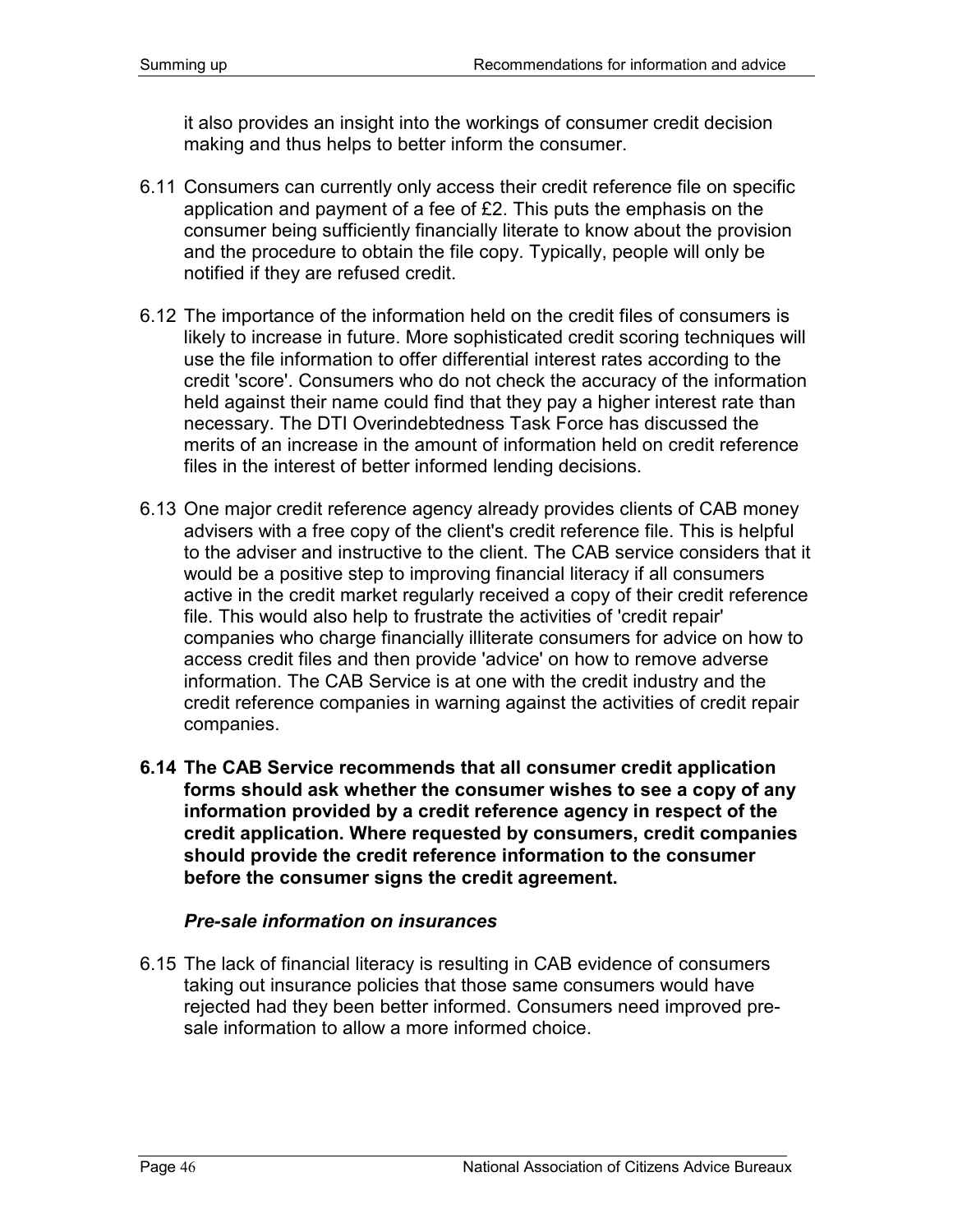- 6.16 The Private Customer Code of the General Insurance Standards Council (GISC) provides that subscribers to the Code will make sure, as far as possible, that the insurance products and services offered will match the requirements of the consumer. However, there are two key problems. First, standards for sales of insurance such as payment protection insurance are a matter for voluntary self regulation. An inherent problem with voluntary regulation is that companies can choose not to subscribe to industry best practice unless there is a means of ensuring complete coverage. The CAB Service has previously argued that statutory regulation in this area provides a better prospect of protecting the interests of consumers who are, as this report demonstrates, often at a disadvantage in the sales process by reason of lack of information, knowledge, skills and confidence. Second, CAB evidence on the unsuitability of some insurances that are sold to CAB clients suggests that the content of the GISC Code may need to be strengthened so as to ensure that consumers' attention is drawn to the fact that they may not be covered by the insurance product before it is sold to them.
- **6.17 The CAB Service recommends that insurers should be obliged to provide all policy applicants with a contra-indication list – a list of those for whom the policy is or may be unsuitable. The list should be clearly set out in tabular form and written in plain English. The GISC Private Customer Code and related guidance should be amended to include this as an essential part of the process of matching the product to consumer requirements.**
- **6.18 The CAB Service recommends that insurers, and their intermediaries, should inform consumers at the point of sale if any of the information the consumer has provided in their application for insurance cover indicates that the consumer may not be able to make a valid claim on all or some part of the policy at a future date. The GISC Private Customer Code and related guidance should be amended to include this as an essential part of the process of matching the product to consumer requirements**.

### *Providing consumers with impartial advice on financial issues*

6.19 Financial literacy requires that consumers must be able to properly identify and access advice on financial issues. This requires that financial advisers, whether they be advising on unsecured credit, mortgages, debt, investments, pensions, insurances, or any other financial matter, are open in providing information about their competence, experience, and charges. Consumers should be able to easily locate a financial adviser appropriate to their needs and understand and have confidence in the regulation of financial advice.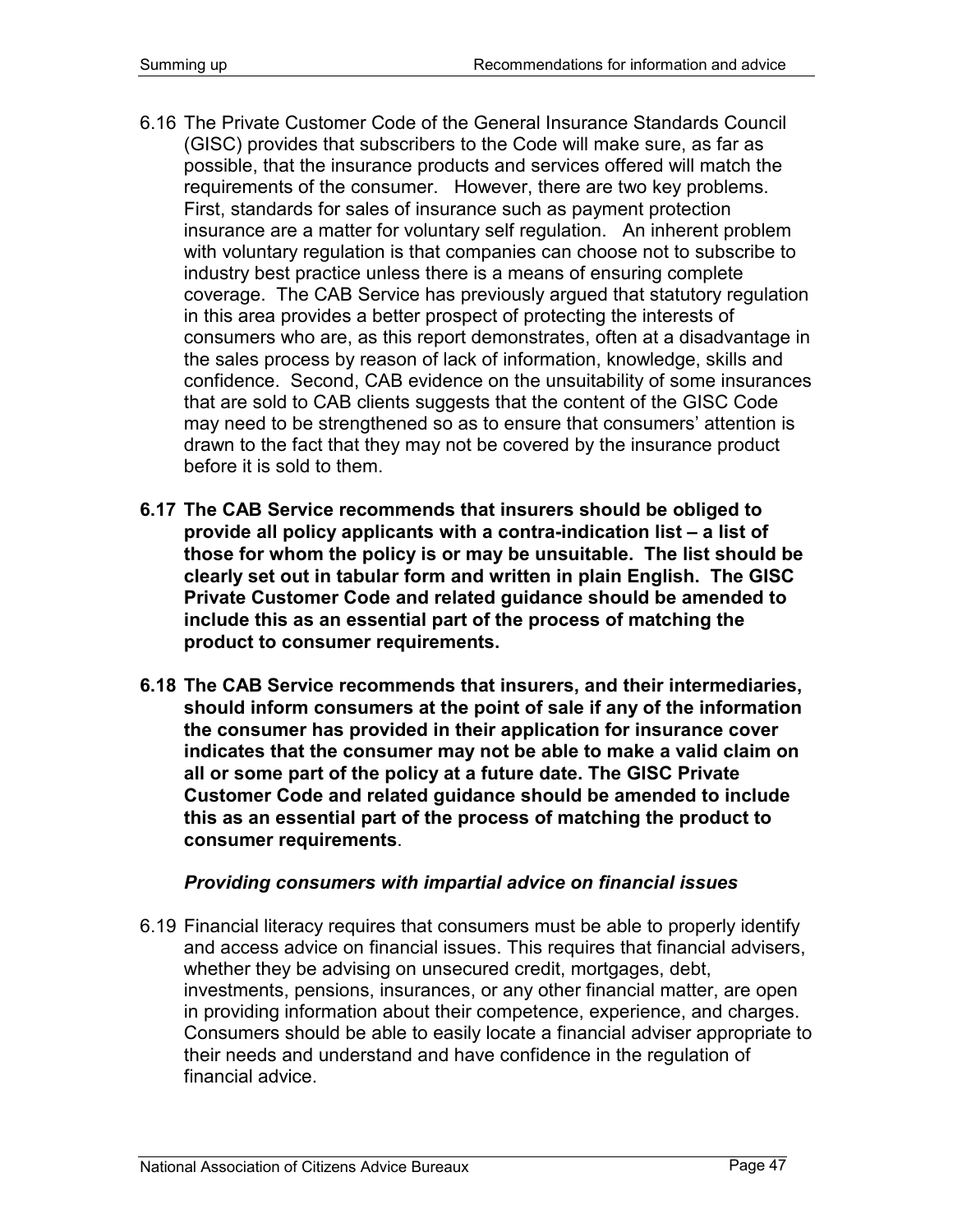- 6.20 To most consumers, the term 'financial adviser' refers to those financial advisers who advise on savings, investments, and pension issues, and it is in this area that we see the most need for improvement.
- 6.21 One of the very practical difficulties that consumers face in accessing impartial financial advice is in identifying a suitable adviser. The usual advice is that consumers should seek recommendations from friends or family but this is often unhelpful, particularly for lower income consumers whose friends and family may make limited use of financial services. Secondary advice is that consumers should contact a trade association and request a list of members. Again, this is an unsatisfactory option for many consumers, since they are left with judging for themselves the quality of the advisers. Mis-selling scandals that have severely dented consumer confidence in the competence and integrity of the financial advice industry.
- **6.22 The CAB Service recommends the production of regional directories of authorised financial advisers. The directories should be similar in scope to the Solicitors Regional Directory and should aim to provide consumers with information to help them choose an appropriate adviser. The directories should provide information including the experience of advisers, their specific areas of expertise, qualifications achieved, whether they offer an initial no/low cost initial interview, and whether they are able to recommend a full range of products. The directory should be available in written as well as electronic form.**
- 6.23 CAB experience is that distrust of financial advisers is a significant factor in many consumers not seeking professional advice or putting off making decisions that could be vital to their financial future. Consumers are also commonly distrustful of the commission based payment system. Whilst we accept that this system may represent the optimum method of accessing high quality advice for some consumers, we feel that more consumers would actually take advice if there was a clear alternative. Financial advisers should therefore offer a clear choice between payment by fee or through commission.
- **6.24 The CAB Service recommends that all financial advisers should offer consumers the option of paying an hourly fee rather than the adviser receiving commission on the sale of products. Any commission earned by an hourly paid adviser should be automatically used to the benefit of the consumer in enhancing the benefits or reducing the cost of the purchased product(s). All financial advisers should be obliged to quote their hourly-charging rate in advance of a first appointment with a new client and an estimate, after the first interview, of the future and on-going time element of working on the client's behalf.**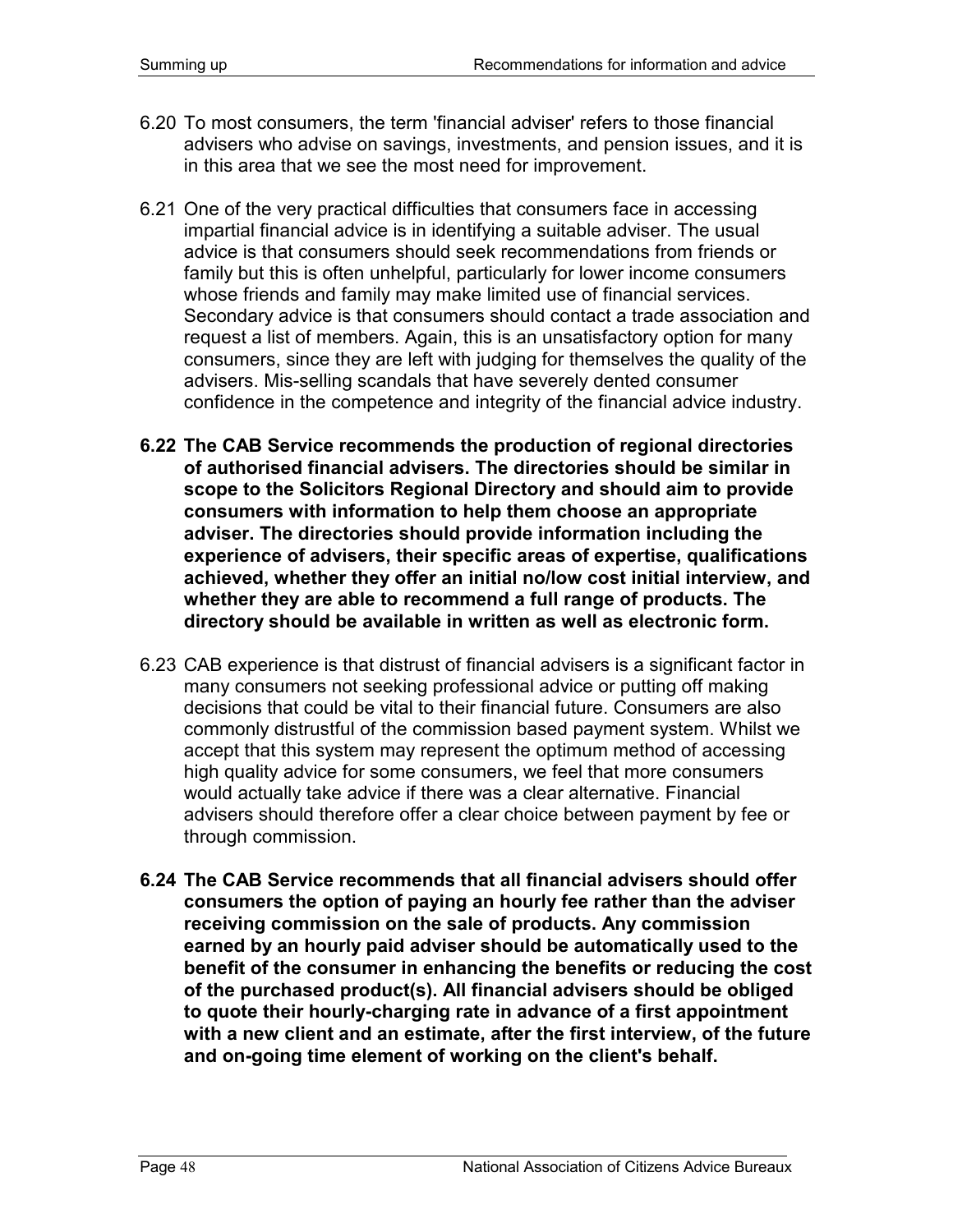- 6.25 The reports from CABx of the distrust that clients have of financial advisers means that the industry needs to do more to establish and restore consumer confidence, particularly amongst those consumers who lack financial literacy skills. There is also scope for financial advisors to develop low cost, more accessible services for people who may have relatively straight forward information and advice needs, for example about consumer credit and loans. Many financial advisers already offer a no cost initial meeting but there is still a fear amongst CAB clients that this is simply a trap to allow the adviser to sell commission based products. One way to diminish this fear this could be to promote one-off advice sessions that specifically do not result in the sale of products.
- **6.26 The CAB Service recommends that all financial advisers consider offering low cost fixed fee, no obligation interviews to consumers who wish to overview their financial position in general terms. These interviews would not offer specific product advice but would allow a general discussion of the finances of the consumer.**
- 6.27 Research for the Financial Services Authority<sup>20</sup> shows that consumers trust advice agencies such as Citizens Advice Bureaux to provide information on financial services more than they would any other provider of information. This poses a dilemma for the CAB Service. It would be inappropriate for CABx to give advice on specific financial products. However the trust that consumers have in the Service puts an obligation on the Financial Services Authority (in furtherance of its statutory objectives) and the CAB Service to help ensure that consumers can access high quality independent financial advice.
- 6.28 Appendix 1 shows how some CABx are already working in co-operation with the financial services industry. In addition to these initiatives, CABx are working with local trading standards departments to form Consumer Support Networks (CSN) which have an aim to ensure that consumers have access to high quality, expert, accurate and timely advice. Further initiatives of this kind could assist consumers lacking in financial literacy skills to access impartial financial advice.
- 6.29 For many years, Citizens Advice Bureaux have worked with the legal profession to offer free legal advice within bureaux. Typically, legal questions that cannot adequately be answered by CAB advice alone are referred to local solicitors who attend the CAB free of charge on a rota basis. It could be possible to extend this provision to financial advice. However, the arrangements for such provision might need to be tightly defined and effectively monitored.

<sup>-</sup> $^{20}$  Paragraph 5.1, Better Informed Consumers – FSA April 2000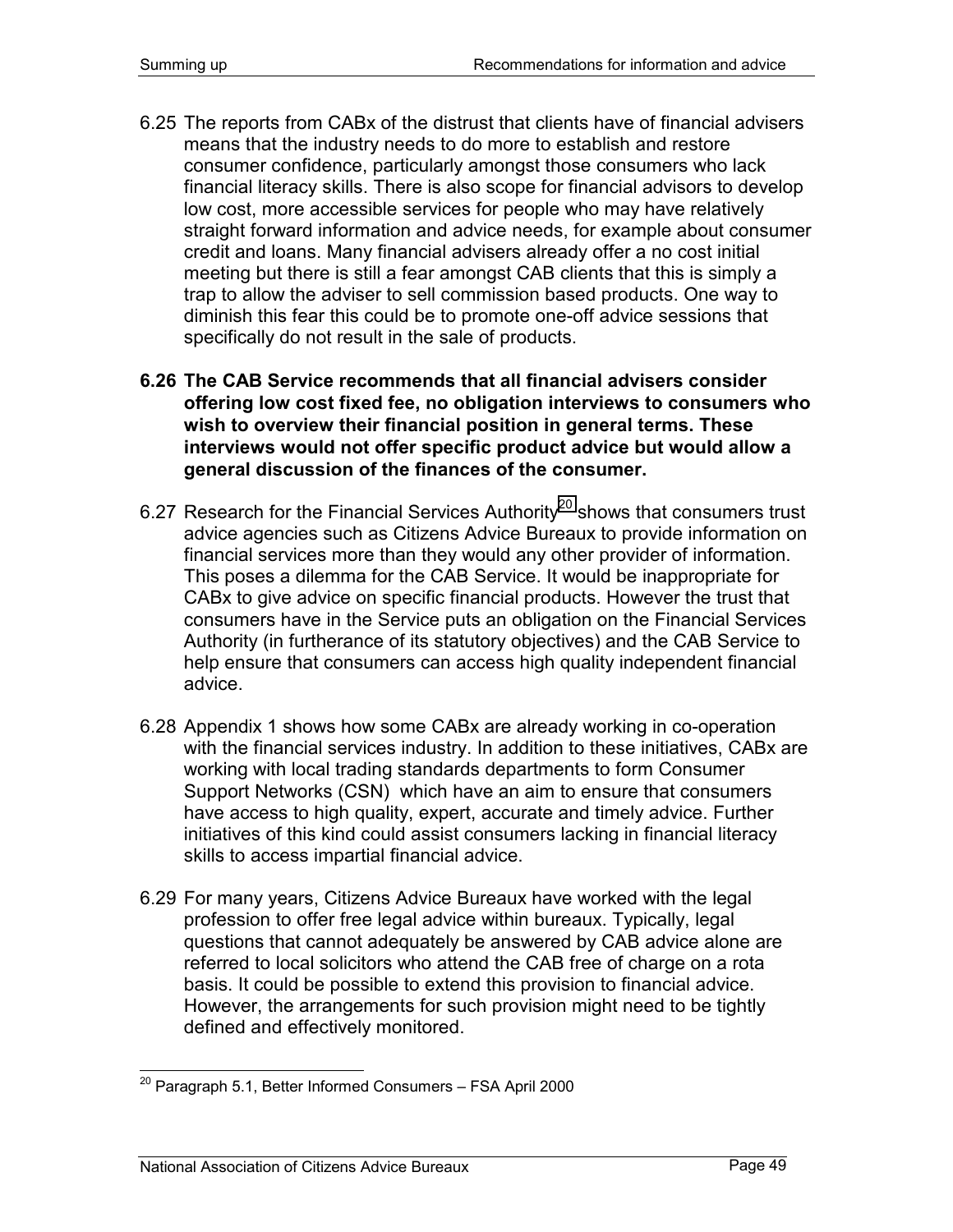**6.30 This report highlights the need to establish a pilot scheme for independent financial advisers to provide limited advice within Citizens Advice Bureaux along the lines of the pro-bono legal advice currently offered by solicitors. The results from the pilot scheme should be used to decide whether it is appropriate to extend the pilot scheme to other CAB that might wish to offer a similar service.** 

#### *Financial advice in the workplace*

- 6.31 CAB experience is that concerns over financial problems can often result in problems with work relationships and workplace performance. Provision of advice on personal financial matters can therefore be beneficial to employers. Large employers could also see the facilitation of information provision as a demonstration of their corporate social responsibility.
- 6.32 Initiatives already exist in this area. Some employers have an existing money education/advice role within their welfare or personnel departments. CAB staff provide talks and generic financial advice to groups of employees and the Financial Services Authority is piloting a number of initiatives. The CAB Service can see a role for more employers following this lead, where resources allow.
- **6.33 The CAB Service recommends that employers' organisations consider promoting best practice to encourage employers to provide or facilitate the provision of advice and information to their staff on financial issues. Employers who do not wish to take on an on-going responsibility could consider arranging generic talks and seminars for their staff.**
- 6.34 Trade Unions also have a traditional and potential future role to play in providing advice and education to their members. In recent years many unions have provided an increasing range of advice services. For example, a TUC survey in 2001 showed that a total of 36 telephone helplines were offering advice on a variety of topics including legal advice and debt counselling.
- 6.35 Trade Unions operate on a local level in a supportive setting where those lacking confidence in financial skills can seek advice without the concern that they may be directed into buying inappropriate financial products. Trade Unions could consider extending their services to include advice and information on generic financial issues, particularly where employers could not or would not take up the challenge to do this.
- **6.36 The CAB Service recommends that trade unions consider the possibility of providing or facilitating generic financial advice service to their members.**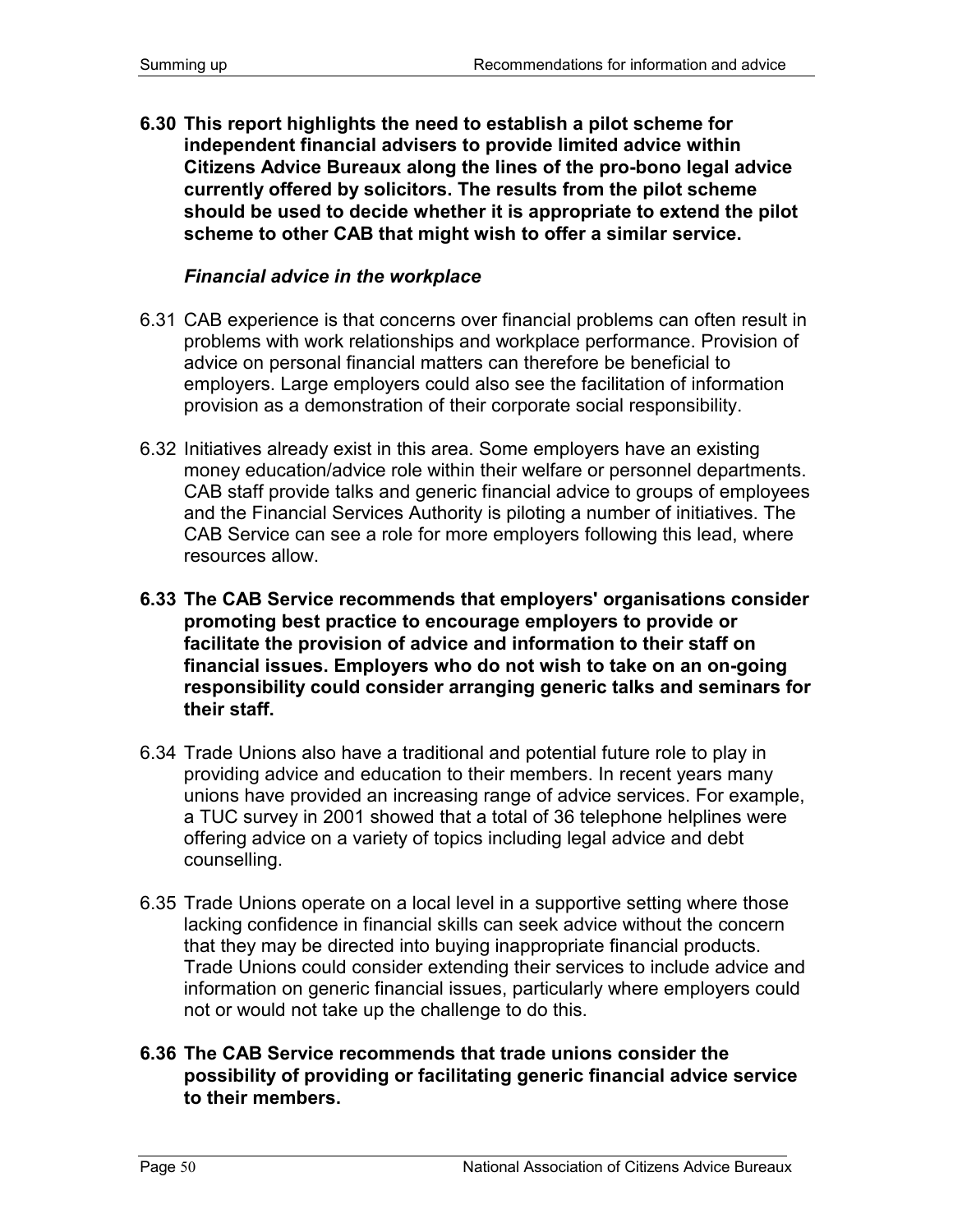# *Energy utilities*

- 6.37 Consumers who are not financially literate or confident as consumers are entitled to be able to enjoy any benefits from the introduction of competition in the energy market, and also the welcome initiatives aimed at fuel poor households. But many of the consumers that CABx advise are simply not able to get access to the information that exists about the choices and options in this market, and they do not have the necessary skills to take advantage of what is on offer and from which they may benefit. This imbalance of power creates the conditions in which abuse in the market, particularly in sales practices, can flourish with the detriment to consumers that we have described in this report.
- 6.38 Consumers who are not financially literate or confident as consumers are entitled to be able to enjoy any benefits from the introduction of competition in the energy market, and also the welcome initiatives aimed at fuel poor households. But many of the consumers that CABx advise are simply not able to get access to the information that exists about the choices and options in this market, and they do not have the necessary skills to take advantage of what is on offer and from which they may benefit. This imbalance of power creates the conditions in which abuse in the market, particularly in sales practices, can flourish with the detriment to consumers that we have described in this report.
- **6.39 The CAB Service recommends that as part of the UK Fuel Poverty Strategy, the Government should take action to ensure the public are made aware of the full range of statutory and voluntary initiatives designed to reduce and eliminate fuel poverty. All information should be provided in a way that is suitable for consumers who are not financially literate.**
- **6.40 The CAB Service recommends that Ofgem, working together with Energywatch and the domestic fuel suppliers, take action to ensure that all the information that they produce for consumers about choosing an alternative supplier is not only high quality and accurate but presented and delivered in a way that is suitable for consumers who are not financially literate.**
- 6.41 We note that Ofgem is taking action in relation to erroneous customer transfers in the form of a voluntary code of practice. The Erroneous Transfer Customer Charter is intended to ensure that where consumers have been erroneously switched, possibly as a result of poor sales and marketing practices, they are switched back to their original supplier as quickly as possible. Whilst this Charter may resolve some of the problems CAB clients have experienced we would like to see Ofgem and the fuel suppliers acting to avoid these problems in the first place. High standards of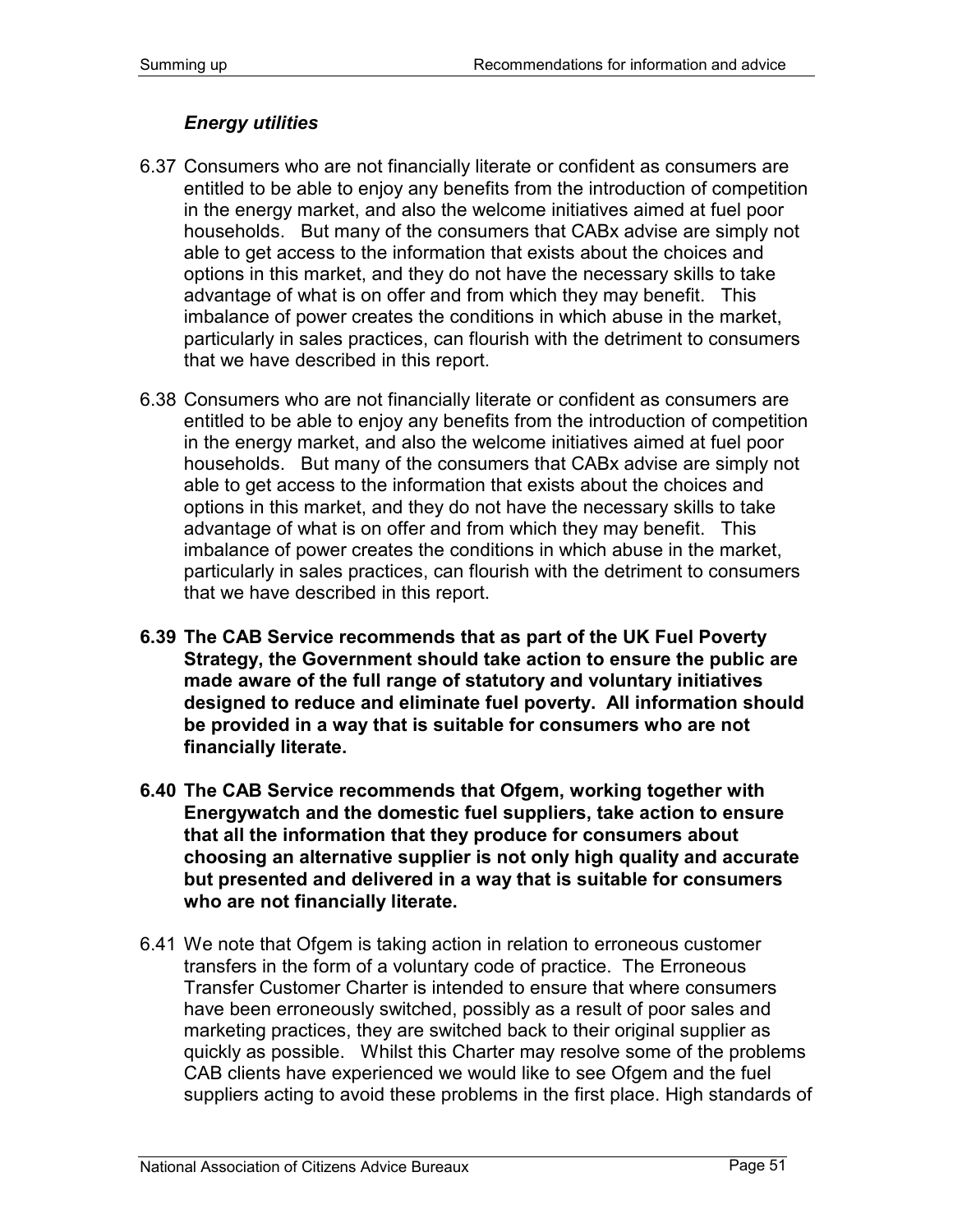service should be the norm in the sales and marketing practices, particularly doorstep and distance selling methods, so as to ensure that consumers who are not financially literate, or who are vulnerable for any reason are not exploited and abused to their detriment.

#### *Advice on debt problems*

- 6.42 Consumers with debt problems need advice on strategies and options to increase their income and reduce their expenditure. It is often possible for those with debt problems to make savings in their choice of insurance, mortgage, and other financial products but this will generally require specific product advice and recommendations in order to assist the consumer to put together and implement a strategy and action the savings.
- 6.43 This need for specific product advice can place CAB money and debt advisers in a difficult position. The provision of generic financial advice on strategies to reduce costs is seen as an accepted element of debt advice. However, the increasing complexity of the UK personal finance market means that some CAB clients require more than generic advice. For example, a homeowner may have the option of remortgaging to reduce housing costs. This could be a valid strategy to ease a debt problem but the client will need to identify the most appropriate mortgage product. The result is an inevitable pressure for debt advice to become financial advice. The nature and legal obligations of the CAB Service means that this is a pressure that the CAB Service is not able to respond to.
- 6.44 Proposals by AdFLAG, the Financial Services Authority, and others have emphasised an enhanced future role for generic advice in improving financial literacy. The CAB Service welcomes this emphasis on the need for advice. The role of generic advisers should be properly addressed in any future initiatives. Failure to do this will put clients and advisers at risk. The question must be addressed as to how far it is appropriate for generic advisers to advise on specific financial products in the context of advising on solving the debt problems. And, if not, what appropriate advice can be obtained.
- **6.45 The CAB Service recommends that the Financial Services Authority begins discussions with advice agencies (including Trading Standards departments and Consumer Support Networks) and the financial services sector aimed at explicitly defining the role and reasonable expectations and limits of the financial advice they provide.**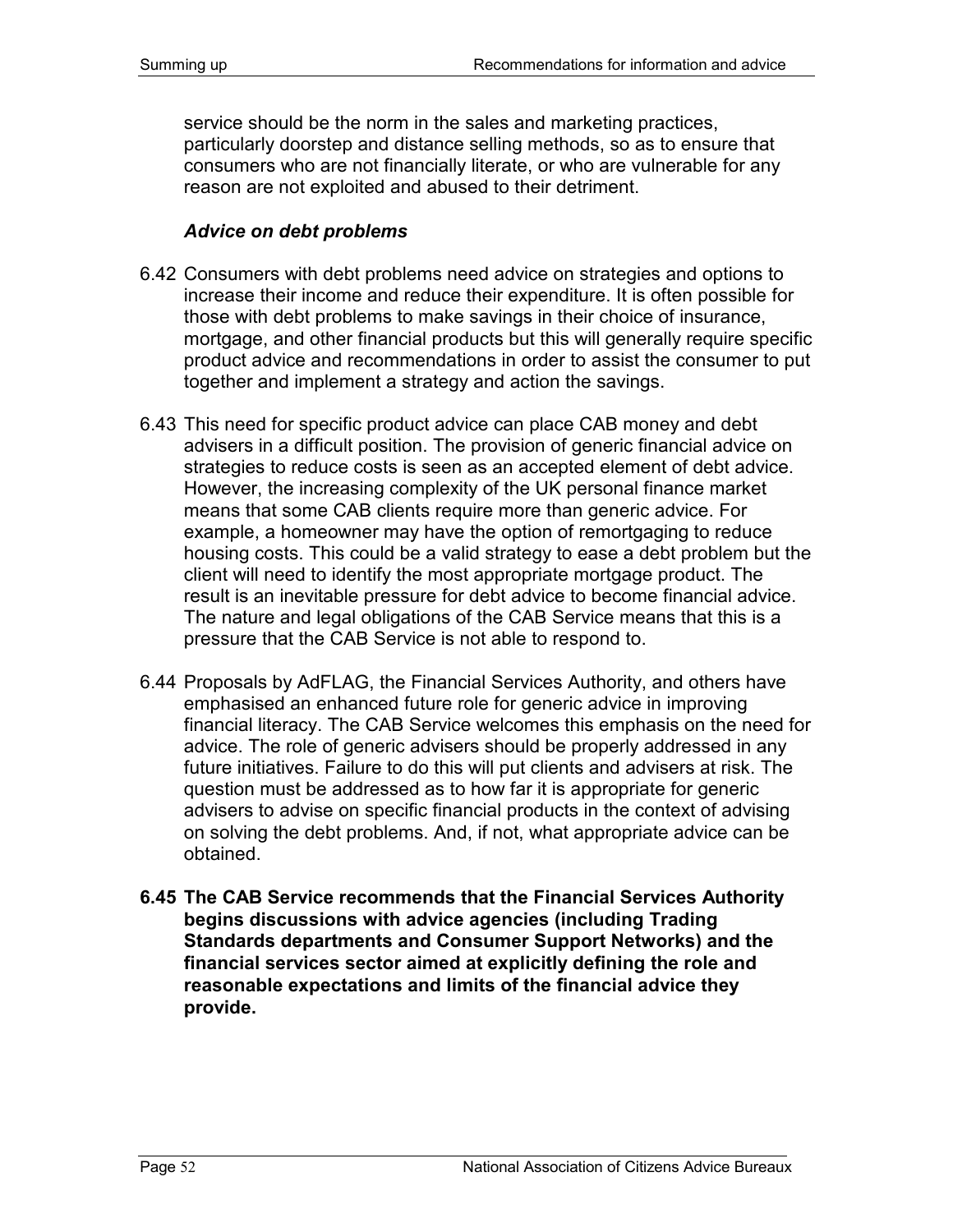### *Improved access to advice for social security claimants and tax payers*

- 6.46 One area where we believe the Government could play a greater role in enhancing financial literacy is in improving access to advice on social security benefits and tax credits and allowances. At present, the complexity of the benefits and tax system is perpetuating the problem of financial literacy. Consumers lacking financial literacy skills find it very difficult or even impossible to understand the benefits and tax systems. This could also reinforce their reluctance to involve themselves in other areas of personal finance. The requirements on many individuals will increase with plans for new tax credits, which may require more records to be kept of pay, working hours and childcare charges by people claiming tax credits.
- 6.47 The connection between poor basic skills and low income means that a significant proportion of those having difficulties with literacy and numeracy are eligible to claim social security benefits or tax credits. Previous reports from the CAB Service have consistently illustrated the importance of providing high quality and accessible advice to enable low income groups to claim the benefits or tax allowances to which they may be entitled. This becomes increasingly important as the benefits and tax system becomes more complicated.
- 6.48 We support the Government's welfare reform objective, which is "work for those who can, support for those who cannot." The introduction of compulsory work-focussed interviews for people claiming Incapacity Benefit has inherent dangers, because disabled people receiving Incapacity Benefit already face stringent checks at regular intervals. People with continuing entitlement to benefit should receive increased help. We believe it is important that Jobcentre Plus ensures that an efficient service is provided to all its customers.
- 6.49 There are therefore two objectives that should be set for Government in improving financial literacy in benefits and tax credits. Benefit services, and in-to-work services, should help people to get work, or improve their chances of getting work, and should include good quality advice on any financial help that may be available to those in work. It is vitally important that people have access to clear and transparent better-off calculations. These calculations can be done by computer programs, but will typically require some human input to talk people through their options and ensure that every factor has been taken into account. An accurate better-off calculation can convince someone that work is the best option for them. An inaccurate forecast can lead to the wrong decision and disillusionment with working.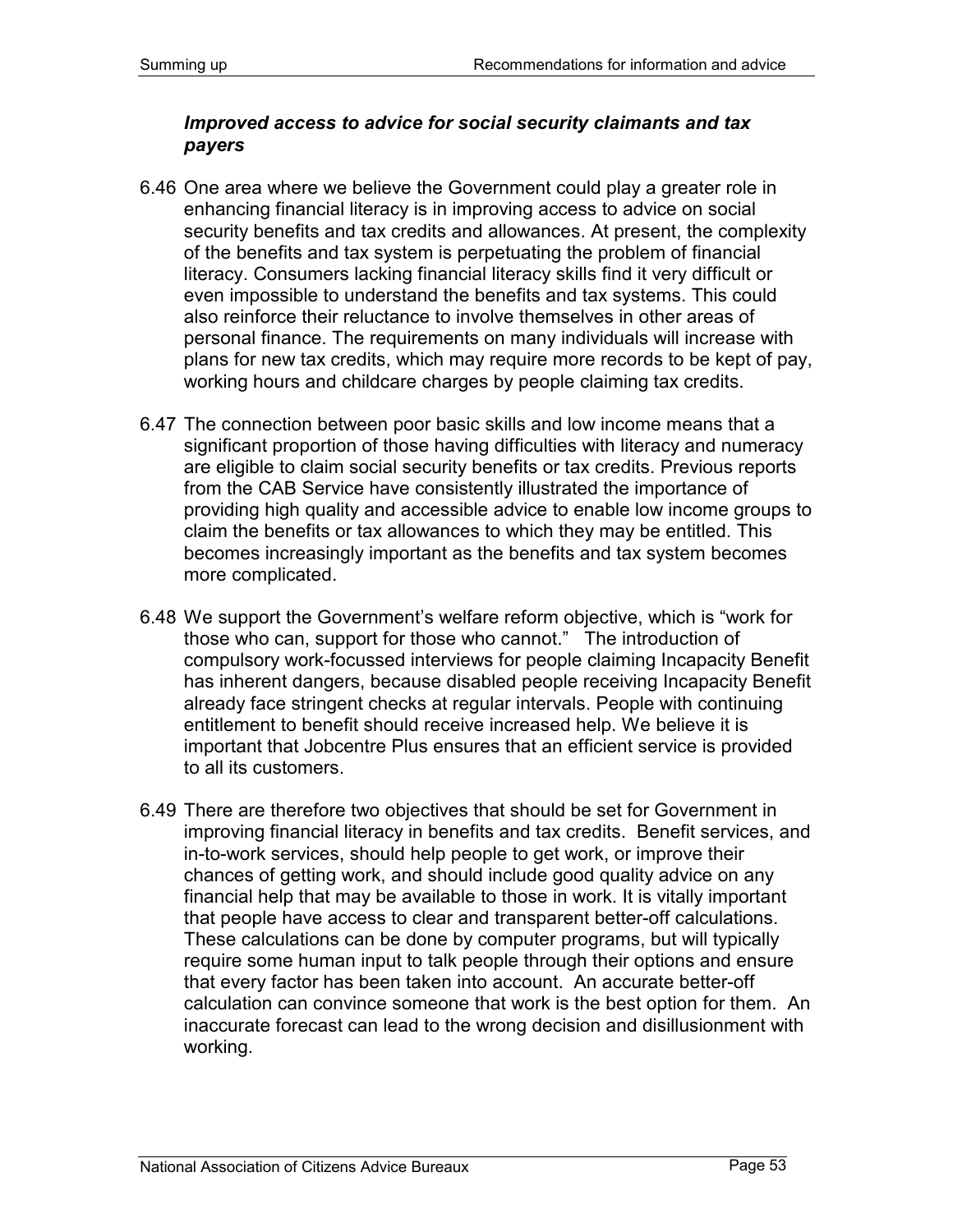- 6.50 Secondly, services should make sure that people are aware of all the benefits and other assistance or help that is available. They should receive assistance applying for those benefits, with payment being made quickly and accurately.
- 6.51 Financial support at the right time, and help with the process of claiming it, can be essential in enabling people to get back on their feet and manage in the community. The personal adviser, or financial assessor role that has been developed for Jobcentre Plus suggests that a skilled, experienced person could be available to help with information about jobs and training. That same person could also steer people with no immediate prospect of employment to the right benefits, assist them with making a claim, and play a key part in promoting financial literacy.
- **6.52 The CAB Service recommends that Jobcentre Personal Advisers and Financial Assessors should promote financial literacy in addition to providing accurate advice and support with information on, and applications for, benefits and tax credits.**

*Information from companies within the personal finance sector* 

*"Our bills are recognised as being unclear - they don't give customers an understanding of what they are being charged for" - Comment from British Telecom debt collection manager21*

6.53 We receive regular reports from Citizens Advice Bureaux of examples of financial illiteracy being maintained and perpetuated by the poor quality of information provided by companies within the personal finance and consumer sectors. For example:

> A CAB in Wales reports of a client who thought he was paying into a savings plan with a lump sum payment after ten years. After five years of making payments and receiving information form the insurance company, he has been told that his savings plan is actually a term life insurance policy which will only pay out in the event of his death within the ten year term.

6.54 The estimate that the UK has seven million consumers who have difficulties with literacy and numeracy does not fit well with a society where access to financial services is increasingly important. In the view of the CAB Service, this puts a responsibility on the financial services sector to act pro-actively and responsibly in identifying, responding and supporting those who have poor basic skills. To do so should be seen as a hallmark of corporate social responsibility.

<sup>1</sup> <sup>21</sup> Quoted in 'Credit Today'. November 2000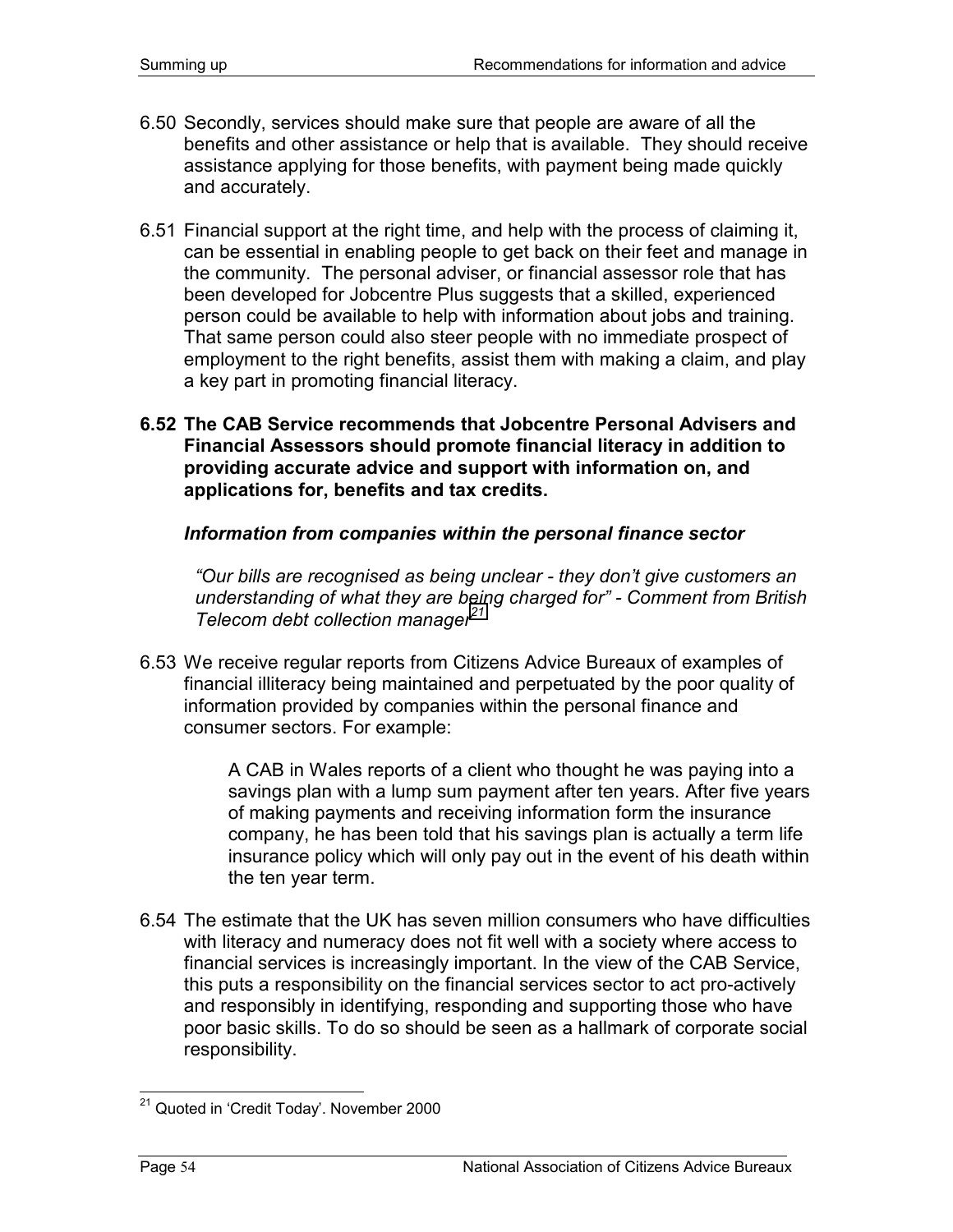**6.55 The CAB Service recommends that the financial services industry ensures as far as possible that consumers fully understand the implications of any agreements that they enter in to and that specific attention is paid to supporting and caring for consumers who may be lacking in basic literacy and numeracy skills. The Banking, Finance and Leasing, Mortgage, and other codes of conduct should include commitments to monitoring and improving financial literacy and detail how this commitment will be fulfilled by individual firms and the sector in general.** 

#### *Working with advice agencies*

6.56 A major concern to the CAB Service is reports from CABx of situations where clients seek advice and authorise the CAB to contact a third party on their behalf, normally in relation to a debt. In these situations the CAB will always provide the written authority of the client for the CAB to discuss the client's account. Normally third parties welcome this facility but on occasions financial services companies will refuse to co-operate.

> A CAB in Hampshire reports on a client who has difficulty in reading and writing. The CAB had assisted the client in applying for an administration order through his local County Court. All creditors had been informed of the making of the Order that all future payments would be made through the court. Nevertheless, one well-known credit company continued to contact the client and insist on payment.

> A CAB in the Lancashire reports of a client with debts of £1100 arising from illness causing his absence from work and subsequent unemployment. The CAB has arranged a repayment schedule with all creditors except one. This last creditor refuses to discuss the matter with the CAB and instead telephones the client up to three times a day. The client suffers with depression and the telephone calls are necessitating additional medical treatment and lengthening the time it will take for the client to find new employment.

- 6.57 It is unacceptable that the financial services sector can sell products to consumers lacking in financial literacy skills and then refuse to discuss the matter with agencies who advise and advocate on behalf of consumers.
- **6.58 The CAB Service recommends that all codes of practice and legislation regulating financial services providers and their agents oblige companies to discuss accounts with authorised third party agencies such as Citizens Advice Bureaux. Evidence of a firm's failure to co-operate with recognised agencies acting on behalf of consumers should be grounds for disciplinary or regulatory action.**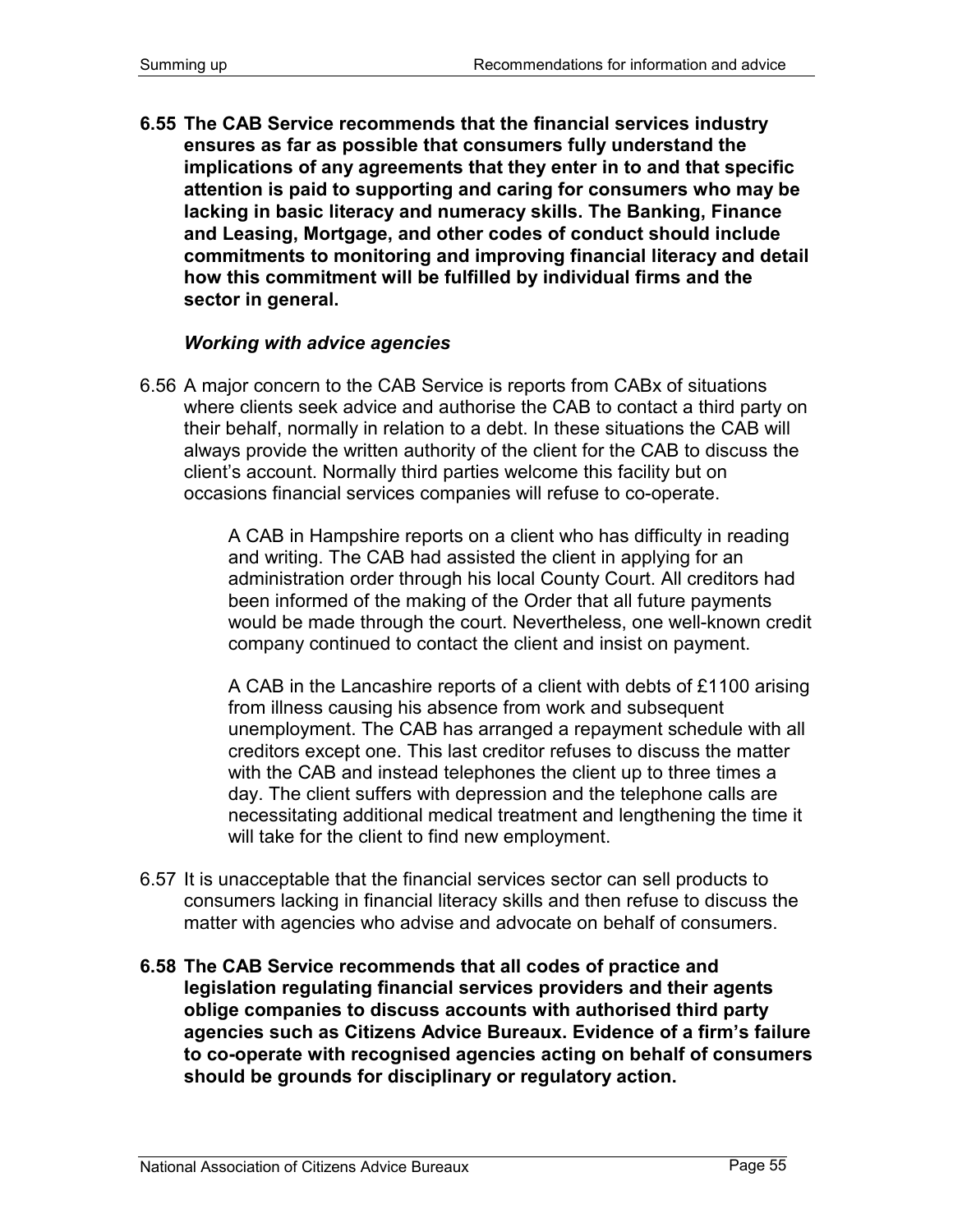# **7. Lessons learnt from local initiatives**

7.1 Appendix 1 outlines some of the projects currently undertaken by CABx in England and Wales to improve financial literacy within their communities. We hope it will be a useful contribution to the work of others if we outline some of the conclusions we have drawn from this work.

### *Go beyond debt prevention*

- 7.2 Initially, the majority of CAB financial literacy initiatives aimed at those with inadequate basic skills concentrated on the prevention and management of debt. The assumption being that the link between inadequate basic skills and low income implies the likelihood that many of those with poor basic skills will have debt problems. Our experience now suggests that a wider approach is more helpful in order to attract participants to financial literacy initiatives and maximise their interest.
- 7.3 Some CABx report excellent results from incorporating basic financial literacy issues within the wider context of consumer rights. It is also helpful to include basic information on non-debt financial issues such as insurances, savings, pensions, understanding a pay slip, and completing tax forms. Consumers of all ages and at all social and income groups have an interest in getting a better deal by knowing their consumer rights and therefore this approach does not require participants to identify themselves as lacking in basic skills. There is also evidence from CABx that extending financial literacy projects to include information on consumer rights, income tax, and savings removes the stigma that still surrounds the subject of debt.
- **7.4 The CAB Service recommends that financial literacy initiatives aimed at those lacking basic skills should not concentrate solely on debt prevention. Initiatives should take a broad approach incorporating all aspects of the financial services sector. In particular, information should be provided on consumer rights, savings, insurance, and pensions.**

### *Working in collaboration*

7.5 Many CABx are working with other agencies to improve financial literacy. Some work with the Basic Skills Agency, others with statutory organisations such as prisons, schools, health surgeries and probation services. The evidence of CABx that work in this way suggests that collaborative working is effective in reaching those with poor basic skills. Consumers who are suspicious of formal education schemes can be more receptive to a community-based initiative that builds on the trust placed by consumers in agencies that are truly independent and impartial. This is provided, of course, that the agency is trusted and competent.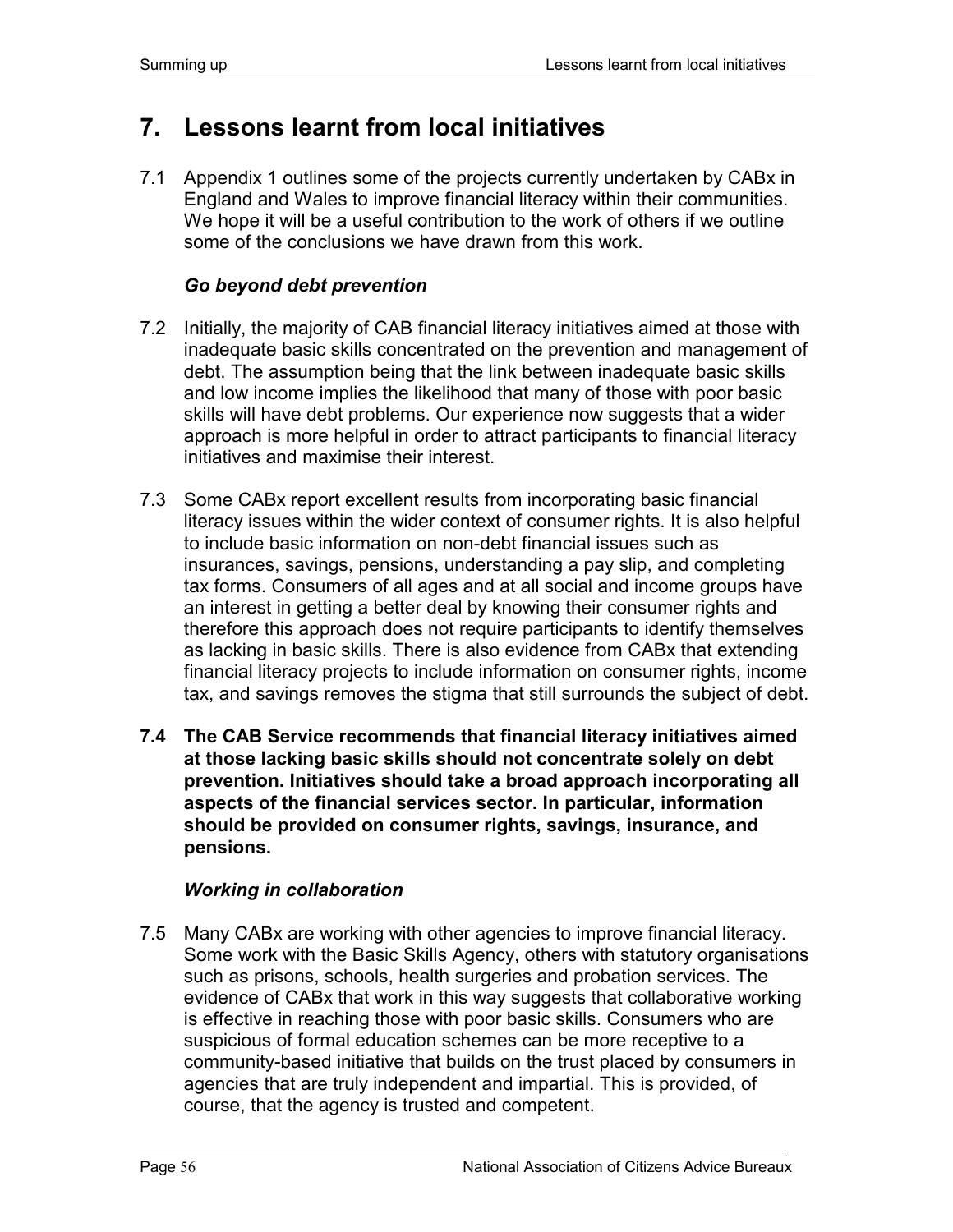- 7.6 One example of a community-based initiative is currently underway in the Midlands. Here, the CAB Service is working on a new pilot project aimed at improving the financial literacy of CAB clients with poor basic skills. Five CABx are participating in the project, which is funded until 2002 by the Basic Skills Agency.
- 7.7 All five CABx are working with communities who experience multiple deprivation. The CABx are involved in local partnerships as well as the delivery of specialist services. For example, Wolverhampton District CAB is a partner in the Sure Start trailblazer area of Bilston and Ettingshall. They hope to refer people to the new financial literacy service through their Sure Start outreach worker and established money advice function.
- 7.8 The CABx are working in partnership with local basic skills providers to secure specialist expertise. They will also be using, adapting and developing new financial literacy resources that relate to their clients' needs and the government's new core curriculum for literacy and numeracy.
- 7.9 The success of the pilot will be evaluated with the support of a Project Development Officer and is expected to include participatory appraisal techniques.
- **7.10 The CAB Service recommends that initiatives to improve financial literacy should be built as and limited to local community based initiatives using organisations, and venues that are trusted by consumers as being independent and impartial.**
- 7.11 Some CABx are entering into arrangements with the financial services sector to improve the financial literacy of local groups in areas other than budgeting, credit and debt. The experience of these CABx to date is positive and the partnership approach enables client groups to benefit from the knowledge and experience of the financial services industry but in a community setting that they know and trust.
- 7.12 There are significant potential advantages from a closer working relationship between community groups and the financial services sector. However, the CABx working in this way are acutely aware of the need to ensure that the independence of their work is not questioned by such partnerships.
- **7.13 Guidelines on partnership working between the voluntary and private sector may assist local groups to take forward initiatives. These could be developed by individual national bodies or under the umbrella of the strategy we have called for in Chapter 5 of this report.**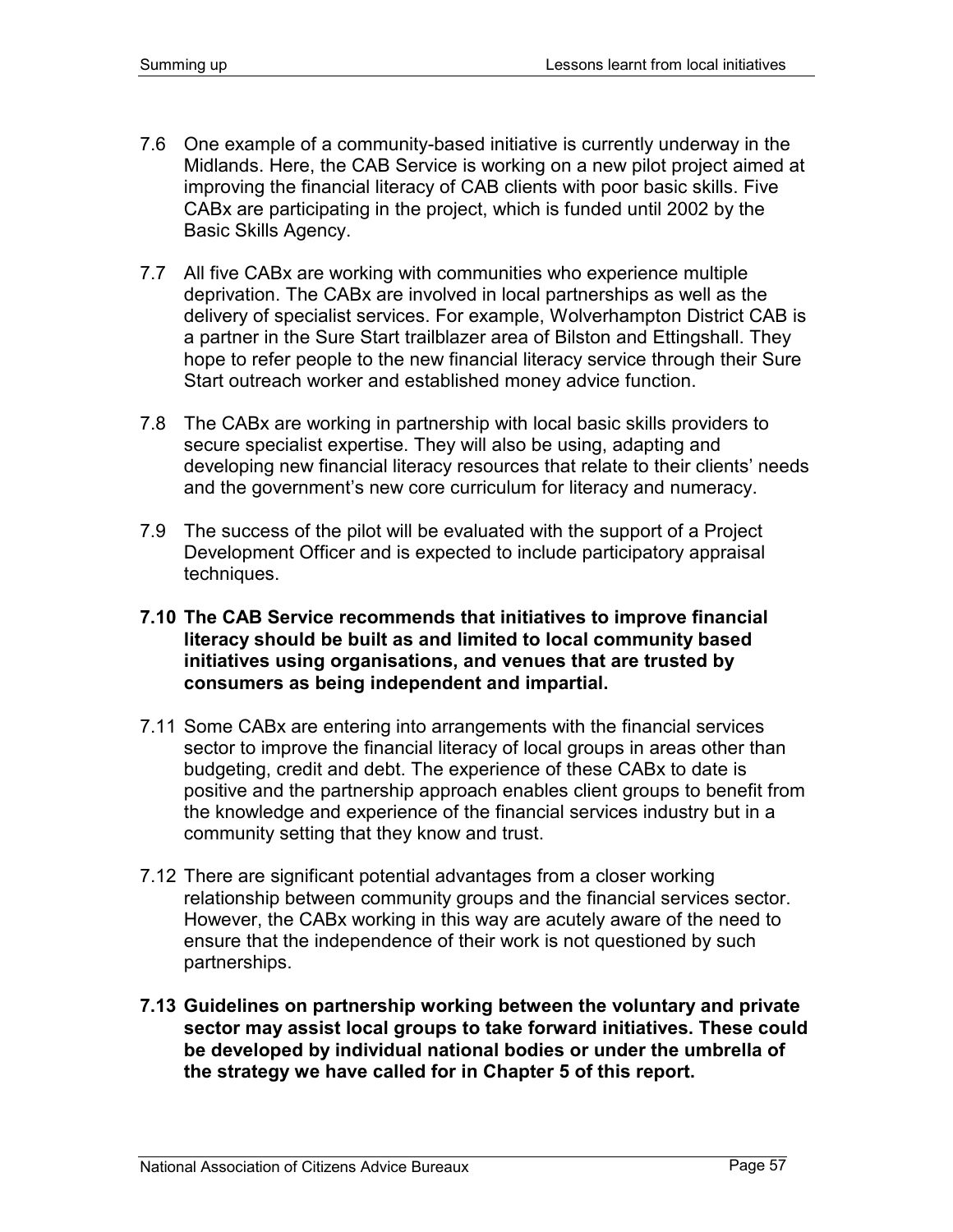### *Use best practice materials*

- 7.14 We have already explained how the increased interest in financial literacy over recent years has resulted in a substantial amount of material being produced to educate and inform. There is inevitably a significant element of reinvention of the wheel and it would be helpful if there was more consistency and learning from best practice.
- 7.15 In addition, work in the United Kingdom on Financial Literacy is still in its infancy and work in this area will clearly evolve over time. There is a need to capture best practice and to facilitate future research that builds on the numerous current initiatives.
- **7.16 The CAB Service recommends that, as part of the national strategy, a single body has the clear responsibility for collating all materials used to provide training on financial literacy and for evaluating and recommending good practice in the area.**

#### *Focus on life change events*

- 7.17 Evidence from CABx suggests strongly that a time of life change event represents an important opportunity to attract consumers into discussions on financial issues. These life change events include progression to further education, marriage, birth of a child, divorce, retirement, and death of a partner. It is at these times that individuals take stock of their lives and are more amenable to advice on future financial planning.
- 7.18 Some of the educational material available on financial literacy does already concentrate on life change events. And the government's ukonline web site provides information in this way. It would be helpful to extend the provision of information.
- **7.19 The CAB Service recommends that initiatives to improve financial literacy should concentrate in the first instance on the impact of life change events. The Government should produce or commission easily accessible educational material explaining the financial consequences of life change events.**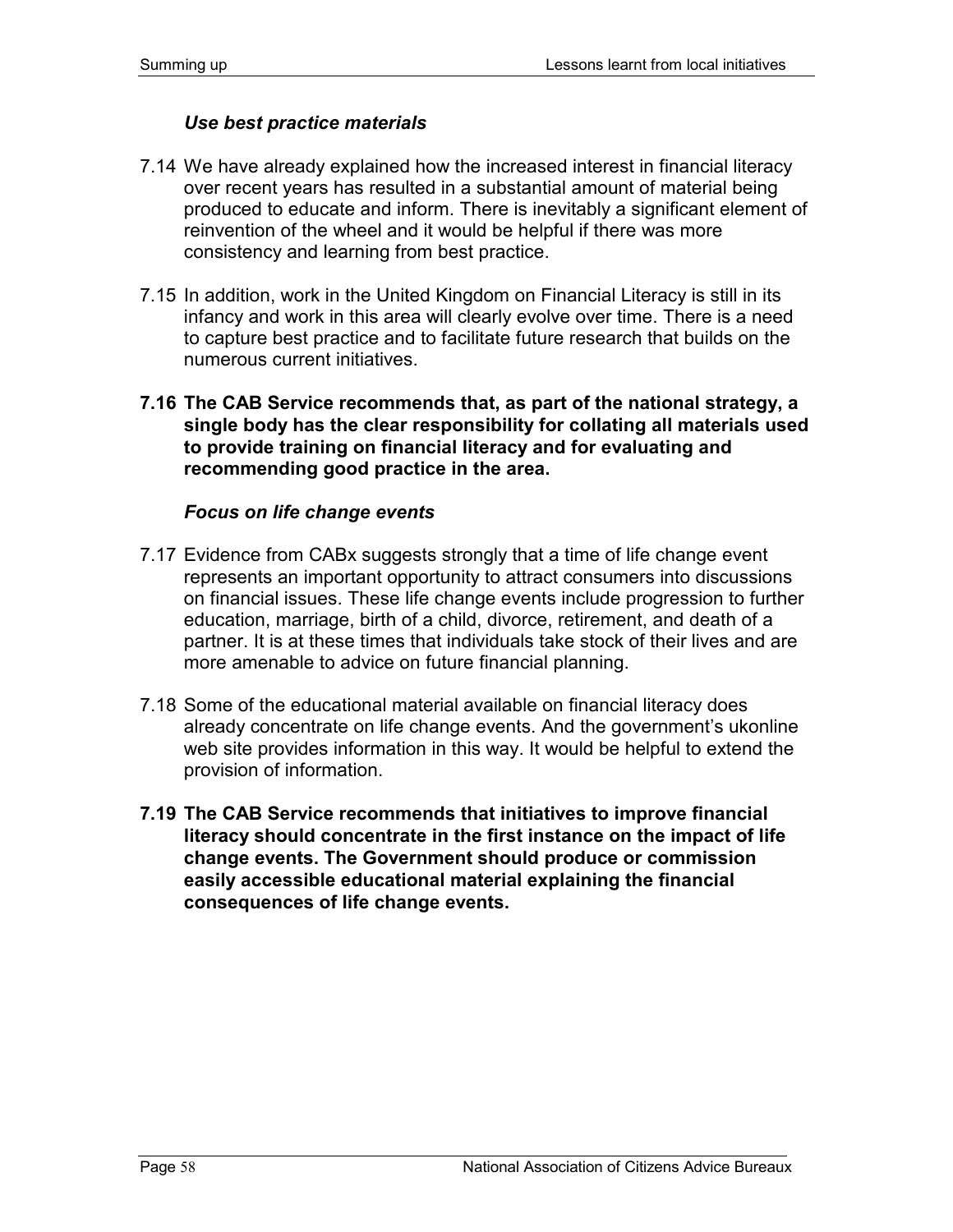# **Bibliography**

A balancing act – NACAB. September 1999

Adult Financial Literacy Advisory Group Report to The Secretary of State for Education and Employment – DfEE. December 2000

A guide to the provision of financial services education for consumers – FSA March 1998

A new role for money education – Consumers Association. February 1999

Benefits and work – NACAB July 1997

Better Informed Consumers: Consumer Research Paper No 1 – FSA. April 2000

Cracking the Codes for Banking Customers – Banking Services Consumer Codes Review Group. May 2001

Effective Basic Skills Provision for Adults – The Basic Skills Agency. January 2000

Financial Literacy in Adult life – National Foundation for Educational Research May 1996

Improving Literacy and Numeracy: A fresh start – DfEE 1998

Make or Break – NACAB 1993

Money Education Begins At Home – Ewels and Knights, Keele University, 2000

Productivity in the UK: Enterprise and the Productivity Challenge. HM Treasury and Department of Trade and Industry. June 2001

Promoting Financial Inclusion – British Bankers Association. July 2001

Protecting Vulnerable People – Better Regulation Taskforce. September 2000

Report by the task force on tackling overindebtedness- DTI Consumer Affairs Directorate. July 2001

Report from a Money Advisers and Personal Finance Education Conference – University of Nottingham Business School. September 1999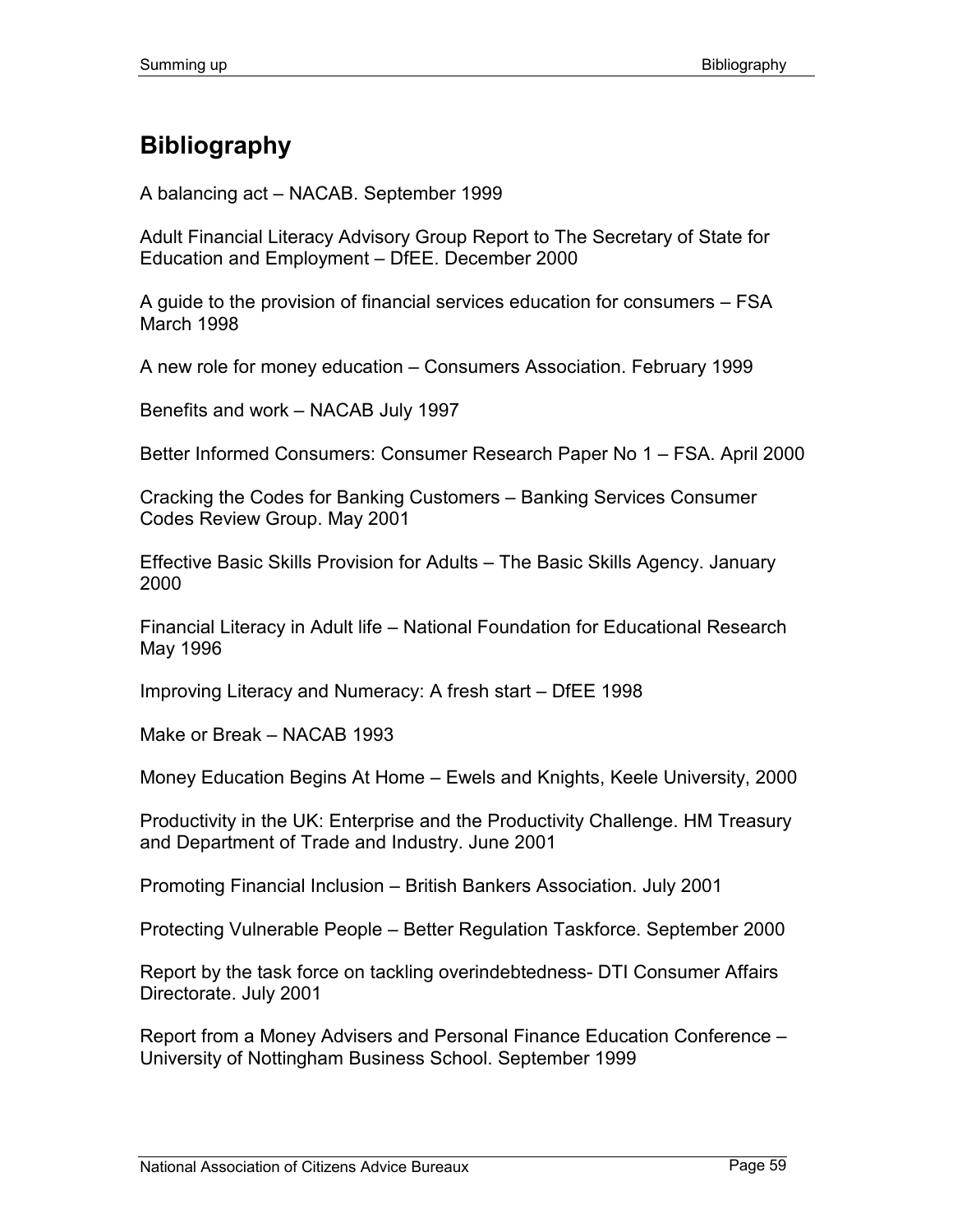Response to consultation paper 28: Comparative information for financial services. FSA June 2000

Short Changed – NACAB. January 1997

Skills for life – Department for Education and Employment. 2000

Tackling Financial Exclusion: An area-based approach – Joseph Rowntree Foundation. June 2001

Tackling loan sharks – and more! - DTI. July 2001

Work in progress – NACAB. February 2001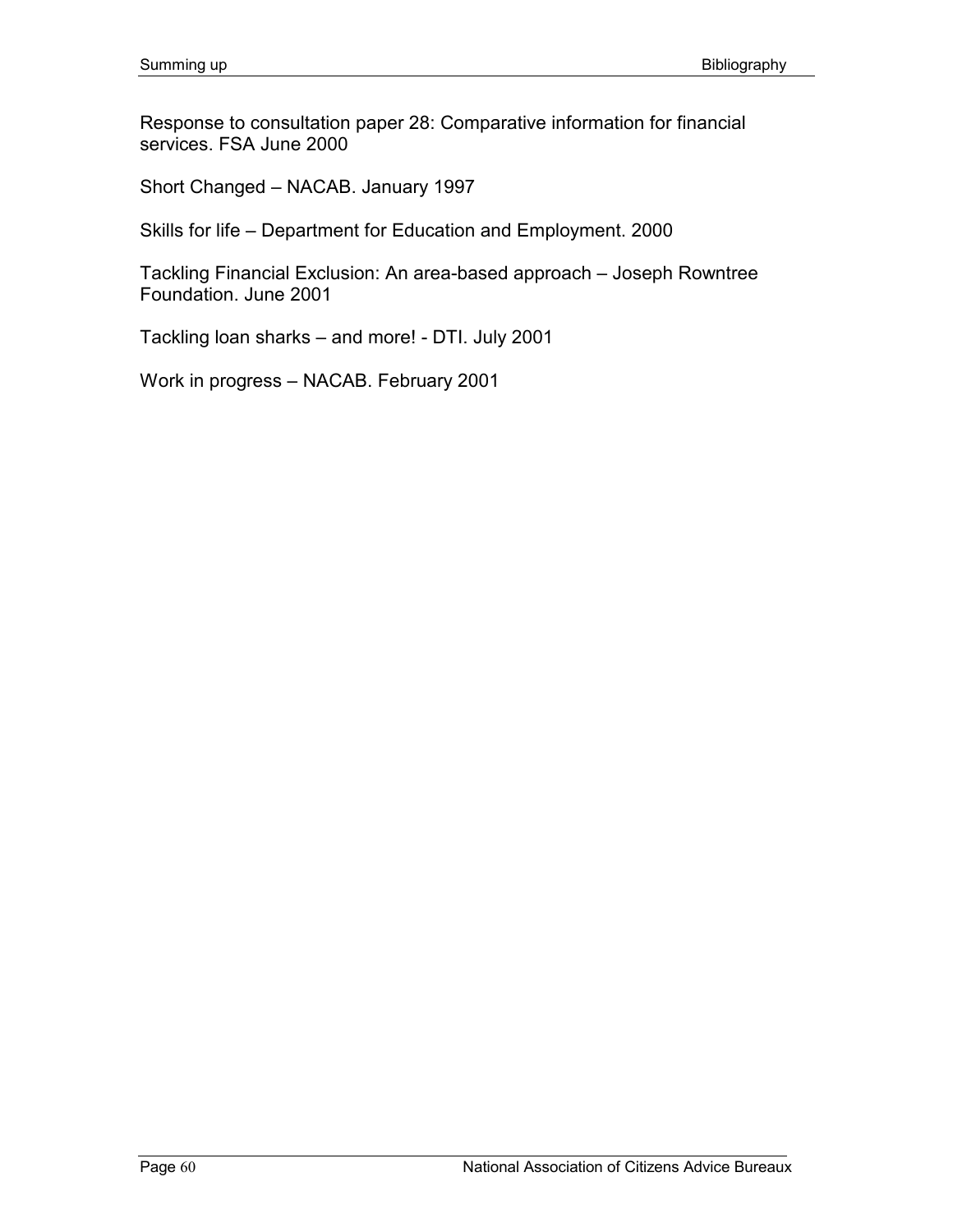# **Appendix 1: CAB financial literacy initiatives**

- 1. As at September 2001, over sixty CABx in England and Wales were engaged in specific projects to improve the financial literacy of people and groups within their community.
- 2. In almost all cases, the impetus for each financial literacy project has come from the CAB itself. CAB are based in their local communities and have seen first hand the local impact of the lack of financial literacy. In many cases, the major impetus behind a scheme has been a concern that the demand for debt advice from local people is steadily increasing. Education on money management is seen as a pro-active way of meeting the demand for advice.
- 3. CABx are in a unique position within their local communities so far as financial literacy is concerned. Research from MORI in 1999 and 2001<sup>22</sup> has shown that consumers have a very high awareness of the existence and role of the CAB Service. Combined with this, research conducted for the Financial Services Authority has shown that CABx receive the most positive reaction of all alternatives offered when consumers are asked about who they most trust to provide advice and information on financial matters. CABx are seen as being totally independent from the financial services sector yet with extensive first hand experience of the financial problems experienced by consumers both locally and nationally.
- 4. The local nature of the majority of CAB initiatives means that they are small in scale. This is a positive attribute. Many consumers are uncertain and suspicious when it comes to any promotion of financial education. Often this is caused by the previous activities of the financial services industry which leads many consumers to feel that there must be some 'catch' in any initiative to improve consumer understanding. A small, locally based scheme using a trusted independent provider of advice can help overcome this barrier.
- 5. The most common venue for a CAB financial literacy initiative is within a local school. Typically this involves one or more presentations to those between the ages of 15 to 18 - although some CABx are working with much younger groups.
- 6. The majority of initiatives have been funded through the existing grant aid given to the CAB by their local authority. There is, however, an increasing trend towards specific funding applications to enable financial literacy initiatives.

 $\overline{a}$ 

<sup>&</sup>lt;sup>22</sup> Peoples Panel – Report for NACAB (August 1999), What's up with CABx? – Assessing public awareness and satisfaction (September 2001)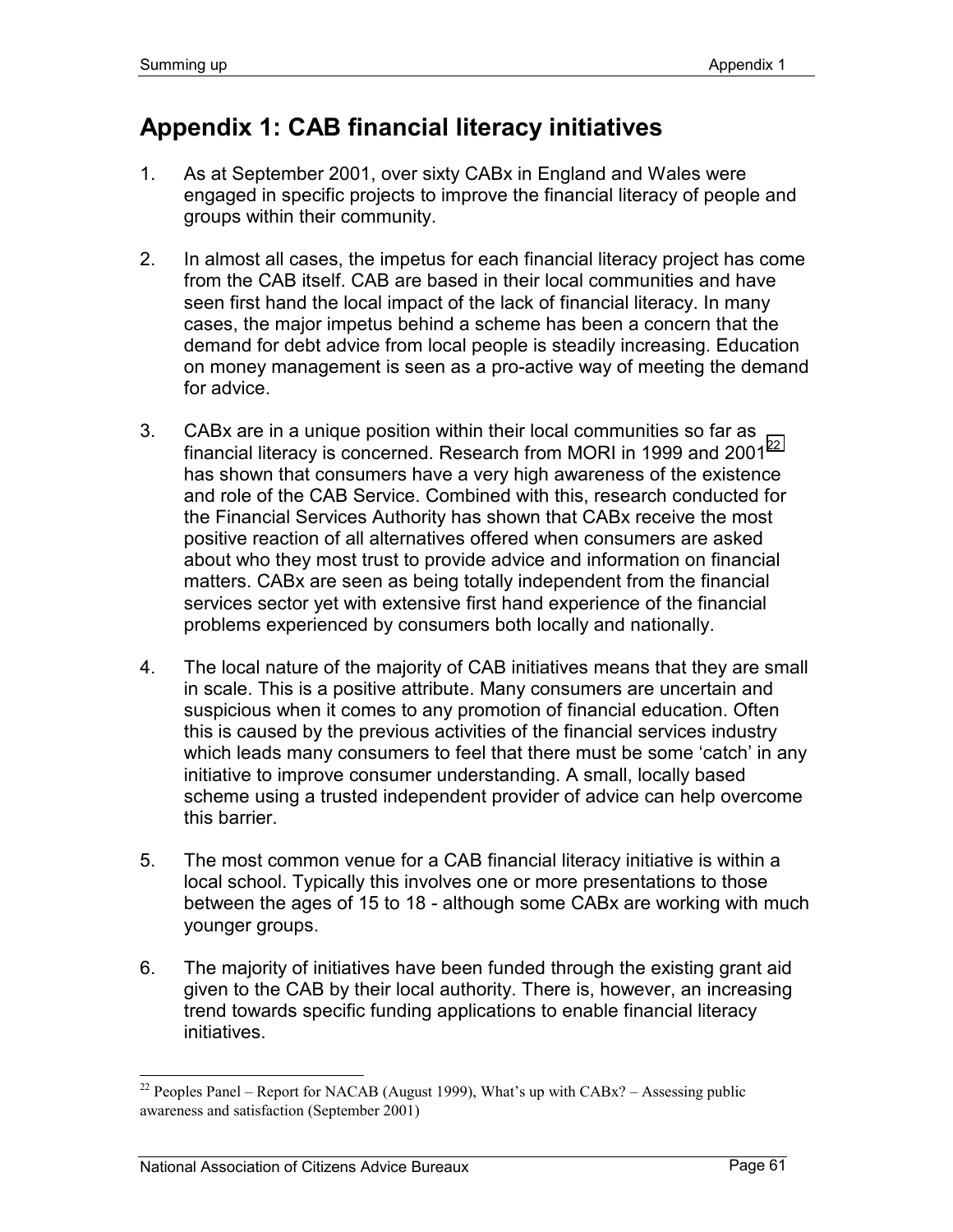# *The CAB Initiatives*

**Anfield and Norris Green CAB** provides money management courses in five local secondary schools using materials written by their Community Money Advice Worker. The emphasis is on budgeting and the optimum use of credit. A grant of £5,000 from Lloyds TSB is being used to produce a comprehensive information pack to distribute to young people in the local area and the CAB also plan to host a conference to discuss the problems posed by the lack of financial literacy in their region. Finally, the CAB is collaborating with John Moores University on a research project examining how and why low income families use credit. This has involved organising a series of focus groups, in which CAB clients have participated, and a questionnaire, again used with clients.

**Ashfield CAB** provides debt prevention courses to fifth and sixth formers at a local school. Plans are in hand to enhance this work by offering basic skills courses to adults in the local community.

**Bebbington CAB** provides presentations on financial management to local schools. They are also using video conferencing facilities to provide advice on money issues.

**Bedford and District CAB** work in partnership with several organisations, including Bedford Borough Council and Bedfordshire Pilgrims Housing Association. Three workers provide presentations on financial management to local community, school, and higher education groups. The CAB also provide advice and training on money management within a new housing initiative that provides accommodation for 16 - 25 year olds who would otherwise be homeless. The CAB comment, "this is the first time that most of these young people have been responsible for buying their own food and other items and it is a real temptation for them to spend their income or benefit on the day that they receive it. This means that some are going for long periods without money and are prime candidates for credit from local operators who target those on low incomes."

**Biddulph CAB** has two hours a week allocated to financial literacy initiatives funded under the Single Regeneration Budget. This enables the CAB to work with a local school and offer interactive presentations to 15 and 16 year olds on money management topics.

**Bilston CAB** offers a weekly Money Matters Club to provide local people with the opportunity to discuss financial issues.

**Bootle CAB** has funding from the National Lottery Community Fund for a money advice and anti-poverty project. This has enabled the CAB to offer presentations to students between the ages of 15 and 18.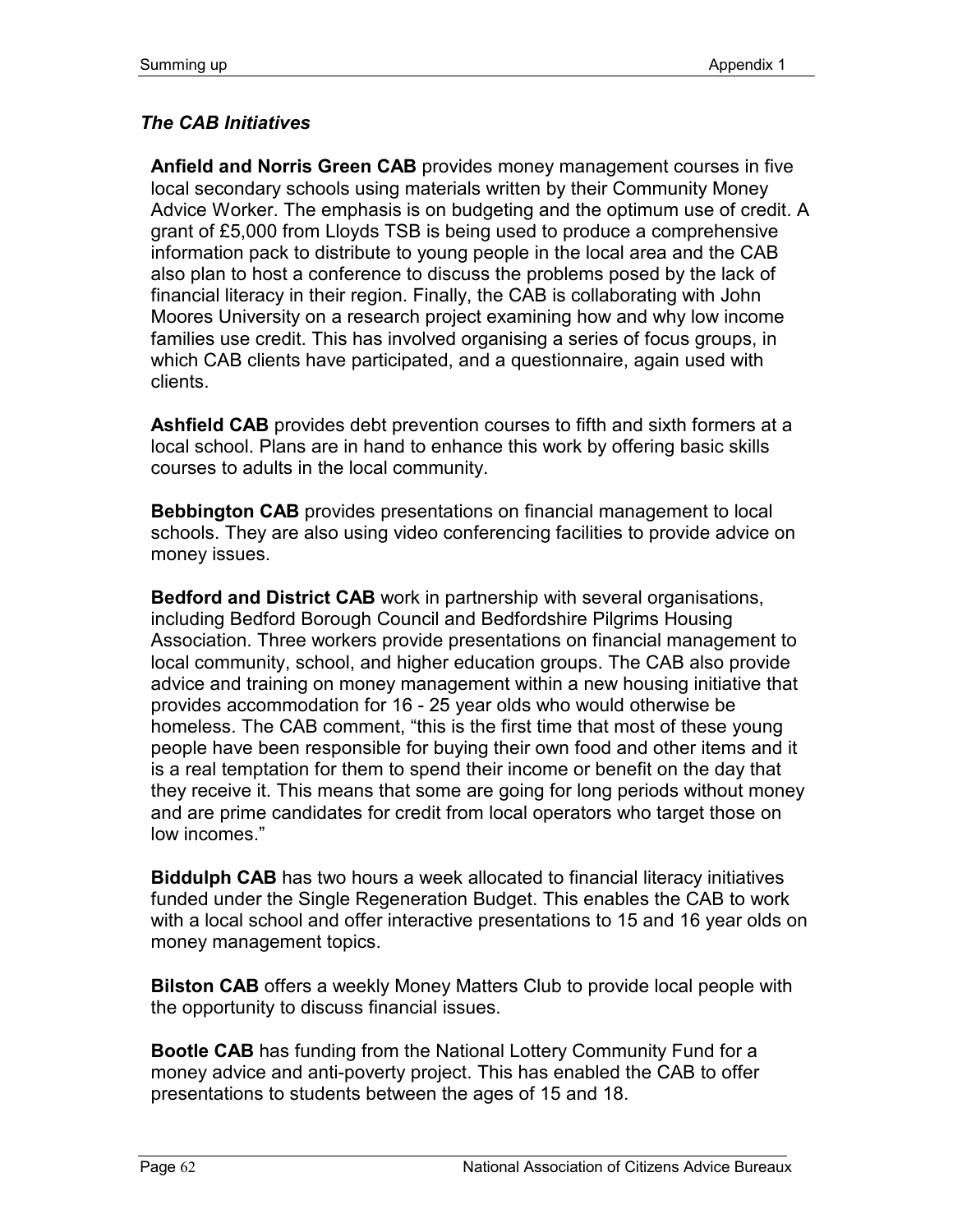**Brandon CAB** is working with a local school to provide a lesson to sixth formers on money management. They are hoping to extend this through production of leaflets, a CD-ROM, and a web site.

**Burton CAB** provides sessions to local school leavers. The topics include money management and also consumer contract issues. A specific session for those going on to University covers student loans and specific guidance on managing on a student budget. This work is funded by a yearly grant of £990 from Halifax plc. The CAB is extending the schools project to include primary schools. The CAB also receives a National Lottery Community Fund grant that enables it to train the staff of other agencies in the techniques of advising on debt.

**Burntwood and District CAB** works with local schools to provide advice sessions to fifth and sixth formers. The topics covered include consumer rights as well as money management issues.

**Castle Point CAB** is undertaking work with various groups in their local area. Funding from the Basic Skills Agency enables the CAB to provide guidance interviews and tutored sessions in sixth form and adult colleges with the objective of increasing confidence and skills in literacy and numeracy. Other funding from the Anglian Water Trust means the CAB provides curriculum material for local schools on personal financial management issues and group sessions for school leavers. The CAB is also developing a self- help package for further education students. This will be in the form of a web site and is being designed by a group of Millennium Volunteers.

**Chesterfield CAB** employs a debt empowerment worker. The CAB sees this worker as representing the crucial difference between the advice sector and the legal sector. The CAB want to do more to help local people help themselves when it comes to financial issues so that that fewer will need to seek assistance from a third party because of financial difficulties.

**Cirencester CAB** undertook a pilot project in the second half of 2000, working with the Money Management Council to improve the personal finance knowledge of local people. The CAB offered a weekly money clinic. The clinic concentrated on the area of 'prevention' of financial problems, rather than the usual CAB approach of 'cure'. The truly innovative part of the project was that the money clinic was staffed by advisers provided free of charge by HSBC and Zurich Financial Services.

**Cynon Valley CAB** employs a development worker to provide learning materials aimed at those between the ages of 9 and 25. One initiative that has been possible through this worker has been a collaborative project with a local bank and a local supermarket. The project is aimed at primary schools. The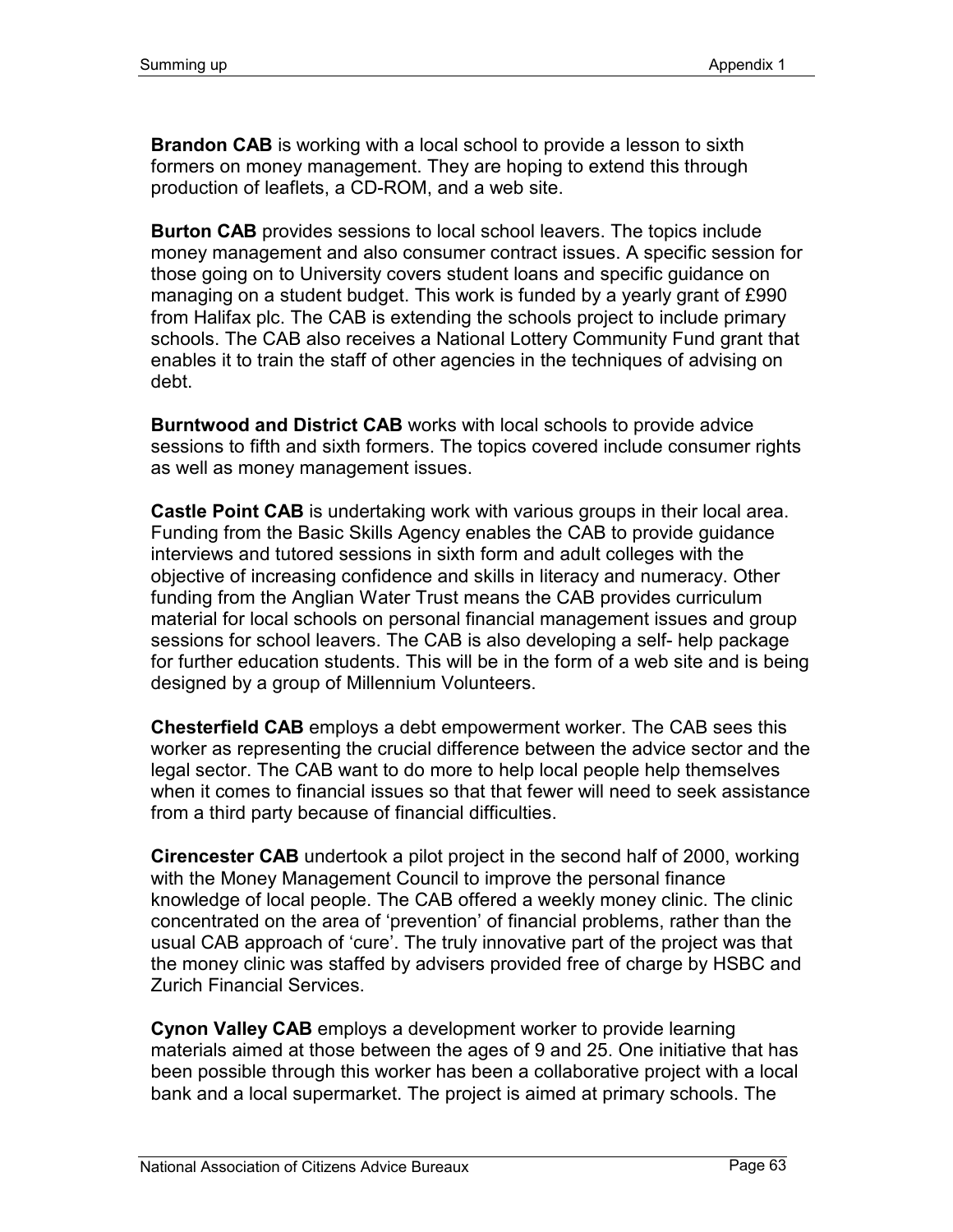CAB provides a worker to lead discussions and quizzes on topics such as pocket money spending, the bank manager provides basic information on the use of credit cards and the importance of saving, and the supermarket manager explains how supermarkets price and place products. The children that completed the project were awarded a certificate and also given CAB pens and badges. The original idea of the CAB was that parents of the children would take responsibility for delivering some of the course. However, the parents failed to respond to this idea although some did attend the sessions as participants.

**Debt Advice within Northumberland CAB** is working in partnership with Northumberland Social Services, Northumberland Mental Health Trust, Northumberland Health Action Zone and Northumberland College to develop a financial literacy initiative based on debt prevention and support for vulnerable people. The project aims improve the health of local people by reducing the stress of vulnerable individuals suffering the effects of debt. The CAB is also continuing to work with young people in schools by continuing to offer "Money Management" days.

Northumberland College is producing courses for users of the CAB service on topics such as, "Routes to Empowerment", "Financial Assertiveness", and "Managing on a budget".

In June 2000, the five **CAB consortium in East Cornwall (Liskeard, Newquay, Bodmin, Saltash and St Austell**) successfully gained £543,000 European Objective 1 funding. Cornwall has Objective 1 status because it is one of the poorest areas in Europe, comparable with areas of Portugal and the Greek Islands. As part of the initiative the CAB have formed a partnership with the Employment Service to offer a 'Build on your Skills' programme. The District Manager of the Employment Services said: "We recognise the unique position of the CAB and value the breadth of work they do to tackle social exclusion, bot for individuals and communities. The proactive work is invaluable in community regeneration and the CAB are a key partner in rural East Cornwall".

**Liskeard CAB** also provides training in money issues for key staff of a local credit union. The CAB was instrumental in promoting the idea of a local credit union and subsequently helped to obtain funding from a consortium of the EEC, the local authority, and the Church Urban fund. The Open College accredits the training. Knowledge of debt problems, local statistics, training, and accreditation has been an invaluable resource for the credit union.

**Ellesmere Port CAB** works on two local initiatives. The first involves presentations to local secondary schools whilst the second provides information to the general public through a local health centre. The topics covered include budgeting, managing money, and a comparison of the different types of credit and the relative costs.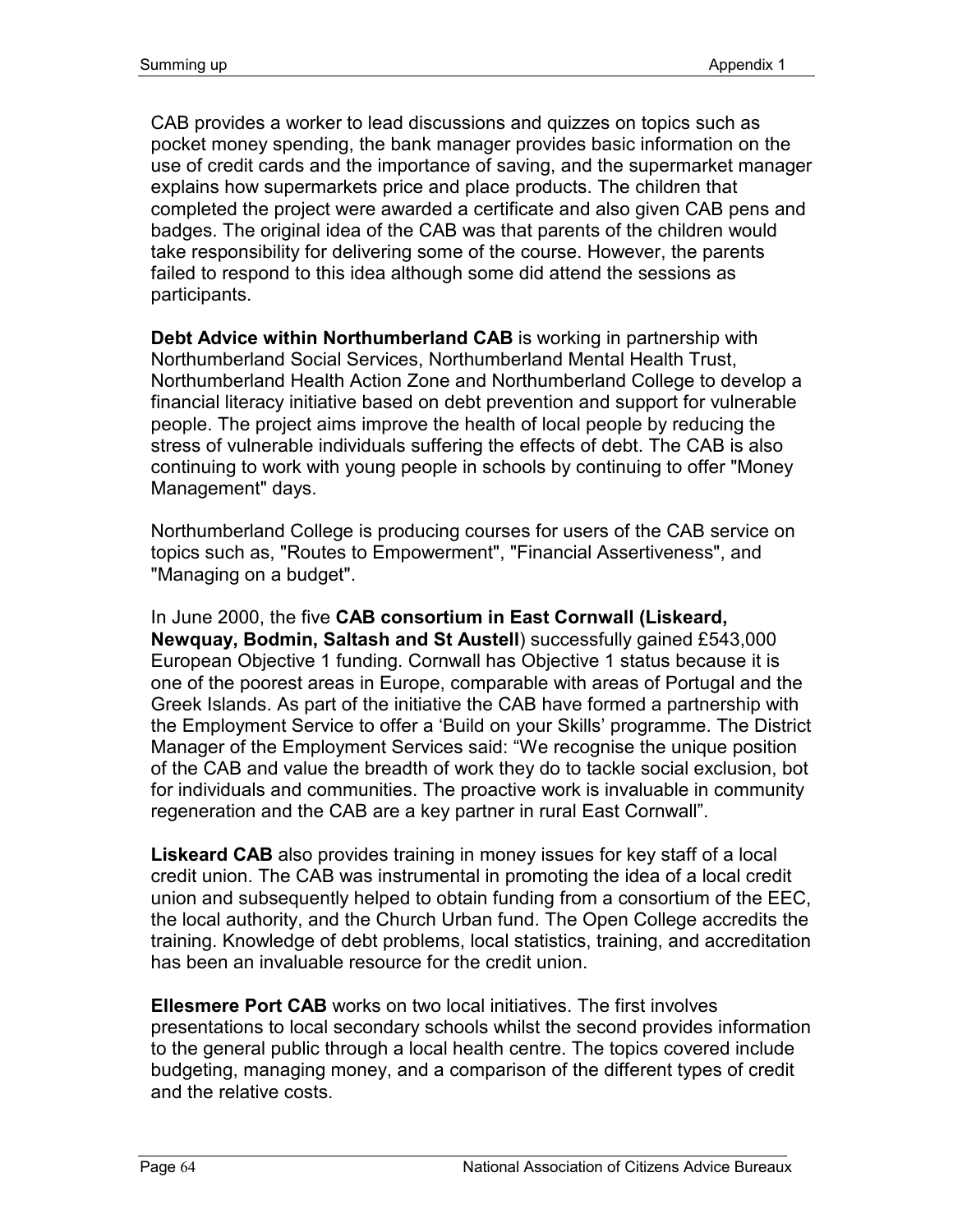**Farnborough CAB** works in collaboration with a local Housing Association and NSPCC centre to provide regular talks to low income families. The aim is to equip the families with the skills necessary for effective day to day financial management. The talks include information on budgeting, the use of credit, the role of credit unions, and housing matters.

**Folkestone CAB's** Specialist Money Adviser provides talks on money matters to local sixth formers. The CAB also provides information on money management through an outreach service at a local community centre that is attached to a primary school.

**Gloucester CAB** have a track record over a number of years of innovative work in financial literacy. In 1997 the CAB received funding to investigate the relationship between local poverty and levels of education. This led to a pilot programme entitled 'FLIPS', Financial Literacy in Primary Schools. The CAB devised an information pack specifically aimed at children of primary school age and has since continued to use this pack with much success.

**Great Yarmouth CAB** offers a 'Know Your Rights' course which includes sessions on credit and debt. The course has been successfully run on eight separate occasions and it consists of six weekly morning sessions. Those who complete the course are awarded a CAB certificate. As at March 2001, over 50 local people have completed the course, which is funded by the National Lottery Community Fund. The CAB is also working with the Norfolk County Council's Youth and Community Service to develop debt awareness sessions for young people up to 24 years of age via the "Sorted" Advice Shop.

Lottery funding allows **Halton CAB** to employ four community money advisers who will be running budgeting skills workshops at local secondary schools, large employers work places, health and community centres.

**Havant CAB** has developed budgeting skills workshops delivered through community groups. These focus on benefit awareness, household budgeting, and basic debt management. The bureau is also working in conjunction with South Downs College to include a budgeting skills lesson within the accredited basic literacy classes.

**Havering CAB** is using Single Regeneration Budget (SRB) funding to employ a dedicated debt counsellor to write materials to help combat a local growing trend of debt created by lack of knowledge and financial exclusion.

The CAB also uses SRB and charitable trust funding to employ a credit union development worker. It is envisaged that the credit union will go live towards the end of 2002, and some of its main aims will be to educate its members in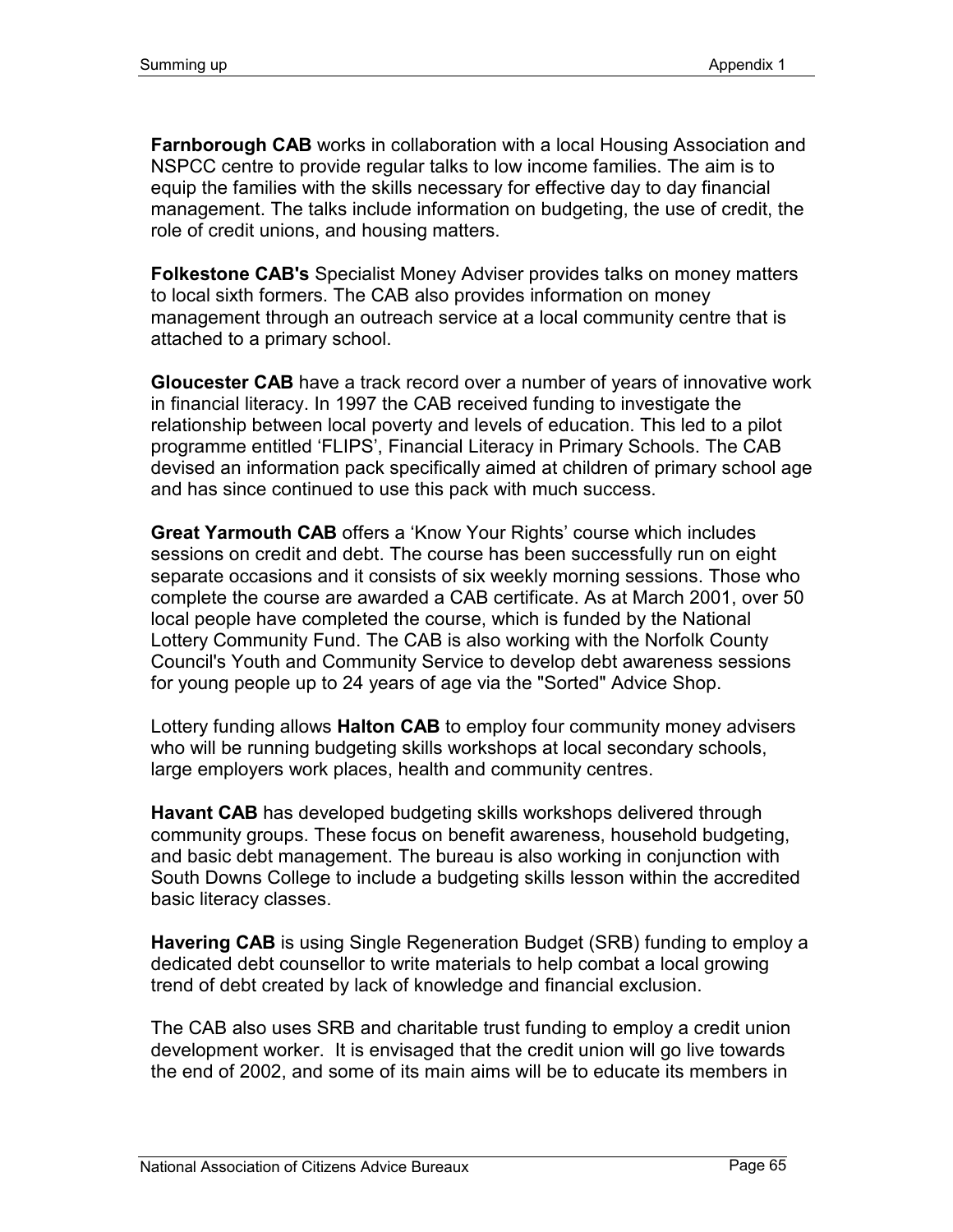financial matters, to reduce financial exclusion and to equip local people to take control of their own affairs.

**Hillingdon CAB** have received a grant from the DfES Adult and Community Learning Fund to develop basic written and audio self help financial literacy materials in English, Somali, and other community languages.

**Hull CAB** works with a local school to provide 14 year olds with a talk on budgeting and associated money matters. At the request of the school, the talk is aimed at those students who have a history of truancy.

**Lichfield CAB** works with a local youth offenders institute to offer budgeting and financial management advice to young men between the ages of 18 and 25 who are shortly to be released into the community

**Lewisham Money Advice Service** offers talks to mental health groups, those leaving residential care, and pre-release prisoners. The topics covered include budgeting, accessing bank account, and the help available in case of difficulty. The CAB is particularly keen to include the partners of their client group within the talks as it sees this as being particularly helpful to ensuring that the information is retained.

**Marham CAB** provides talks on money matters to local groups including SSAFA (Soldiers, Sailors, Airmen and Families Association). The RAF has asked the CAB to provide basic training in money issues to key RAF officers. This is in order to help cope with the anticipated money problems of some of the 900 service personnel plus dependants, when they are redeployed from Germany to RAF Marham.

**Newcastle-under-Lyme CAB** provides talks to a local school on money management and on a wider range of topics covering rights and responsibilities. The talks are designed to fit in with the curriculum requirement to cover personal, social and health education and citizenship matters. The school pays the CAB £600 for delivering twelve sessions.

**Newport (Isle of Wight) CAB** makes presentations to local community groups on credit and debt issues. On average, the CAB offers eight or nine presentations each year.

**North Denbighshire CAB** works with local schools, job clubs, and young peoples projects to provide talks on budgeting, the optimum use of credit, and general work issues. The CAB is able to offer the talks because of the National Lottery funding of a money advice development post. The CAB has also produced a self-help pack in both English and Welsh and is currently working to produce a pack for the local Islamic community.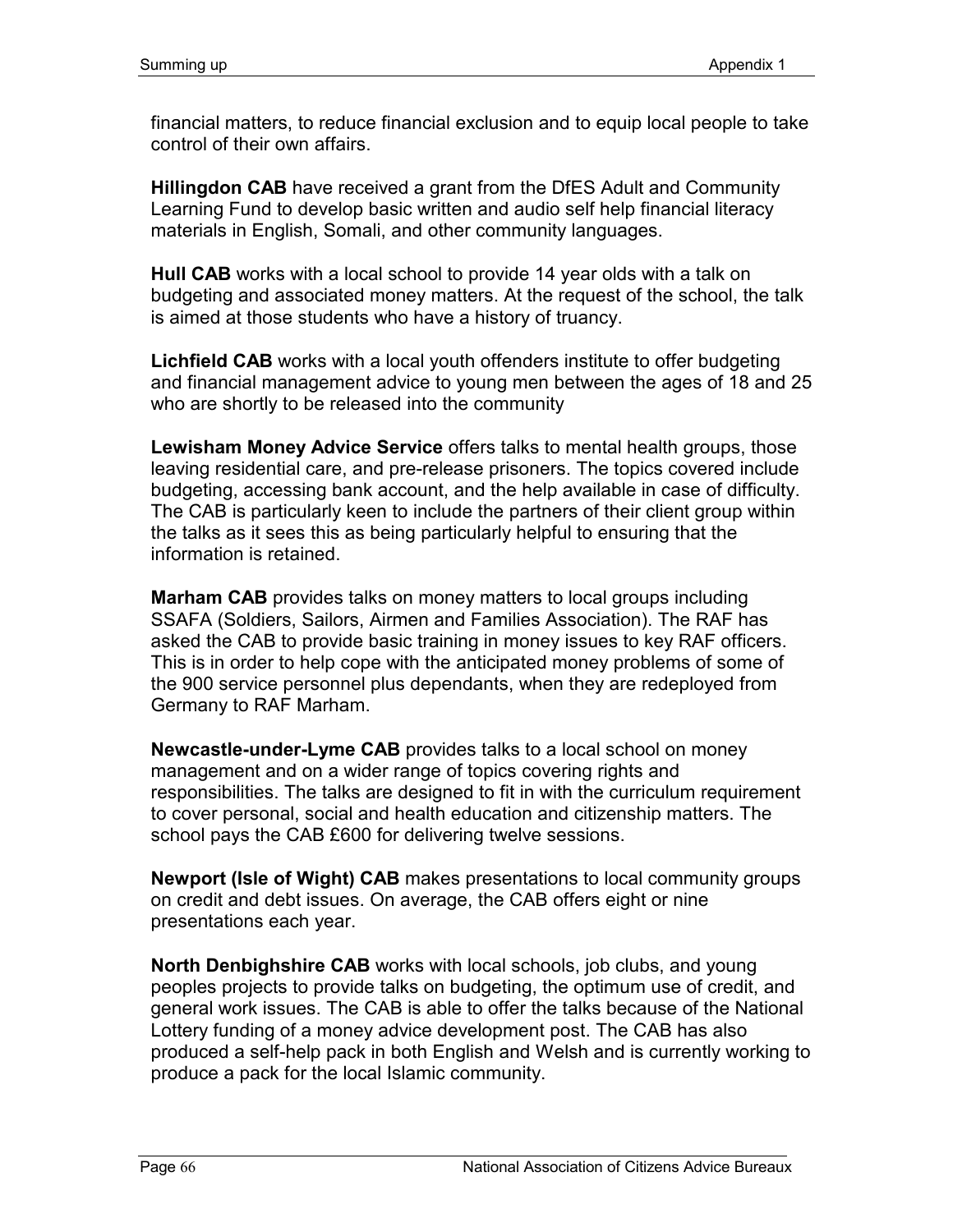**North Warwickshire Anti-Poverty Project** receives National Lottery Community Fund funding to include the improvement of financial literacy. Work undertaken to date includes a booklet covering money management topics for students leaving home (produced in association with Burntwood CAB). The project is also working with their local NatWest branch & the Workers Education Association to provide lessons in money management to sixth form school students. The Project uses some of the lottery funding to employ a trained and experienced teacher to jointly facilitate these sessions together with providing a trained debt worker to provide professional support.

The Anti-Poverty Project also joins with the Workers Education Association to provide financial literacy courses within miners' welfare clubs for the local community. The training covers money management plus associated topics such as local exchange training schemes and credit unions, both of which were developed by the Project.

**Nuneaton CAB** offers a six week course on credit and debt for fifth formers at a local school. The CAB has also twice participated in a schools conference on 'You and Your Money'. This involved presentations to fifth form students from a range of organisations including the CAB, the Benefits Agency, Mortgage Lenders, and Banks.

**Oldham CAB** have responded to the problems of debt and financial exclusion in a particularly deprived local area with their 'Money Tree Project'. This provides community groups and other organisations with talks and exercise on topics associated with managing personal finance. The work has extended out to a successful conference on regeneration of the area and the establishment of a local credit union.

**Potters Bar CAB** designated June 2000 as 'Money Month' and worked with Churches Together to provide a series of eight talks on money management topics. The talks were backed up with a professionally designed booklet, a dedicated advice telephone line, and a website.

**Rayleigh CAB** works with Castle Point CAB (see above) in an initiative entitled 'Never Too Late To Learn'. The Basic Skills Agency funds this work.

**Reading CAB** offers training and information courses on money issues to local social workers, probation officers, and voluntary support groups. These courses are charged at between £40 and £80 per day depending on the funding of the participating organisation. The CAB also offers presentations to sixth formers as part of the Life Skills syllabus. These presentations cover budgeting and debt management issues. The presentations form part of the Associated Examining Board GCSE 'Certificated Life Skills course'. The course is assessed by examination and students that pass the examination receive a Basic Skills Certificate.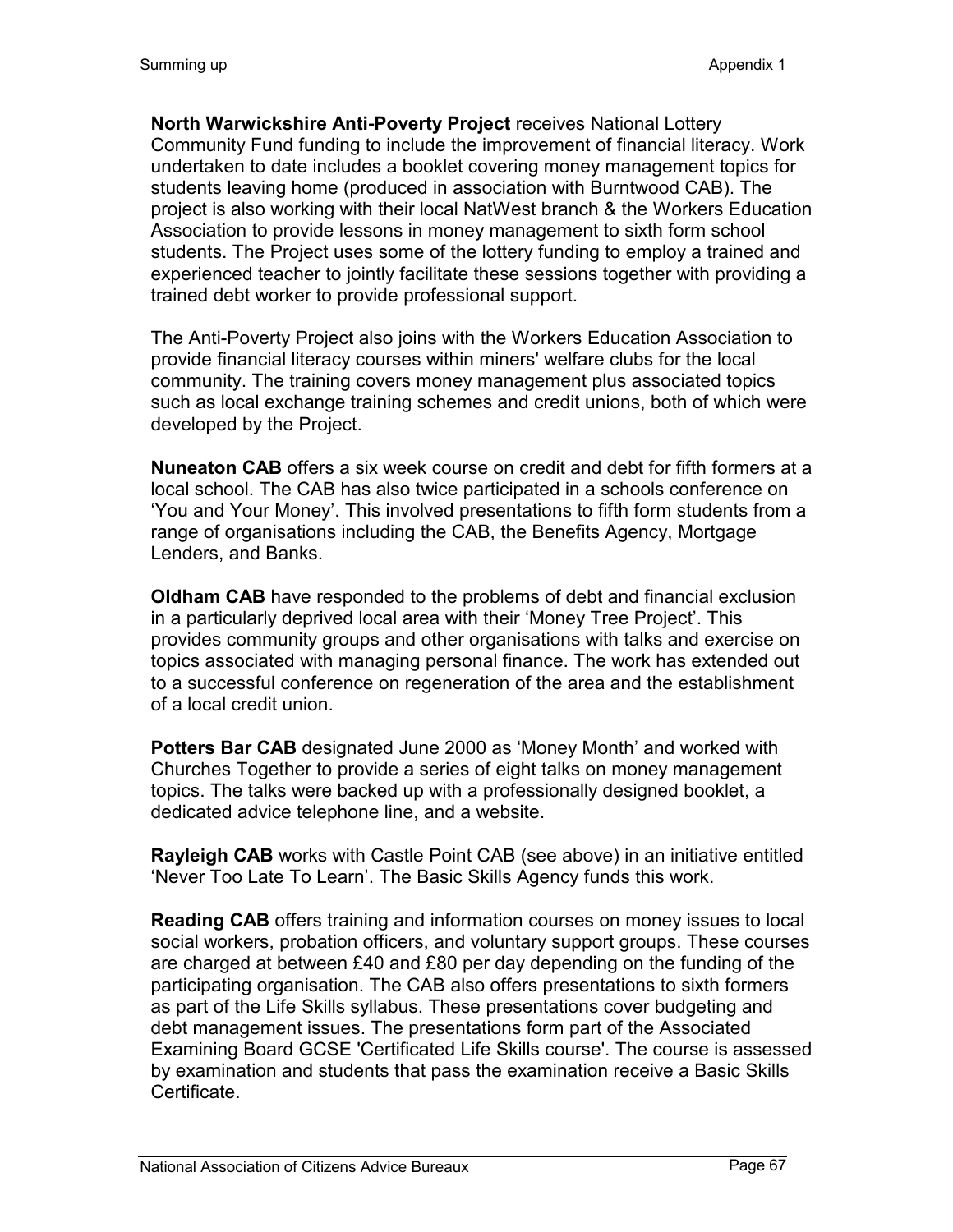**Redditch CAB** works with a local partnership of agencies to raise awareness of issues concerning credit and debt. This has resulted in an-on-going campaign called 'How Much Are You Really Paying'. Various leaflets and posters have been produced to alert local consumers to the realities of credit agreements

**Salisbury and District CAB** offers a programme of talks in collaboration with the National Childrens Home. The talks are mainly aimed at single mothers and include budgeting, the different types of credit, and dealing with financial difficulties. Experts from other agencies then complete the course with talks on energy efficiency, credit unions, and the best ways to feed children on a limited budget.

**Sheffield Debt Support Unit** receives with New Deal funding from the Sheffield Careers Guidance Service to provide a money management service to the young unemployed. The service includes presentations on budgeting and the use of credit as well as an advice surgery

The Youth Worker at **Southampton CAB** has developed a set of 'money matters' materials for use with local groups.

**South Denbighshire CAB** has secured funding for a Young Persons Advice Worker. Working in partnership with the Denbigh Youth Project, funding has been received from the Tudor Trust SDS money. The advice worker will work with young people via the CAB, Youth Project, schools and youth clubs, and one part of the remit of the post is to promote financial literacy to young people.

**Speke CAB** is working with Speke Garston Education Action Zone, Speke Garston Single Regeneration Budget Challenge Partnership, and other partners to develop a financial literacy partnership project for young people. The project includes the production of financial literacy information packs, and CAB money advisers working with year 10 and 11 pupils, youth workers, and young people in youth settings. The project aims to involve young people in designing material on money issues for use amongst their peers.

**St Helens CAB** provides talks on money management topics all sections of the local community. The presentations are in partnership with Age Concern, Newton and Haydock NHS Primary group, St Helens College, YWCA and other local organisations. The work is funded by the Coalfields Regeneration Trust.

**Tameside CAB** is working with the Sure Start initiative to promote financial literacy amongst young people

**Telford CAB** has worked in partnership their Local Authority to provide a special education pack designed to show young people how to understand,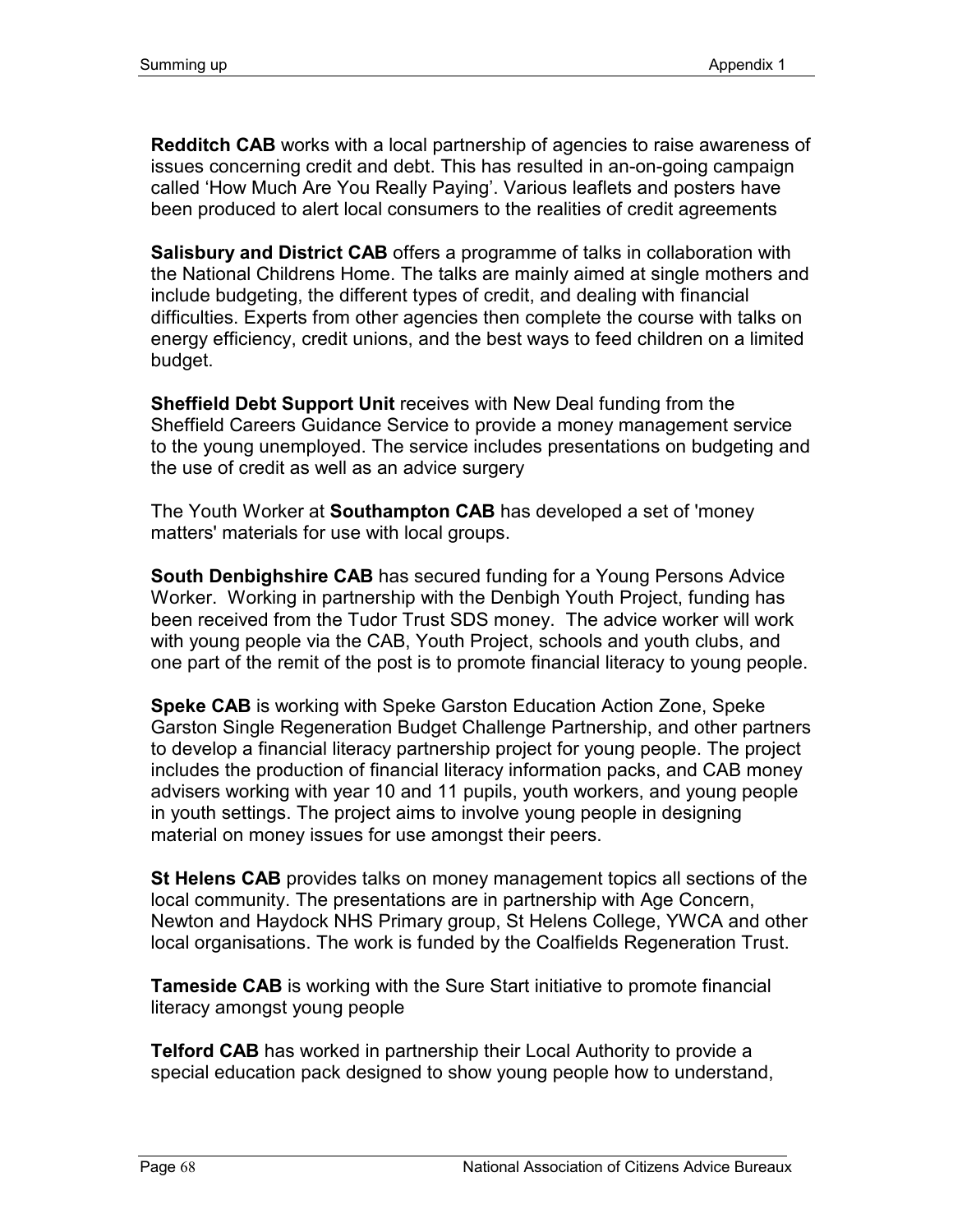plan and manage personal and family finance. The pack is to be provided to all secondary schools in the Telford area.

**Torbay CAB Service (which includes Torquay, Paignton, and Brixham CAB)** visits sixth formers at schools and provides talks to local residents groups on issues connected with general rights and responsibilities.

**Torbay CAB** also provide the Foxhole Community Advice Project, an outreach service funded by the National Lottery Community Fund. The project has been recommended for accreditation against the Guidance Council Quality Standards for LIAG (Local Information and Guidance Network) which means that the project is able to offer advice and information on educational training and work based training. As well as advising clients, the project is involved in networking with other local agencies and has recently started an Open University 'Build On Your Skills' course at Foxhole Infants School. There is also a course starting, in partnership with Paignton Community College called 'Form Fear'. This is a free ten lesson course aimed to help individuals feel more confident when filling in forms etc.

**Wallasey CAB** provides training in debt and credit issues for other voluntary and statutory groups and also provides talks to a local school.

**Warrington CAB** is working with their local credit union to provide training for the staff there. The CAB money adviser also acts as Chairman of the credit union.

**Wearside Money Advice Unit** provides talks on debt and credit issues to offenders, other clients of the probation service, and womens groups

**Wellington CAB**, as part of a project funded by the National Lottery Community Fund, provides financial education talks to all year 10 pupils in local secondary schools. The topics include budgeting, how credit works, and debt avoidance. The CAB has also produced a financial education pack, which is intended will shortly become available to all Shropshire pupils.

**West Berkshire CAB** is liasing with West Berkshire Education and Business Partnership to make presentations to local sixth formers on the topics of consumer credit and consumer protection.

**Five CABx in the West Midlands** are participating in a financial literacy project which is funded until March 2002 by the Basic Skills Agency. The project aims to reach people who don't have the confidence to go to a local college and most people using the new service are expected to come through internal referrals. The CABx are working in partnership with local basic skills providers to secure specialist expertise.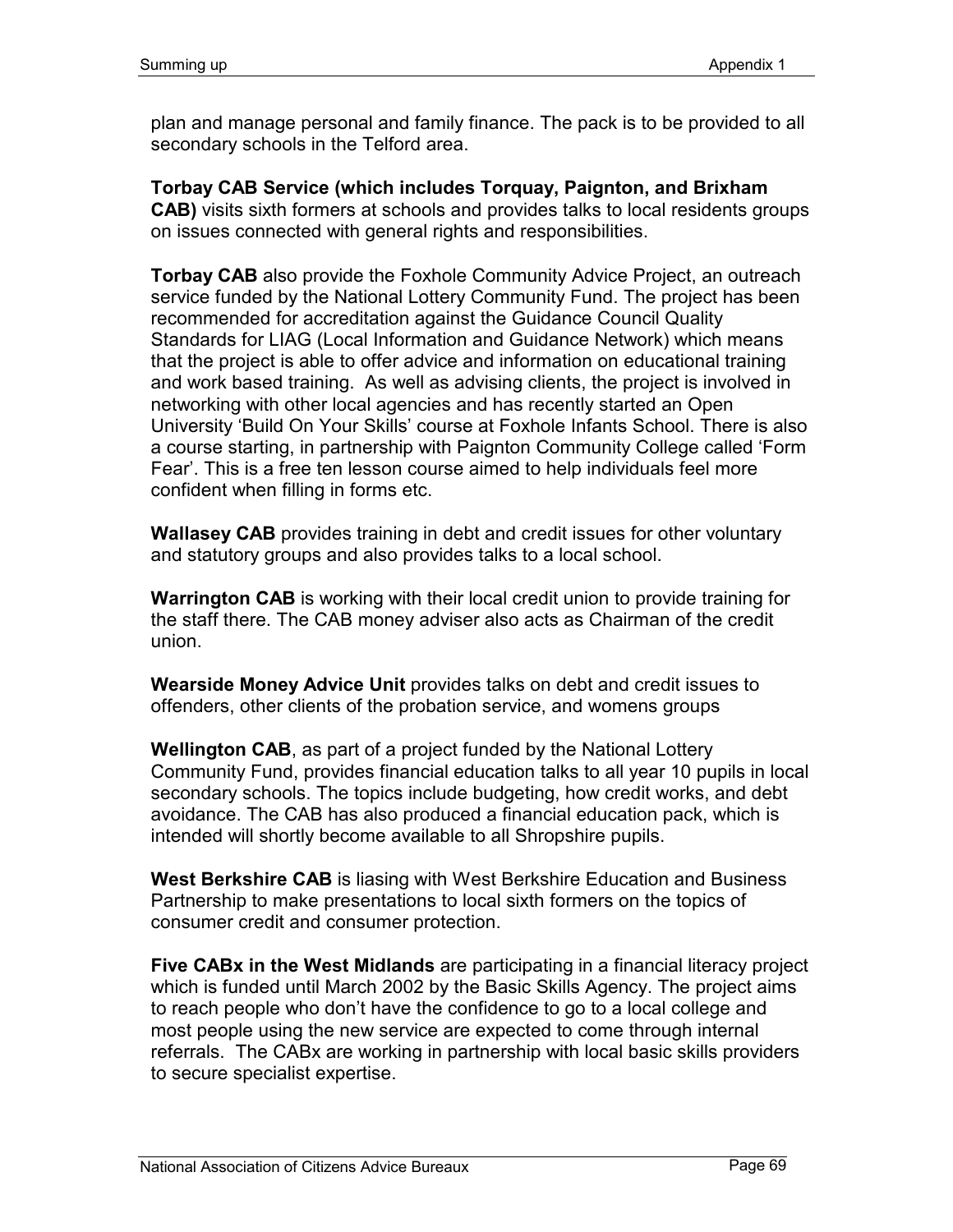All five pilot CABx are working with communities who experience multiple deprivation and are involved in local partnerships. For example,

**Wolverhampton District CAB** is a partner in the Sure Start trailblazer area of Bilston and Ettingshall. They will refer people to the new financial literacy service through their Sure Start Outreach Worker and established money advice function. Learners will develop practical skills that will help them make informed consumer choices. For example, they might develop their applied numeracy skills by calculating APRs on personal loans. CABx will also be generating new financial literacy resources that relate to their clients' needs and the government's new core curriculum for literacy and numeracy.

**Ashfield CAB and Dudley District CAB** are both undertaking internal capacity building as a part of their projects. For example, Ashfield District CAB has successfully run a one-day basic skills awareness raising course to help workers identify and refer clients to the service. Dudley District is providing specialist basic skills training for their ESF funded Training Officer. Financial Literacy Courses are already delivered to local community groups via ESF and the training will enable CAB to adapt and develop existing courses to meet the needs of learners with poor basic skills.

**Walsall CAB and Chemlsley Wood CAB** are both expecting most of their referrals to come via their caseworkers and are currently piloting new internal referral mechanisms. Chelmsley Wood is expecting to take referrals via their Debt Caseworker and Lottery funded 'Form Filling' project.

**Wickford CAB** is working with their local County Council to provide talks on money management to Year 11 students who attend the Alternative Education Scheme due to exclusion from school.

The CAB also offers workshops that incorporate budgeting, access to credit and coping with debt to local sixth formers.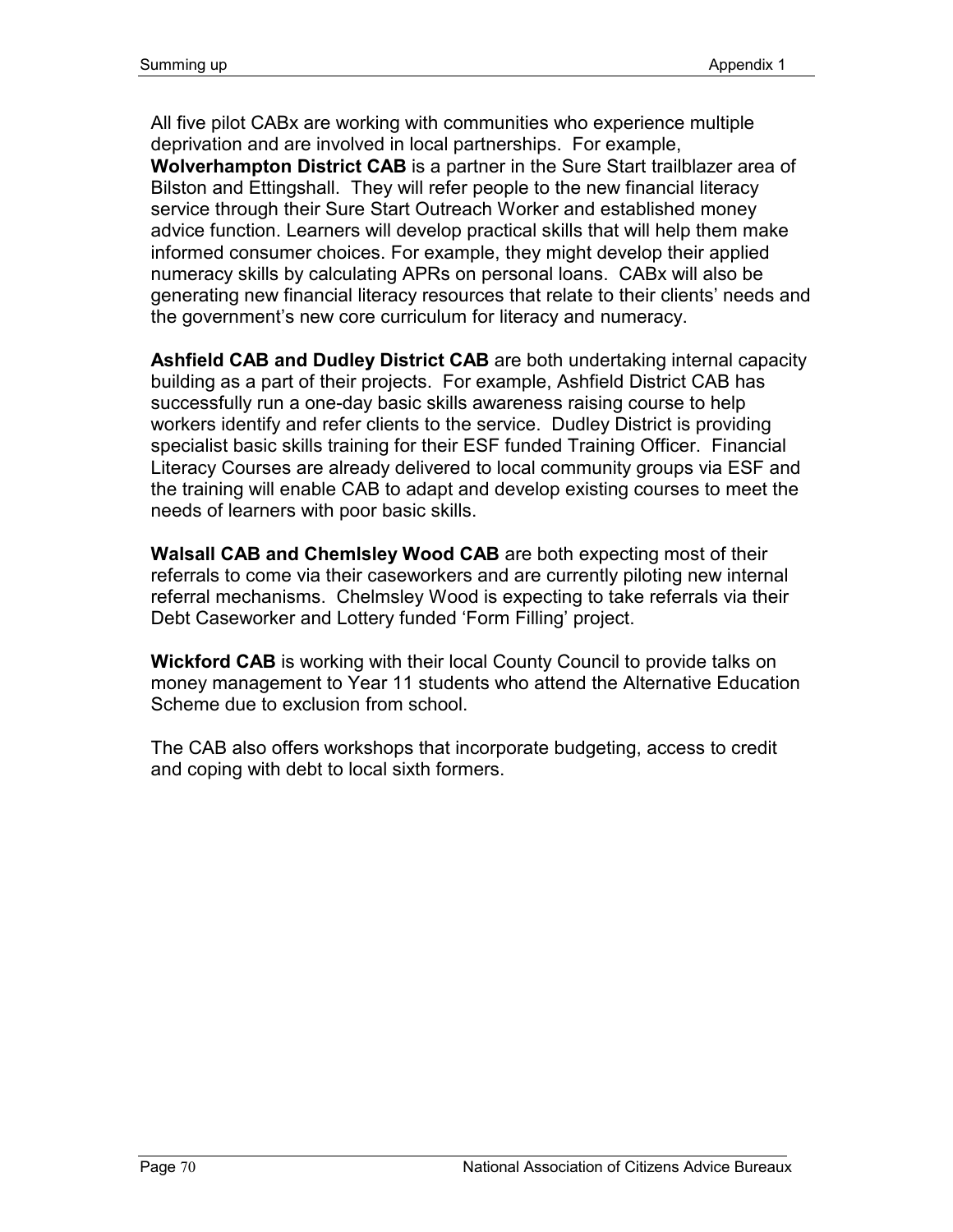# **Appendix 2: List of recommendations**

## *Paragraph 5.6*

**The CAB Service recommends that the Government should ensure that a national strategy for improving financial literacy is developed. This should be a ten-year programme and bring together the various current and future initiatives within the public, private, and voluntary sectors with the overall goal to build consumer confidence and skills in relation to all personal finance matters including social security benefits, tax, consumer credit, savings, insurances and pensions. The strategy should:** 

- **Ensure that all consumers are provided with, or can easily obtain suitable information that allows them to choose between and manage their choice of financial products;**
- **Ensure that consumers are able to access high quality impartial advice on financial issues;**
- **Enhance education initiatives to improve literacy and numeracy skills;**
- **Ensure consumers are effectively protected against the abusive practices of the financial services sector;**
- **Measure and evaluate the success of financial literacy initiatives and promote best practice in this area.**

### *Paragraph 5.8*

**To complement the national strategy, all government policy relating to consumer and financial services, welfare benefits and tax credits and other personal financial matters should be 'financial literacy proofed'. The financial literacy implications of new policy should be identified and the implementation of the policy should explicitly address the need to ensure that consumers have sufficient knowledge and skills to take best advantage of new products and services.** 

# *Paragraph 5.15*

**The CAB Service recommends that the British Bankers Association produce guidelines for its members on upgrading basic bank accounts and the sale of additional products to basic account customers.** 

### *Paragraph 5.19*

**The CAB Service recommends that the need to improve financial literacy forms an objective for the review of the Consumer Credit Act 1974. The Government should consider how consumer financial literacy will be improved as a result of the proposed changes to legislation and regulation in this area.**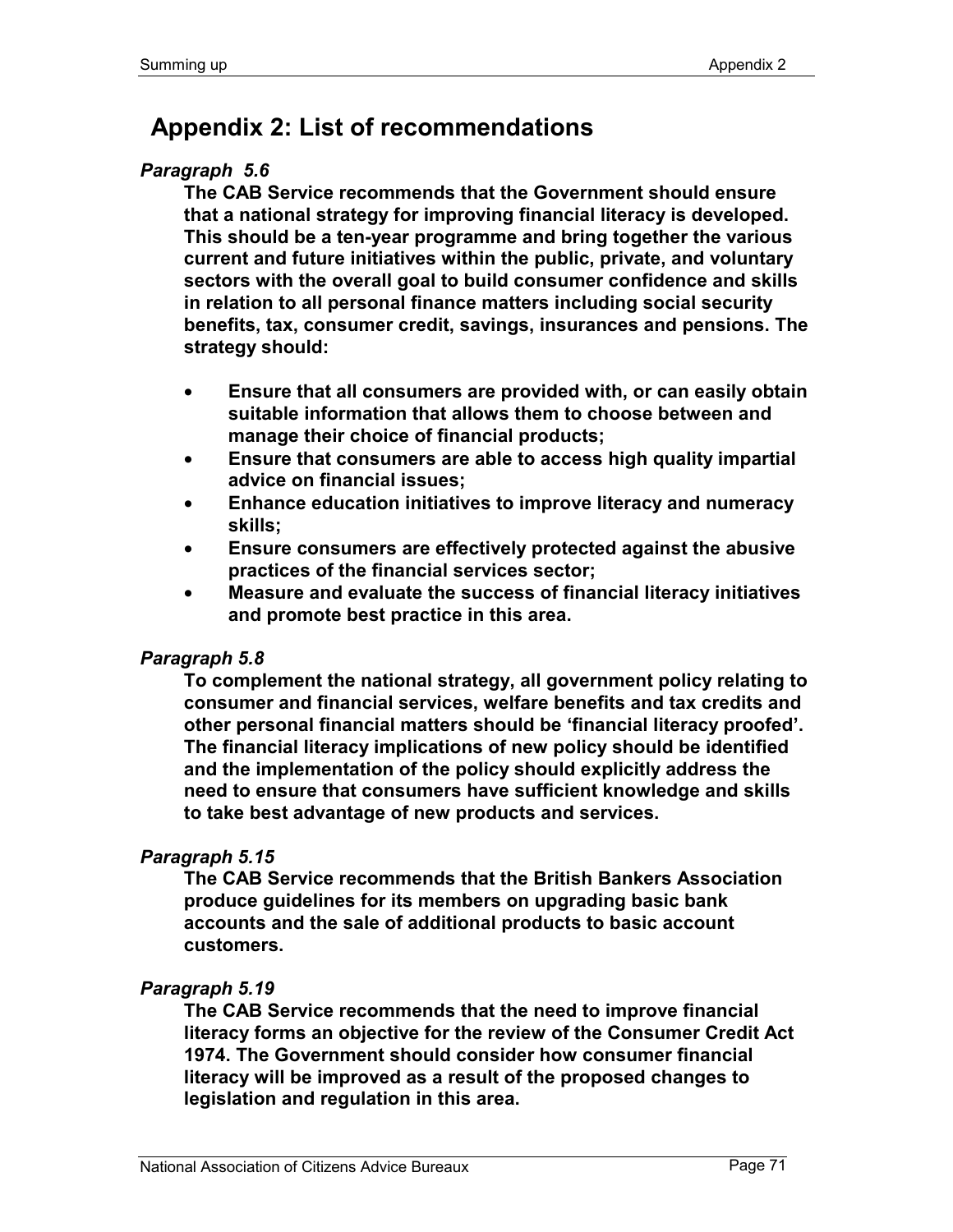## *Paragraph 5.22*

**The CAB Service recommends that the government argue against any European Union Policy initiative which would link the mandatory tie-in of payment protection insurance with the purchase of consumer financial products.** 

## *Paragraph 5.24*

**The CAB Service recommends that the Department of Trade and Industry, as part of the review of the Consumer Credit Act 1974, should consider whether it is in the consumer interest to decouple payment protection insurance from consumer credit agreements.** 

## *Paragraph 5.28*

**The CAB Service recommends that, as part of the changes the government is proposing to make to the consumer credit licensing system, all applicants for consumer credit licences that permit the sale of financial products and services are obliged to show how they would meet the needs of those with poor basic literacy and numeracy skills. Repeated abuse of vulnerable consumers should result in a 'fast track' revocation of a licence and effective penalties in the form of fines.** 

# *Paragraph 6.7*

**The CAB Service recommends that CAT standards should be extended to all products within the personal finance sector. Advertising for all personal finance products should be required to show prominently whether or not the product meets the relevant CAT standard. The determination of the factors to be included within CAT Standards should be subject to yearly review.** 

### *Paragraph 6.9*

**The CAB Service recommends that the Financial Services Authority should produce or commission comparative tables to cover the consumer credit, retail banking and household insurance sectors. All product providers in these sectors should be obliged to refer to the existence of these tables in pre-sale information.** 

### *Paragraph 6.14*

**The CAB Service recommends that all consumer credit application forms should ask whether the consumer wishes to see a copy of any information provided by a credit reference agency in respect of the credit application. Where requested by consumers, credit companies**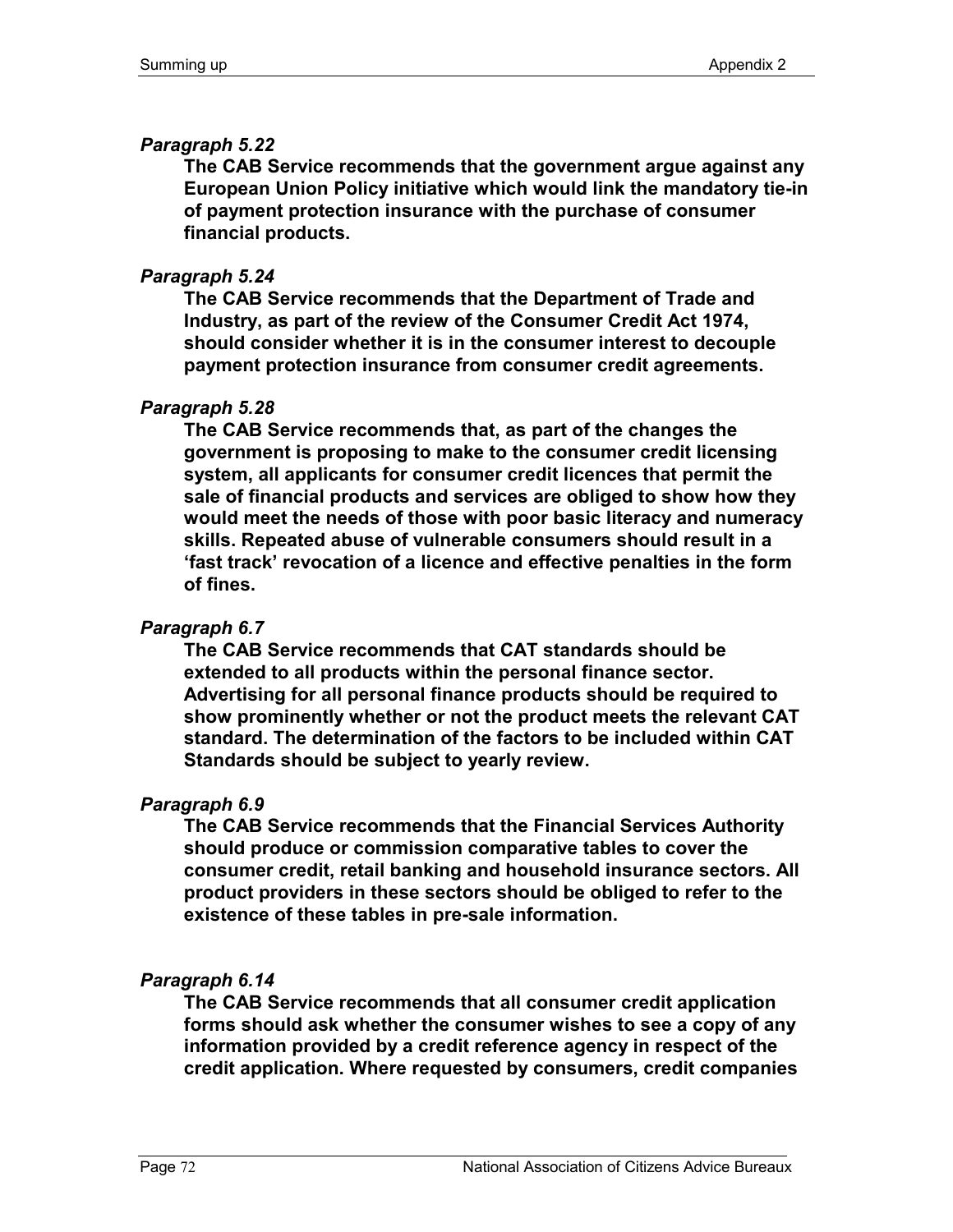**should provide the credit reference information to the consumer before the consumer signs the credit agreement.** 

#### *Paragraph 6.17*

**The CAB Service recommends that insurers should be obliged to provide all policy applicants with a contra-indication list – a list of those for whom the policy is or may be unsuitable. The list should be clearly set out in tabular form and written in plain English. The GISC Private Customer Code and related guidance should be amended to include this as an essential part of the process of matching the product to consumer requirements.** 

#### *Paragraph 6.18*

**The CAB Service recommends that insurers, and their intermediaries, should inform consumers at the point of sale if any of the information the consumer has provided in their application for insurance cover indicates that the consumer may not be able to make a valid claim on all or some part of the policy at a future date. The GISC Private Customer Code and related guidance should be amended to include this as an essential part of the process of matching the product to consumer requirements**.

#### *Paragraph 6.22*

**The CAB Service recommends the production of regional directories of authorised financial advisers. The directories should be similar in scope to the Solicitors Regional Directory and should aim to provide consumers with information to help them choose an appropriate adviser. The directories should provide information including the experience of advisers, their specific areas of expertise, qualifications achieved, whether they offer an initial no/low cost initial interview, and whether they are able to recommend a full range of products. The directory should be available in written and electronic form.** 

### *Paragraph 6.24*

**The CAB Service recommends that all financial advisers should offer consumers the option of paying an hourly fee rather than through the adviser receiving commission on the sale of products. Any commission earned by an hourly paid adviser should be automatically used to the benefit of the consumer in enhancing the benefits or reducing the cost of the purchased product(s). All financial advisers should be obliged to quote their hourly-charging rate in advance of a first appointment with a new client and an estimate, after the first interview, of the future and on-going time element of working on the client's behalf.**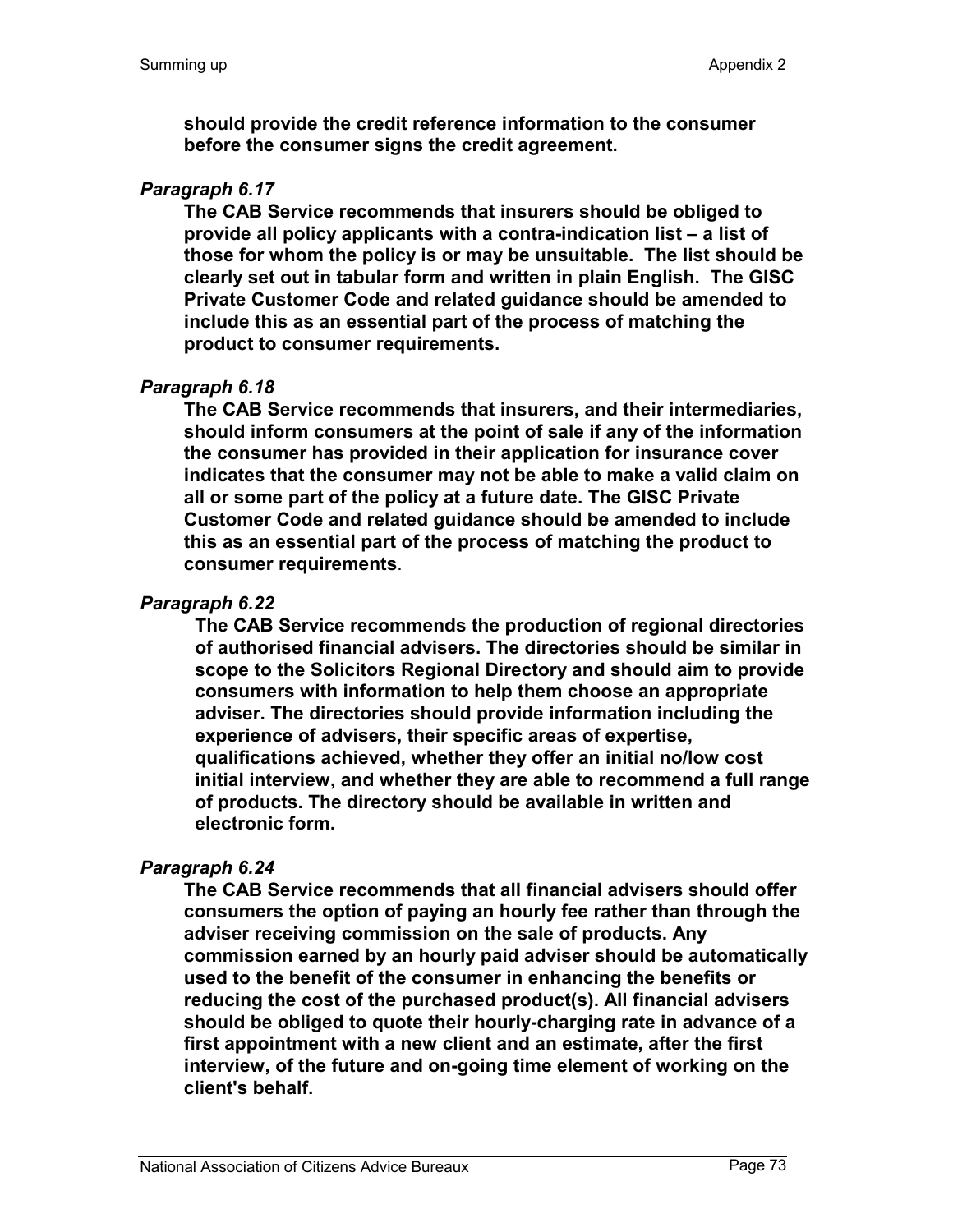### *Paragraph 6.26*

**The CAB Service recommends that financial advisers offer low cost fixed fee, no obligation interviews to consumers who wish to overview their financial position in general terms. These interviews would not offer specific product advice but would allow a general discussion of the finances of the consumer.** 

### *Paragraph 6.30*

**This report highlights the need to establish a pilot scheme for independent financial advisers to provide limited advice within CABx along the lines of the pro-bono legal advice currently offered by solicitors. The results from the pilot scheme should be used to decide whether it is appropriate to extend the pilot scheme to other CAB that might wish to offer a similar service.** 

### *Paragraph 6.33*

**The CAB Service recommends that employers' organisations consider promoting best practice to encourage employers to provide or facilitate the provision of advice and information to their staff on financial issues. Employers who do not wish to take on an on-going responsibility could consider arranging generic talks and seminars for their staff.** 

### *Paragraph 6.36*

**The CAB Service recommends that trade unions consider the possibility of providing or facilitating a generic financial advice service to their members.** 

### *Paragraph 6.39*

**The CAB Service recommends that as part of the UK Fuel Poverty Strategy, the Government should take action to ensure the public are made aware of the full range of statutory and voluntary initiatives designed to reduce and eliminate fuel poverty. All information should be provided in a way that is suitable for consumers who are not financially literate.** 

### *Paragraph 6.40*

**The CAB Service recommends that Ofgem, working together with Energywatch and the domestic fuel suppliers, take action to ensure that all the information that they produce for consumers about choosing an alternative supplier is not only high quality and accurate but presented and delivered in a way that is suitable for consumers who are not financially literate.**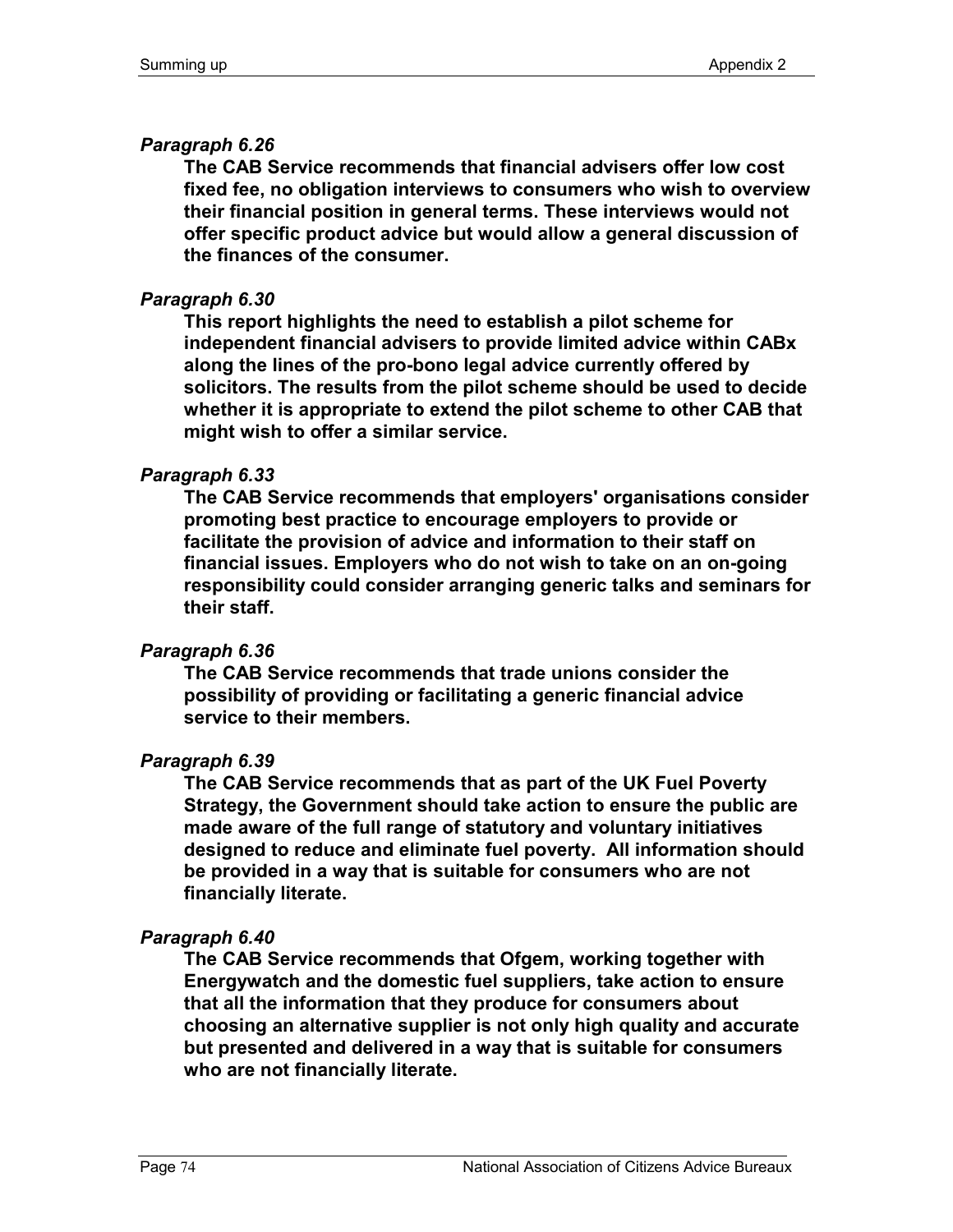### *Paragraph 6.45*

**The CAB Service recommends that the Financial Services Authority begins discussions with advice agencies (including Trading Standards departments and Consumer Support Networks) and the financial services sector to explicitly define the role and reasonable expectations and limits of the financial advice they provide** 

### *Paragraph 6.52*

**The CAB Service recommends that Jobcentre Personal Advisers and Financial Assessors should promote financial literacy in addition to providing accurate advice and support with information on, and applications for, benefits and tax credits.** 

### *Paragraph 6.55*

**The CAB Service recommends that the financial services industry ensures as far as possible that consumers fully understand the implications of any agreements that they enter in to and that specific attention is paid to consumers who may be lacking in basic literacy and numeracy skills. The Banking, Finance and Leasing, Mortgage, and other codes of conduct should include commitments to monitoring and improving financial literacy and detail how this commitment will be fulfilled by individual firms and the sector in general.** 

### *Paragraph 6.58*

**The CAB Service recommends that all codes of practice and legislation regulating financial services providers and their agents oblige companies to discuss accounts with authorised third party agencies such as Citizens Advice Bureaux. Evidence of a firm's failure to co-operate with recognised agencies acting on behalf of consumers should be grounds for disciplinary or regulatory action.**

### *Paragraph 7.4*

**The CAB Service recommends that financial literacy initiatives aimed at those lacking basic skills should not concentrate solely on debt prevention. Initiatives should take a broad approach incorporating all aspects of the financial services sector. In particular, information should be provided on consumer rights, savings, insurance, and pensions.** 

### *Paragraph 7.10*

**The CAB Service recommends that initiatives to improve financial literacy should be built as and limited to local community based**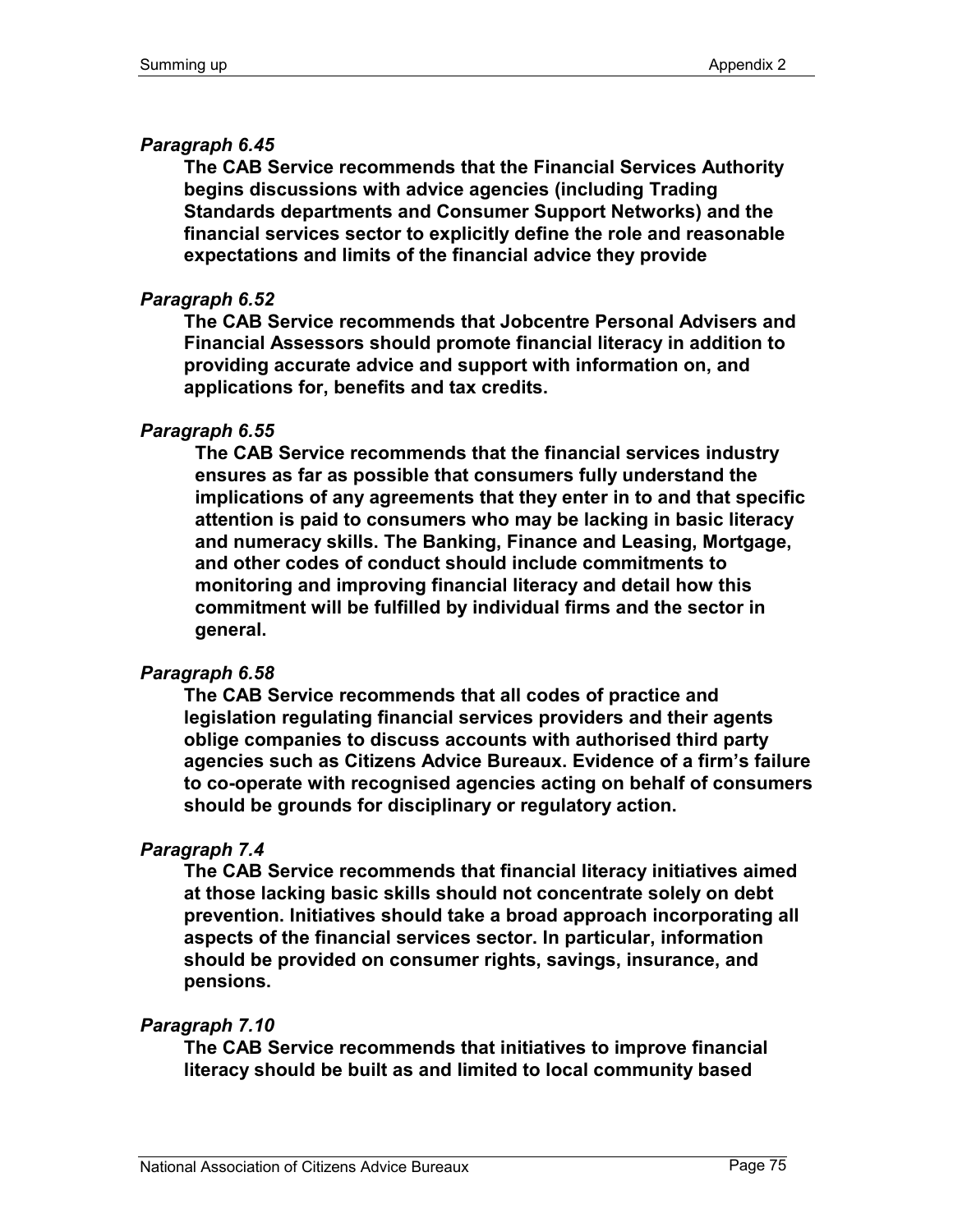**initiatives using organisations, and venues that are trusted by consumers as being independent and impartial** 

#### *Paragraph 7.13*

**Guidelines on partnership working between the voluntary and private sector may assist local groups to take forward initiatives. These could be developed by individual national bodies or under the umbrella of the strategy we have called for in Chapter 5 of this report.** 

### *Paragraph 7.16*

**The CAB Service recommends that, as part of the national strategy, a single body has the clear responsibility for collating all materials used to provide training on financial literacy and for recommending good practice in the area.** 

#### *Paragraph 7.19*

**The CAB Service recommends that initiatives to improve financial literacy should concentrate in the first instance on the impact of life change events. The Government should produce or commission easily accessible educational material explaining the financial consequences of life change events.**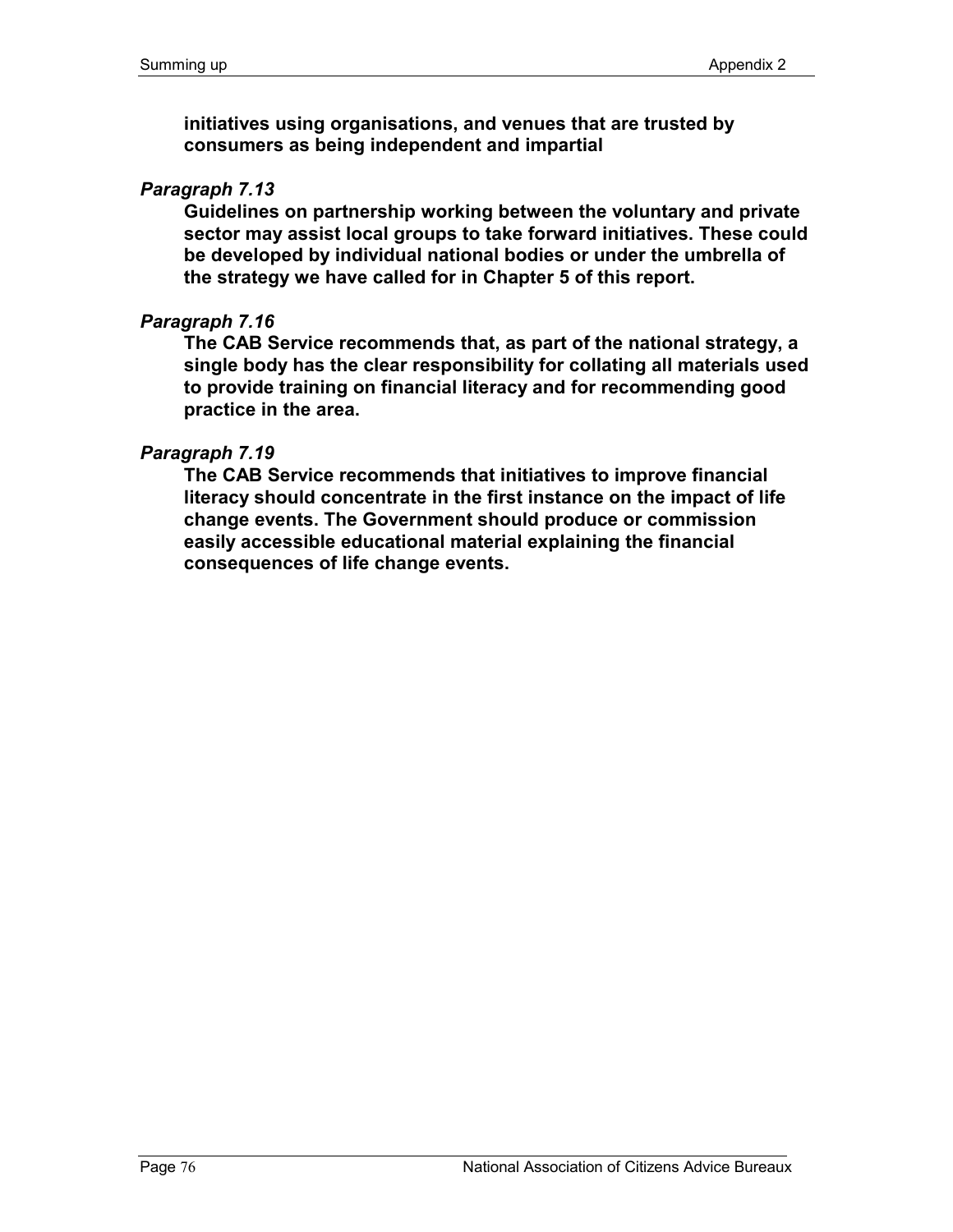# **Appendix 3: CABx that submitted evidence between April 2000 and March 2001**

## **EAST REGION**

Abbots Langley Amersham Aylesbury **Basildon Beccles** Bedford & District **Billericay** Bishop's Stortford **District** Braintree & District Broxbourne Bury St Edmunds Cambridge & District Castle Point Chelmsford **Corby** Daventry & District Dereham (Norfolk Rural) Diss Eye & Harleston Dunstable & District Ely Epping Felixstowe & District Fenland (Main) Great Yarmouth **Harlow** Haverhill Hemel Hempstead (Dacorum) **Hertford** High Wycombe **Hitchin** Huntingdon Ipswich & District Kettering Kings Lynn & District Leighton Linslade Leiston & Saxmundham

Letchworth Loughton Lowestoft **Luton** Maldon & District Mid-Bedfordhire (Ampthill) Mid-Suffolk (Stowmarket) Mildenhall & Brandon Milton Keynes (Bletchley) North Walsham & **District** Northampton & **District** Norwich & District Oxhey & District **Peterborough** Rickmansworth Royston Southend-on-Sea St Albans St Neots Stevenage **Sudbury** Uttlesford (Saffron Walden) Waltham Abbey Ware & District **Watford** Wellingborough Wickford Witham Wymondham & **District** 

### **LONDON REGION**

Addington Barking & Dagenham Beckenham & Penge Beddington & **Wallington** 

**Bermondsey** Bexleyheath & Welling Brent Brentford & Chiswick Bromley & **Chistlehurst** CALL (Citizens Advice for London) **Catford** Croydon Money Advice Unit Dagenham Eltham Enfield Town Feltham Finchley (Friern Barnet) Fulham Greenwich Money Advice Service Harrow (Harrow Outreach) **Hendon** Hillington (Hayes) Holborn Holloway **Hornchurch** Hornsey Kentish Town Kingston & Surbiton Lewisham Money Advice Service Leytonstone Merton Money Advice **Service** Mitcham Morden New Barnet Newham Docklands **Orpington Paddington** Palmers Green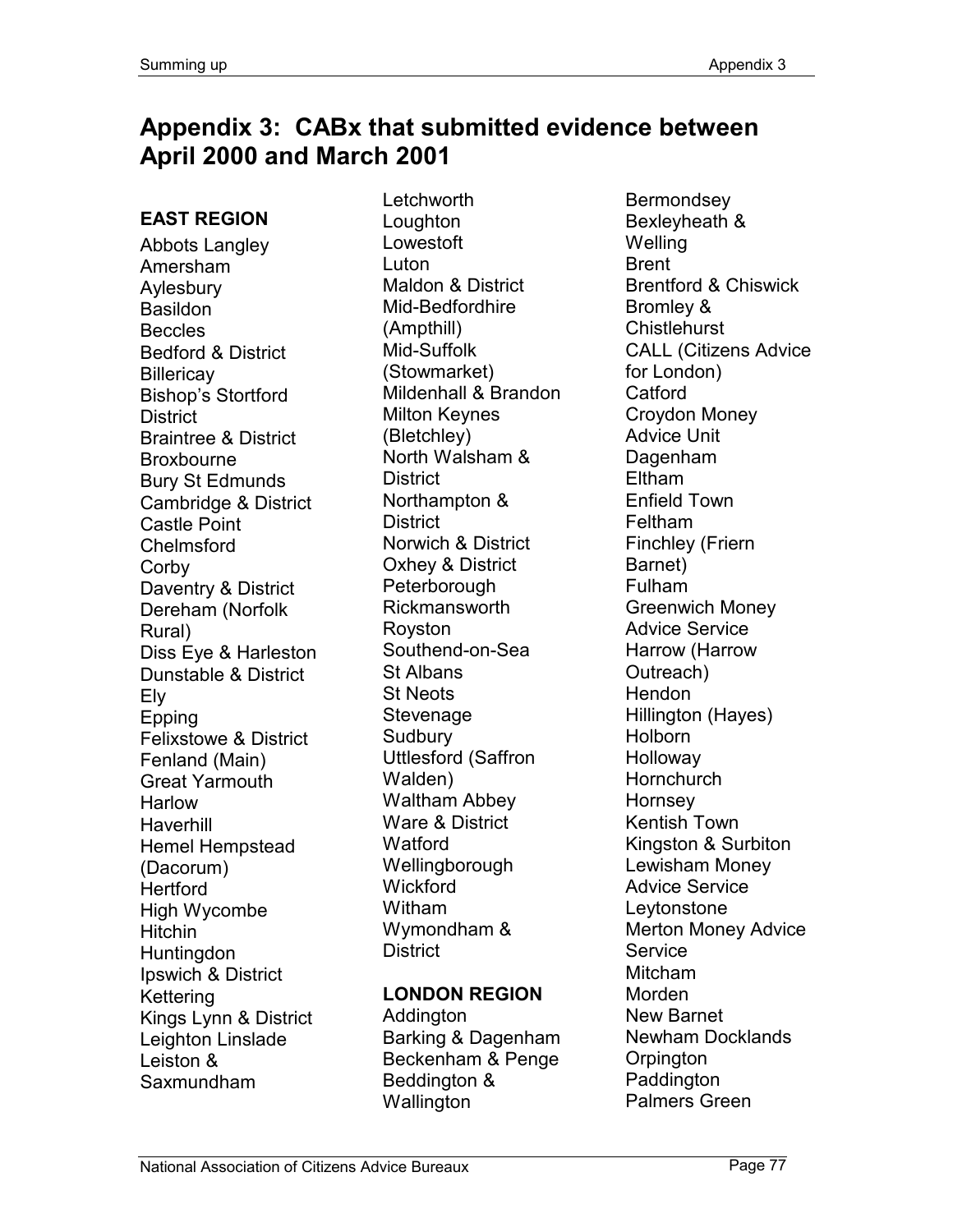Pimlico **Putney** Redbridge Richmond Upon Thames Romford Sheen St Helier St Marylebone **Sutton** Sydenham Thornton Heath Tooting & Balham Tottenham Tower Hamlets East Twickenham Upper Street (Highbury) Walthamstow **Woolwich** 

#### **MIDLANDS REGION**

Acocks Green Ashfield Banbury & District Bassetlaw (Retford) Bedworth & District Beeston Biddulph Bilston Birmingham City **Centre** Boston Bridgnorth & District Brierley Hill Bromsgrove & District Burton-upon-Trent **Cannock** Charnwood **Coventry** Cradley Heath **Derby** Dudley Grantham & District Grimsby Halesowen

Harborough District Hereford & District Leek **Leicester** Lichfield Lincoln & District Low Hill Lutterworth **Madeley** Malvern Hills District Mansfeild & District **Matlock** Melton Mowbray Newark & District Newcastle-under-Lyme North East Derbyshire (Clay Cross) North Shropshire (Market Drayton) North Warwickshire Nottingham & District Nuneaton Redditch Rugby **Rugeley** Rutland **Shrewsbury** Sleaford **Smethwick** Solihull South Derbyshire South Holland South Shropshire Stamford & District Stoke-on-Trent (District) Stone **Stourbridge** Straford-on-Avon Sutton Coldfield Telford Town Centre **Uttoxeter** Walsall Warwick District **Wellington** 

West Bromwich West Lindsey Worcester Wychavon District (Evesham) Wyre Forest

#### **NORTH REGION**

Alnwick & District **Barnsley** Batley (N. Kirkless) Blyth Valley Boothferry District Bradford (West Yorkshire) Calderdale **Chapeltown** Chester-Le-Street Craven (Skipton) **Derwentside** Doncaster East Yorkshire Eastern Borders **Gateshead** Halifax (Mid Valley) **Harrogate Hartlepool** Hull City Centre Leeds **Middlesbrough** North Tyneside (The Valley) **Otley** Redcar & Cleveland (Guisborough) Richmondshire Ripon Rotherham Scarborough & **District** Selby District Sharrow (Sheffield) Sheffield Debt Support Unit South East Sheffield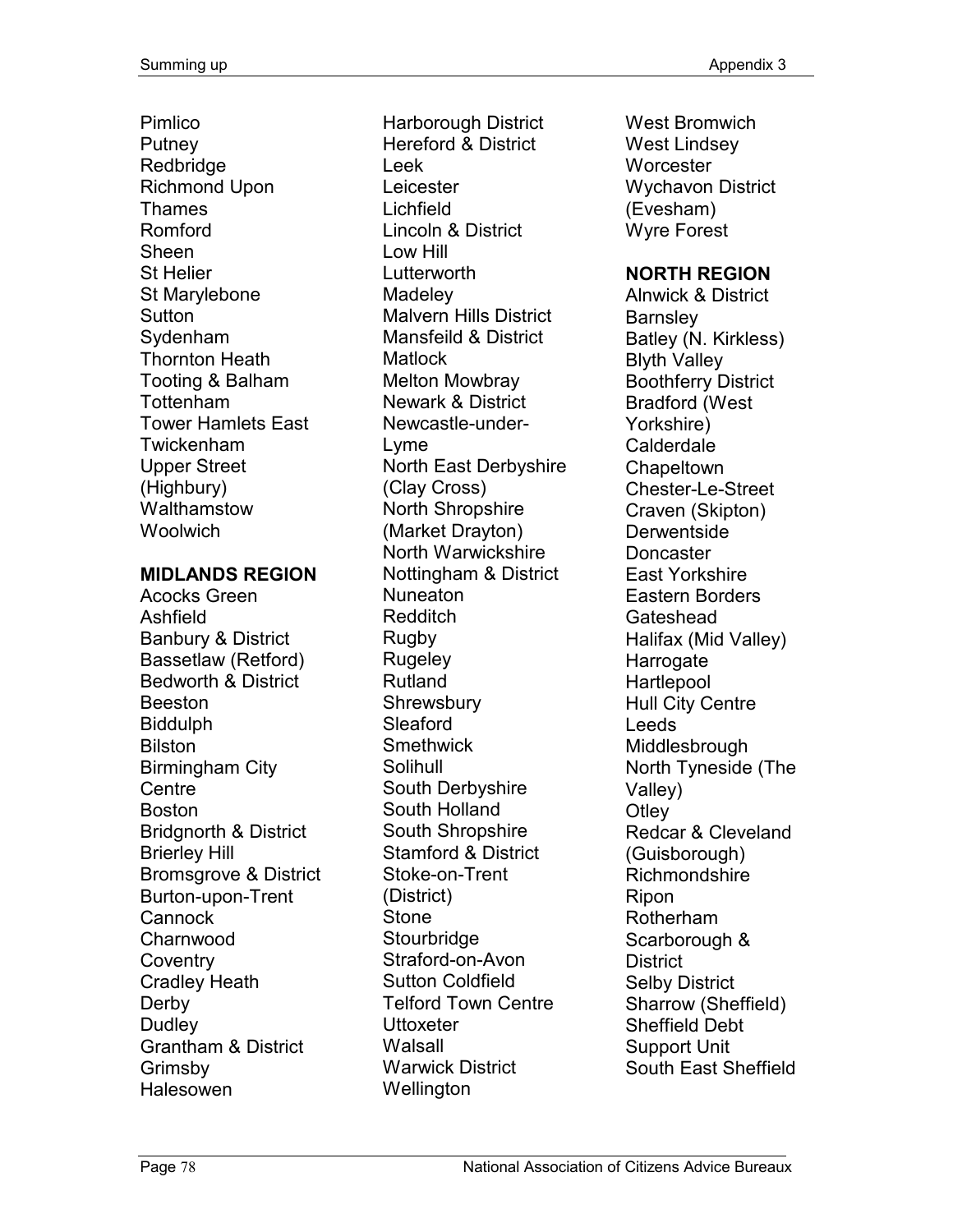South Kirklees (Huddersfield) **Stainforth** Stockton & District Information & Advice **Service Tynedale** Wakefield District Wansbeck **Washington** Wear Valley Wearside Money Advice Unit

#### **NORTH WEST REGION**

Altrincham Ashton-in-Makerfeild Atherton Barrow-in-Furness **Bebington** Birchwood **Blackburn Blackpool** Bolton & District Bradford (Gtr Manchester) **Burnley Chester** Crewe **Crosby** Cumbria Rural (Grange) Eccles Failsworth **Garston** Harpurhey (Collyhurst) Hazel Grove **Heswall** High Peak **Hindley** Hope Hospital **Hyndburn** Kendal & District

Knowsley North (Kirkby) Knowsley South (Halewood) Lancaster Leigh & District Liverpool City Centre Lower Broughton Lymm Lytham St. Annes Macclesfield Manchester Central Marple & District **Middleton** Millom & District Morcambe & Heysham **Northwich** Oldham District Penrith & Eden Radcliffe Rochdale Roydale Royton Runcorn Sale Skelmersdale (West Lancs) St Helen's **Stockport Stretford** Swinton & Pendlebury Walkden **Wallasev Walton** Warrington **Whitehaven** Wigan **Winsford Withington** Wyre Ditsrict (Poulton-Le-Fylde)

#### **SOUTH REGION**  Aldershot Alton

Andover Ash Ashford **Basingstoke** Bexhill & Rother Bognor Regis **Bracknell** Bridport & District Brighton & Hove **Broadstairs Camberley** Caterham & Warlingham Chichester & District Cranbrook & District Cranleigh & District **Crawley** Dartford Deal Dorking Dover East Dorset East Grinstead Edenbridge & Westerham Epsom & Ewell Esher & District Fareham **Farnborough** Farnham Faversham & District Fleet & District Godalming **Gosport** Gravesham Guildford Hailsham Haslemere Hastings & Rother Havant & District Haywards Heath **Heathlands Horley** Horsham Isle of Wight (Newport)